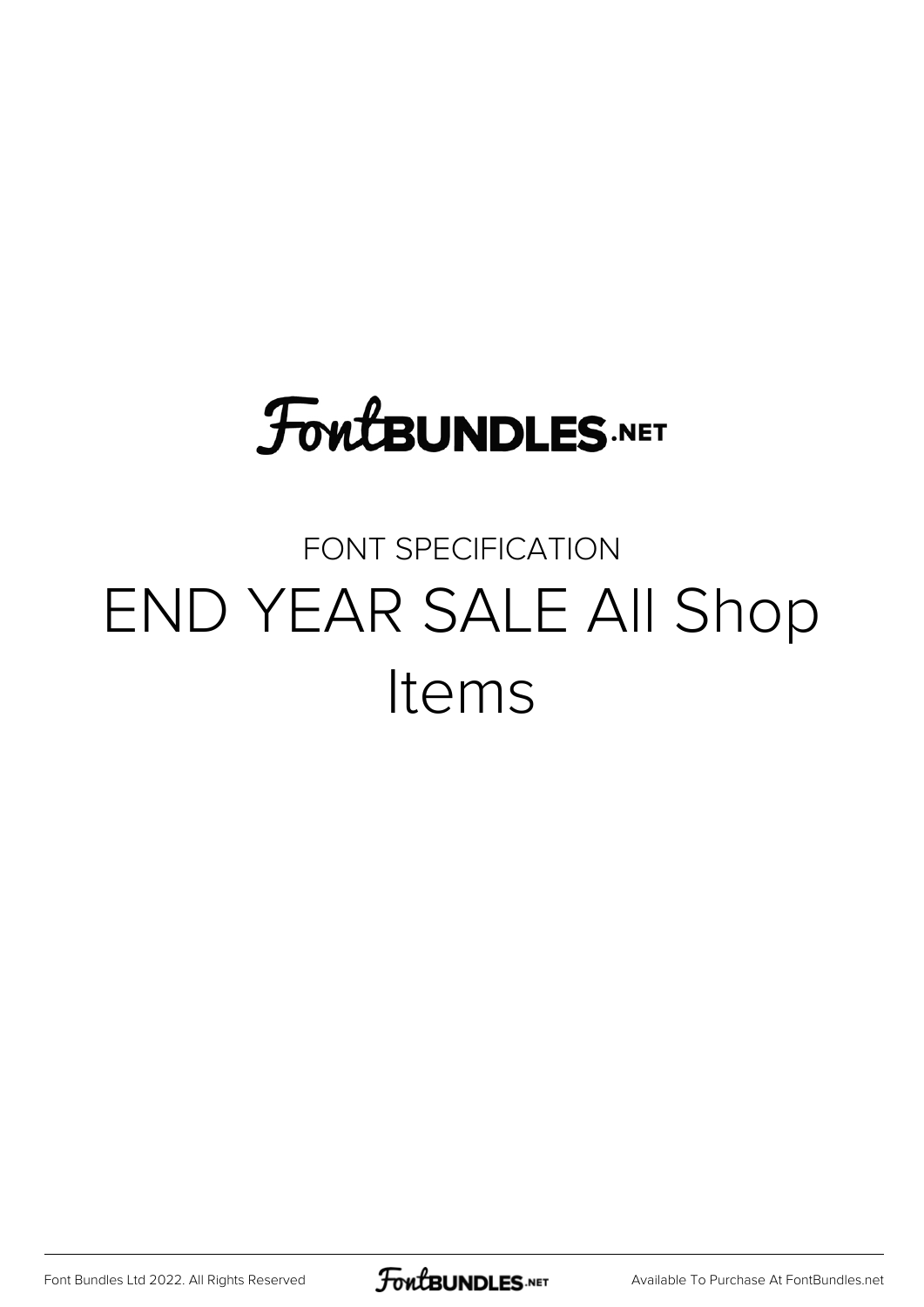

**Uppercase Characters** 

## A B C D E F G H I J K L M N O P Q R STUVWXYZ

Lowercase Characters

# A B C D E F G H I J K L M N O P Q R STUVWXYZ

**Numbers** 

### 0123456789

Punctuation and Symbols

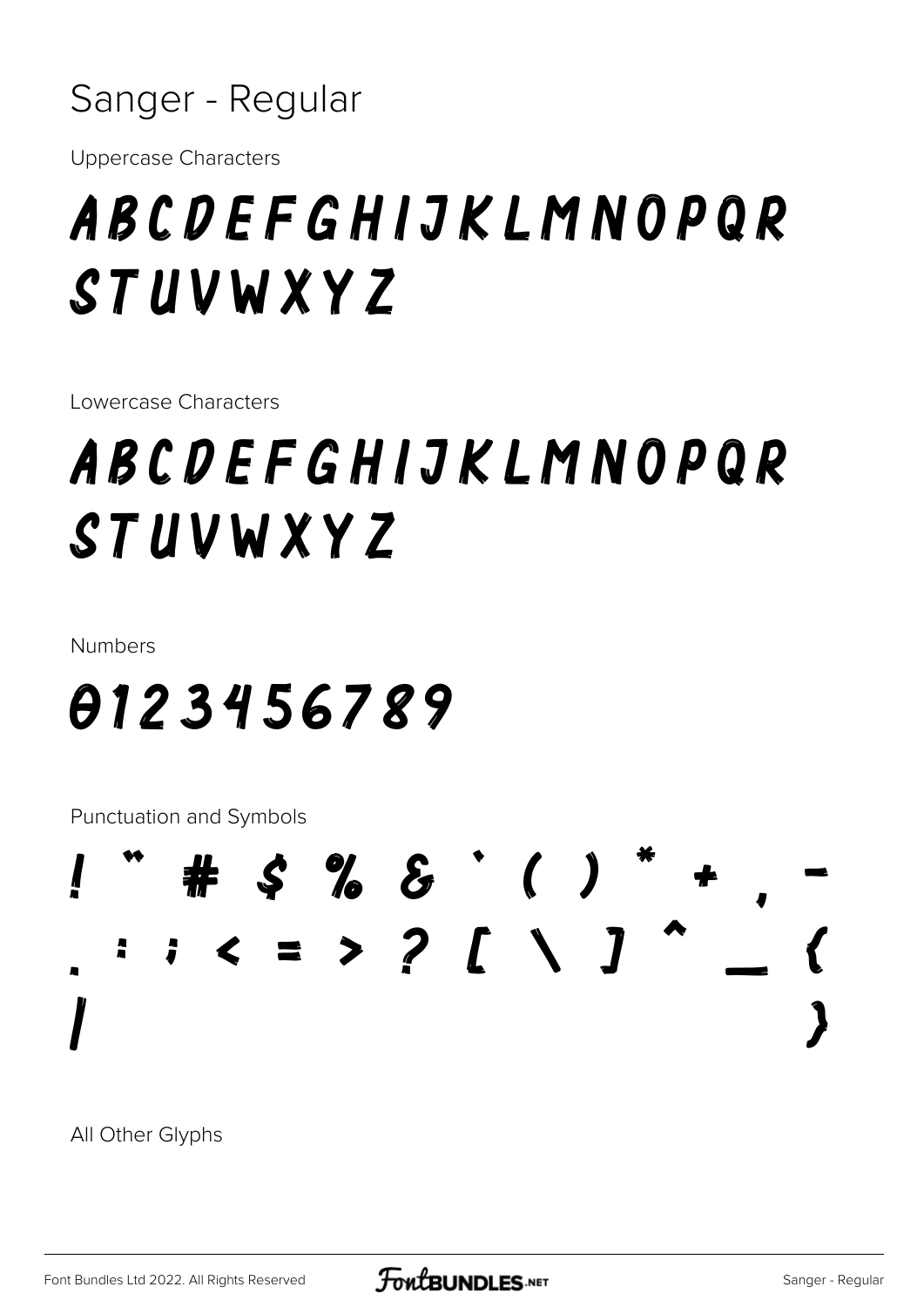| $\blacklozenge$ | $\bullet$ $\bullet$ $\bullet$ $\bullet$ |           |
|-----------------|-----------------------------------------|-----------|
|                 |                                         | $\bullet$ |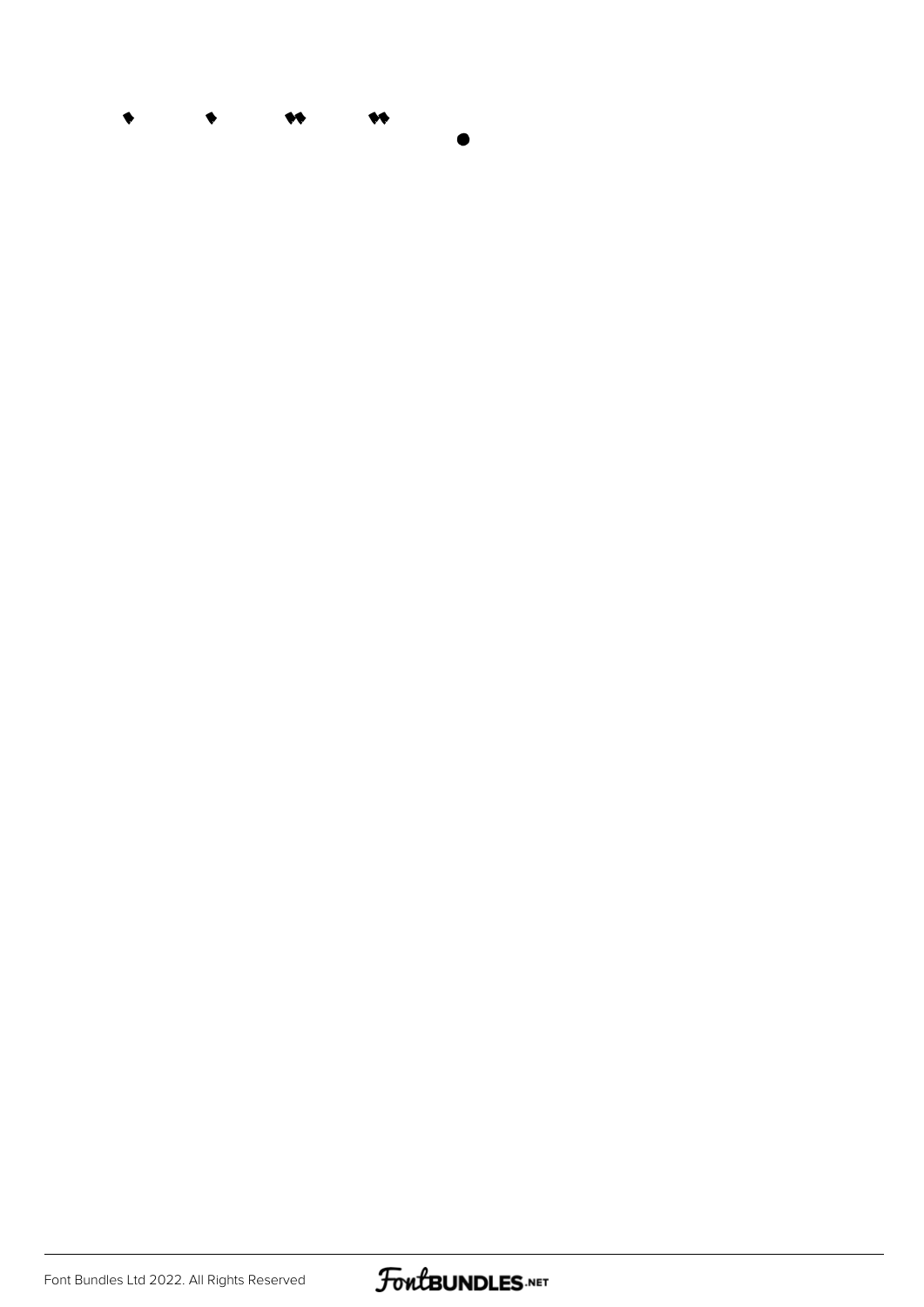#### Spring Holiday - Bold

**Uppercase Characters** 

# ABCDEFGHIJKLMNOPORSTUVWXYZ

Lowercase Characters

## abcdefghijklmnopqrstuvwxyz

Numbers

# 0123456789

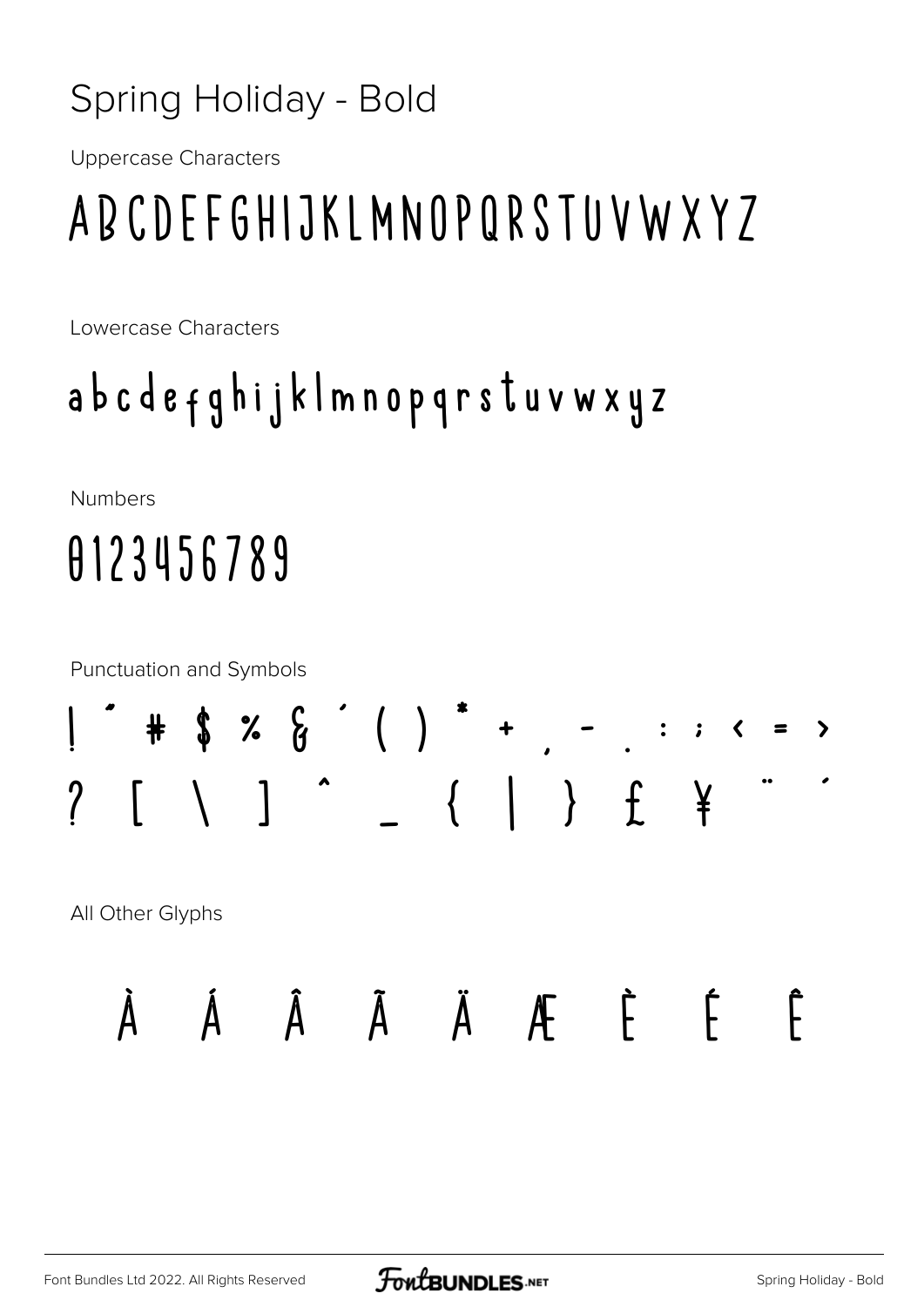|                                |                 |                 |   |        |                                    |   | $\tilde{N}$ 0                                                                                                  | Ó                    |
|--------------------------------|-----------------|-----------------|---|--------|------------------------------------|---|----------------------------------------------------------------------------------------------------------------|----------------------|
|                                |                 |                 |   |        |                                    |   | $\begin{matrix} \hat{0} & \tilde{0} & \tilde{0} & \star & \theta & \dot{0} & \dot{0} & \dot{0} & \end{matrix}$ | $\ddot{\textbf{U}}$  |
|                                |                 |                 |   |        | $\acute{\gamma}$ $\beta$ à á â ã ä |   | $\mathbf x$                                                                                                    | $\mathbf{\grave{e}}$ |
| $\boldsymbol{\acute{\text e}}$ |                 |                 |   |        |                                    |   | $\hat{e}$ $\ddot{e}$ i i i ñ                                                                                   | $\dot{0}$            |
| Ó                              | $\pmb{\hat{0}}$ | $\bf \tilde{0}$ | Ö | $\div$ | Ù                                  | Ú | $\hat{\mathsf{u}}$                                                                                             | Ý                    |
| ÿ                              |                 |                 | f |        |                                    |   |                                                                                                                |                      |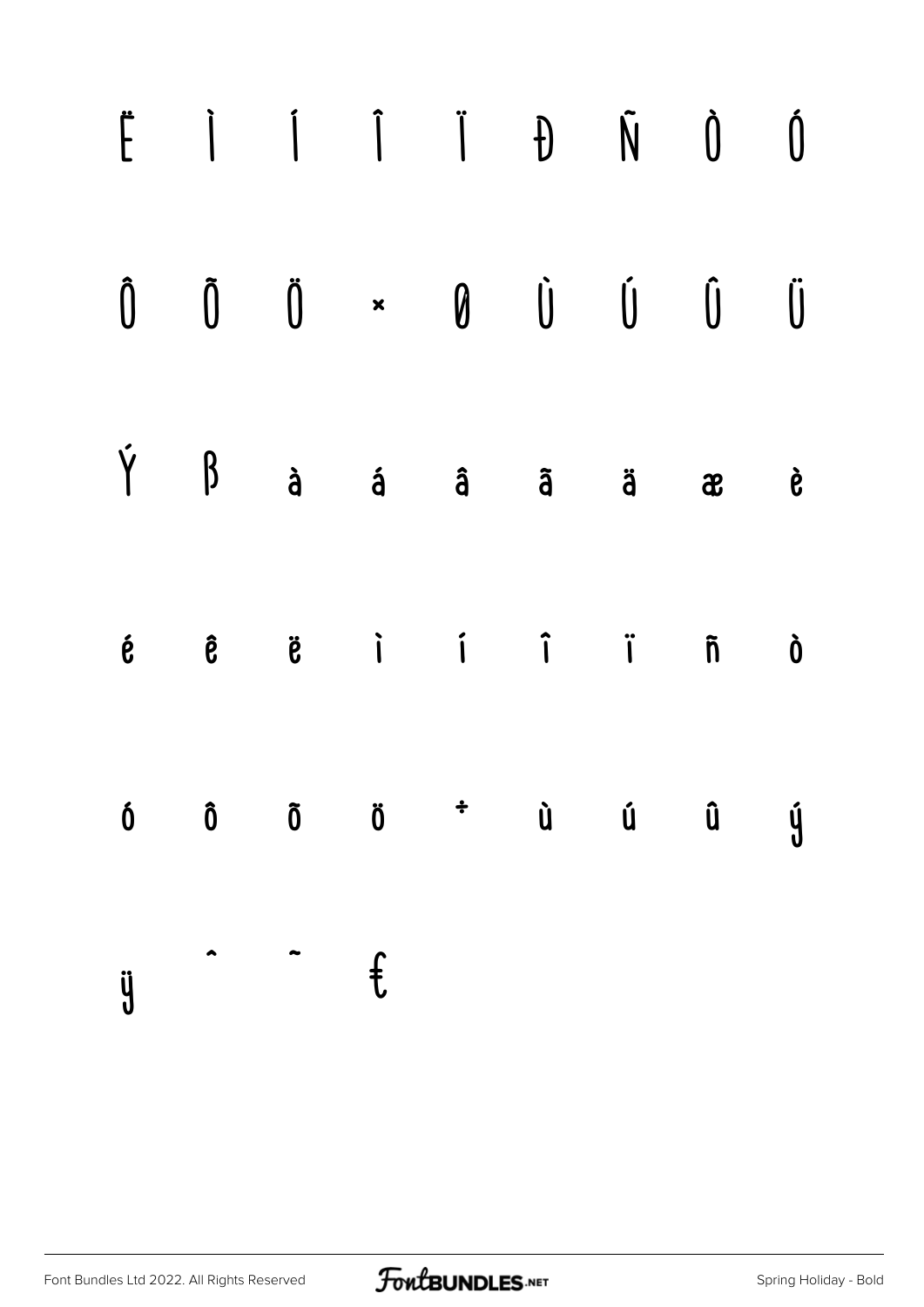#### Memorable - Regular

**Uppercase Characters** 

# ABCDEFGHIJKLMNOPORSTUVW XYZ

Lowercase Characters

# abcdefghijklmnopqrstuvwxyz

**Numbers** 

# 0123456789

Punctuation and Symbols  $# 5 % 8 ( ) *$ ļ  $\begin{pmatrix} 1 & 1 \\ 1 & 1 \end{pmatrix}$  $\rightarrow$  ? [ \ ] ^  $\overline{z}$  $\left\langle \right\rangle$ 

All Other Glyphs

 $\boldsymbol{u}$  $\bullet$  $\bullet$  $\boldsymbol{\prime}$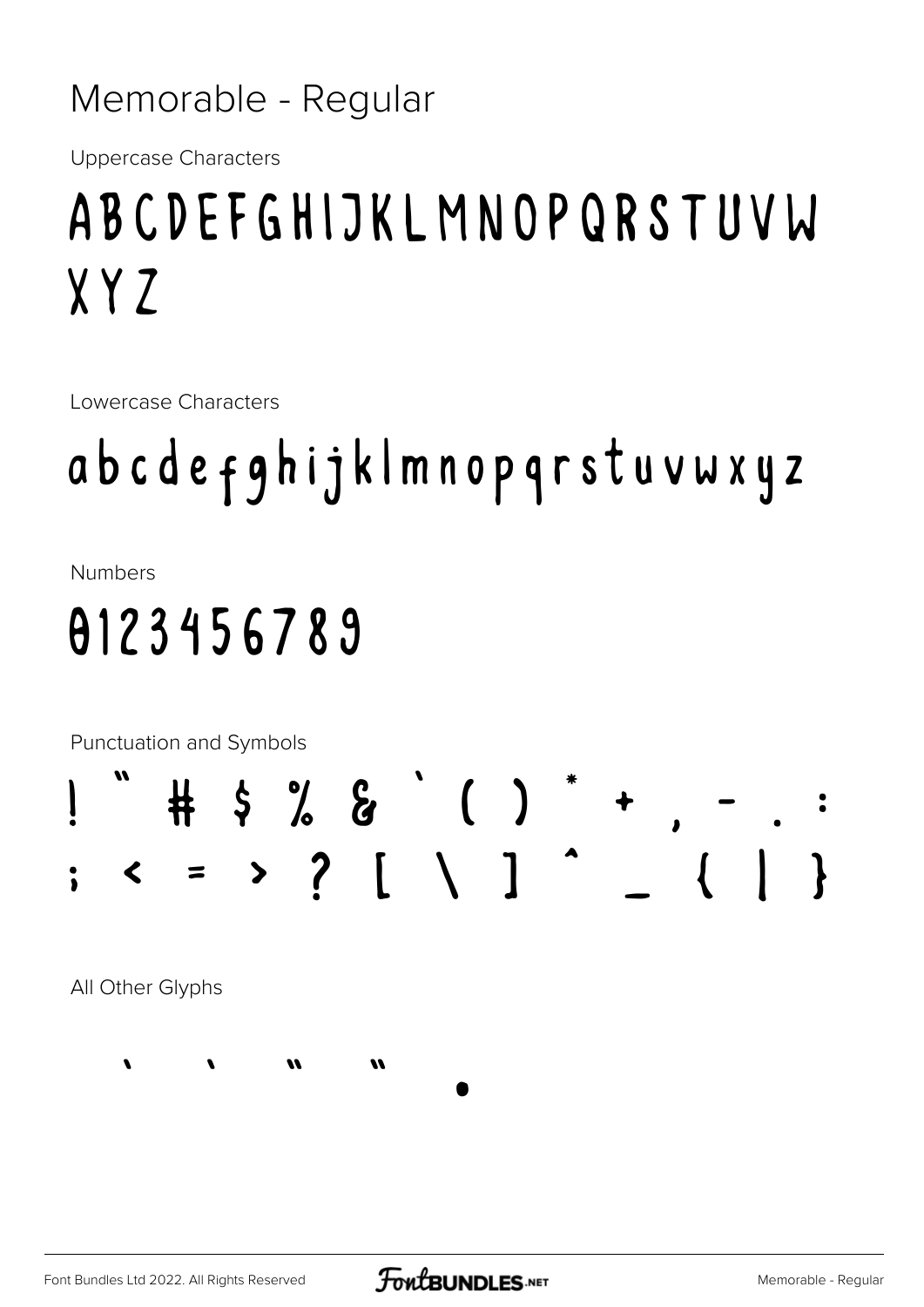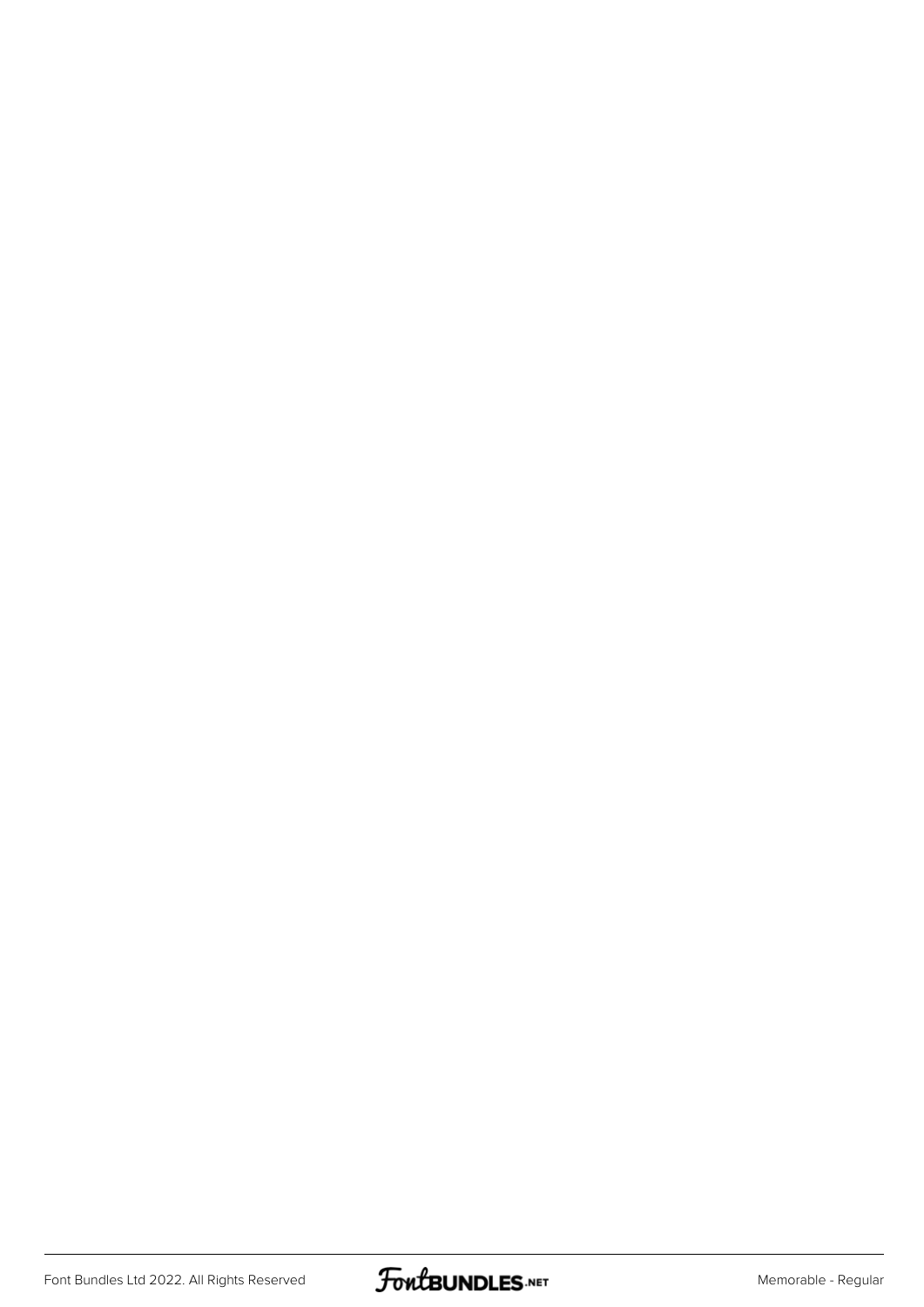#### Mezabetto - Regular

**Uppercase Characters** 

ABCDEFGHIJKLMNOPOR  $STUVVXY3$ 

Lowercase Characters

$$
a \not b \ c \not d \, e \, \beta \, g \, h \, \mathfrak{i} \, \mathfrak{j} \, \mathfrak{k} \, \ell \, m \, n \, \mathfrak{o} \, p \, q \, \mathfrak{i} \, \mathfrak{s} \, \overline{\iota} \, u \, \mathfrak{v} \, \mathfrak{w} \times \mathfrak{y} \, \mathfrak{z}
$$

**Numbers** 

Punctuation and Symbols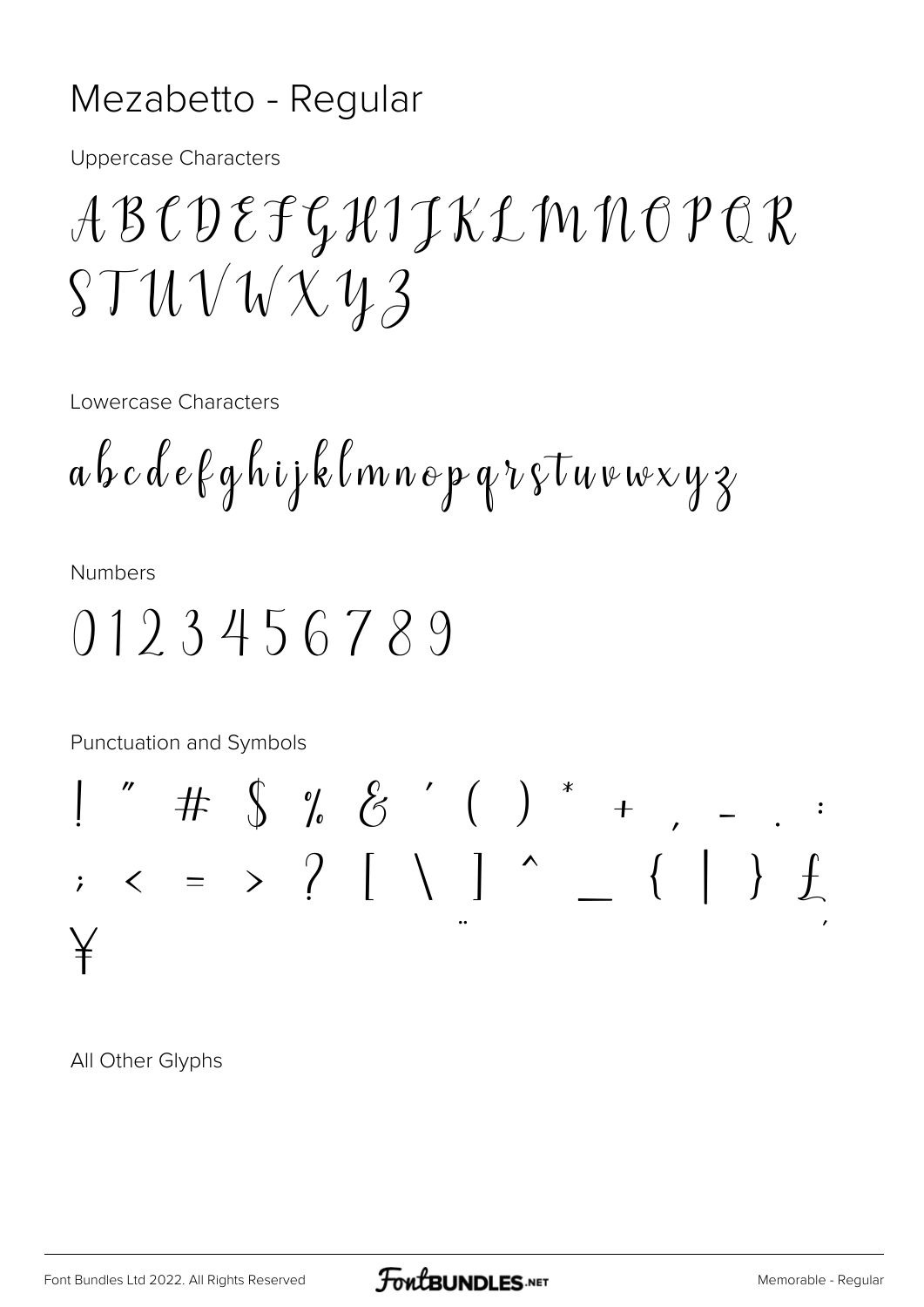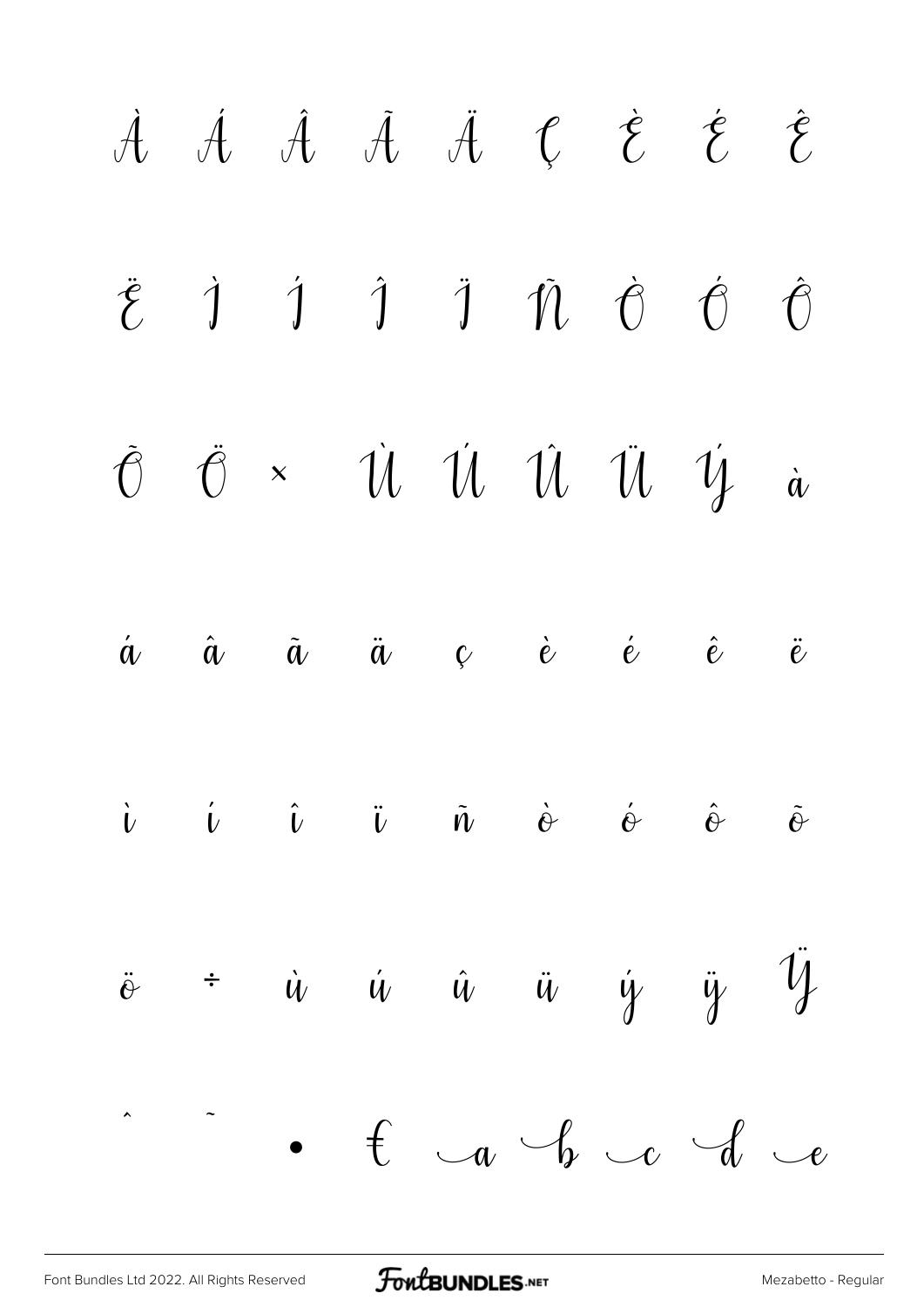$$
4944
$$
  
\n
$$
6944
$$
  
\n
$$
6944
$$
  
\n
$$
8944
$$
  
\n
$$
8944
$$
  
\n
$$
8944
$$
  
\n
$$
9944
$$
  
\n
$$
19944
$$
  
\n
$$
19944
$$
  
\n
$$
19944
$$
  
\n
$$
19944
$$
  
\n
$$
19944
$$
  
\n
$$
19944
$$
  
\n
$$
19944
$$
  
\n
$$
19944
$$
  
\n
$$
19944
$$
  
\n
$$
19944
$$
  
\n
$$
19944
$$
  
\n
$$
19944
$$
  
\n
$$
19944
$$
  
\n
$$
19944
$$
  
\n
$$
19944
$$
  
\n
$$
19944
$$
  
\n
$$
19944
$$
  
\n
$$
19944
$$
  
\n
$$
19944
$$
  
\n
$$
19944
$$
  
\n
$$
19944
$$
  
\n
$$
19944
$$
  
\n
$$
19944
$$
  
\n
$$
19944
$$
  
\n
$$
19944
$$
  
\n
$$
19944
$$
  
\n
$$
19944
$$
  
\n
$$
19944
$$
  
\n
$$
19944
$$
  
\n
$$
19944
$$
  
\n
$$
19944
$$
  
\n
$$
19944
$$
  
\n
$$
19944
$$
  
\n
$$
19944
$$
  
\n
$$
199444
$$
  
\n
$$
199444
$$
  
\n
$$
199444
$$
  
\n
$$
199444
$$
  
\n $$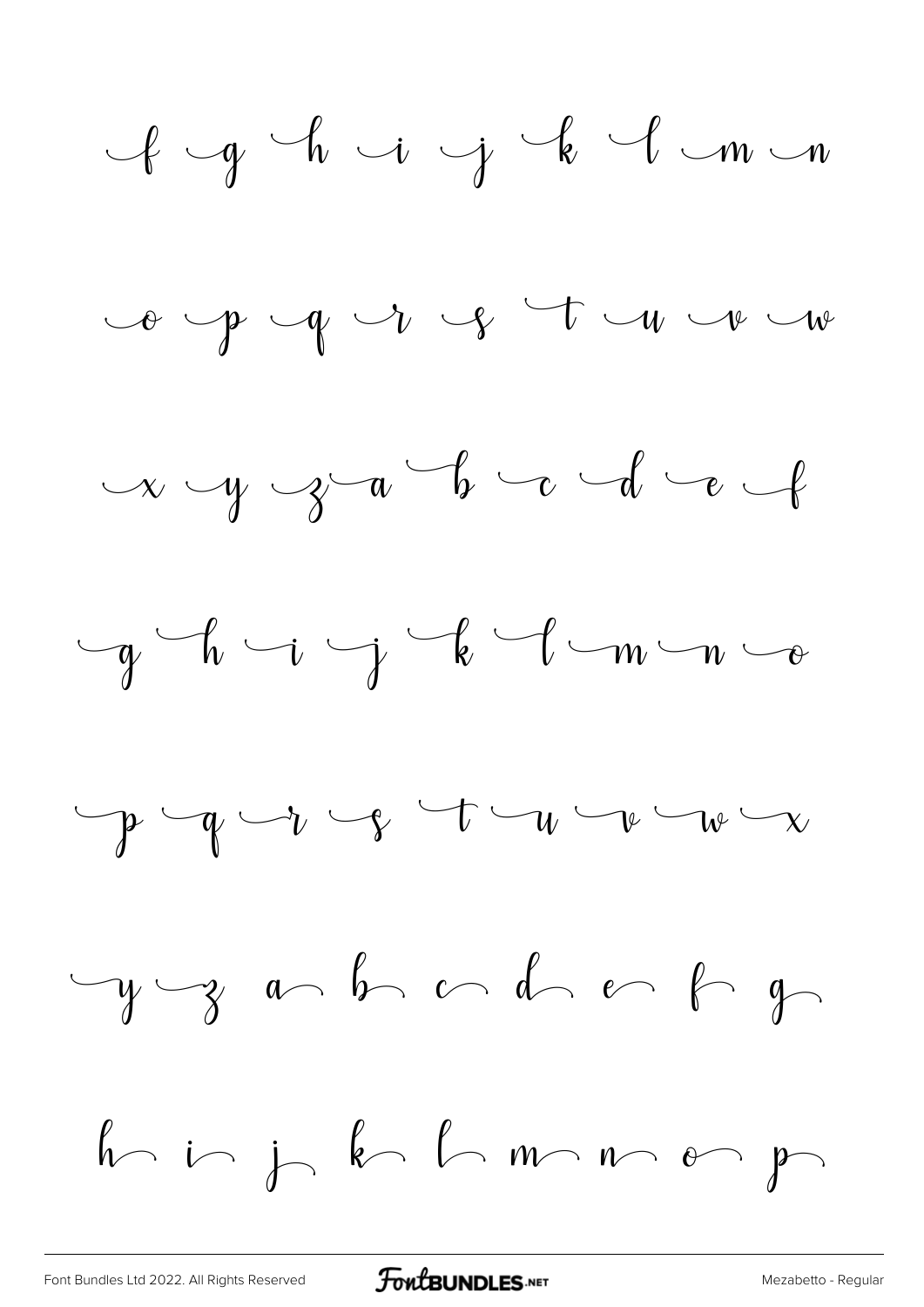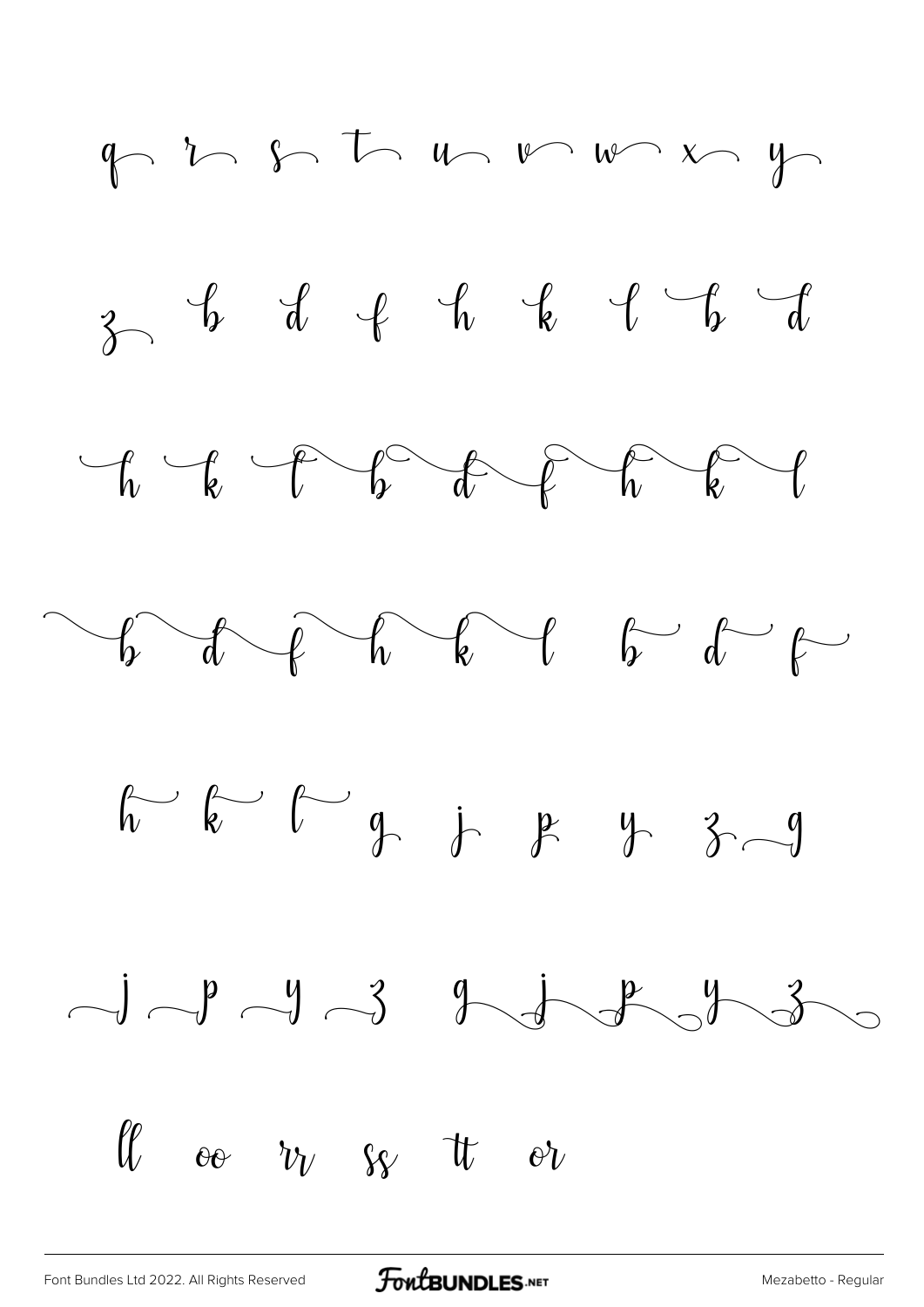#### Avoids Dislikes - Regular

**Uppercase Characters** 

## ABCDEFGHIJKLMNOPQRSTIN  $V/NXY2$

Lowercase Characters

abcdefghijklmnopqnstuvwxy  $\overline{Z}$ 

**Numbers** 

## 0123456789

Punctuation and Symbols

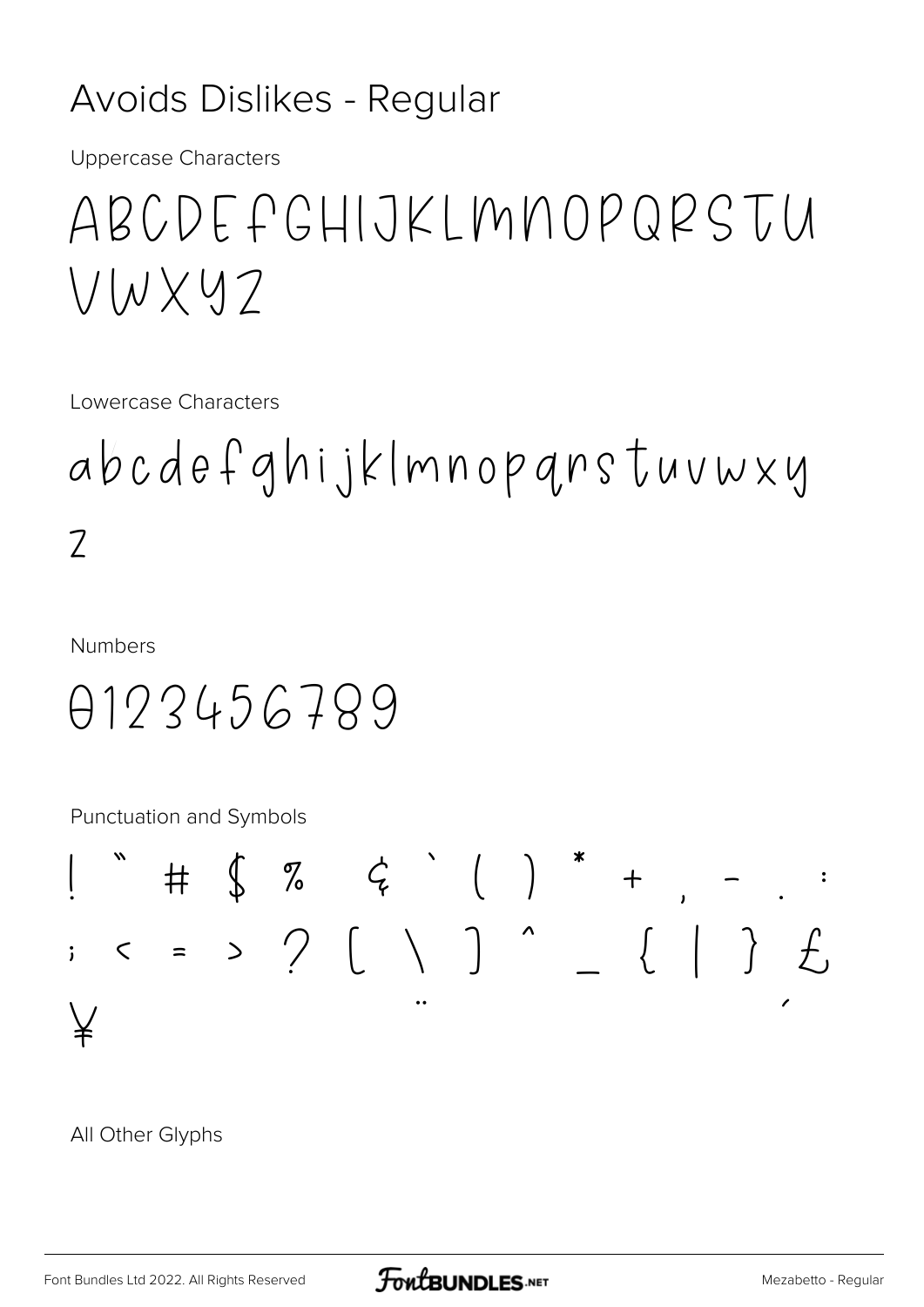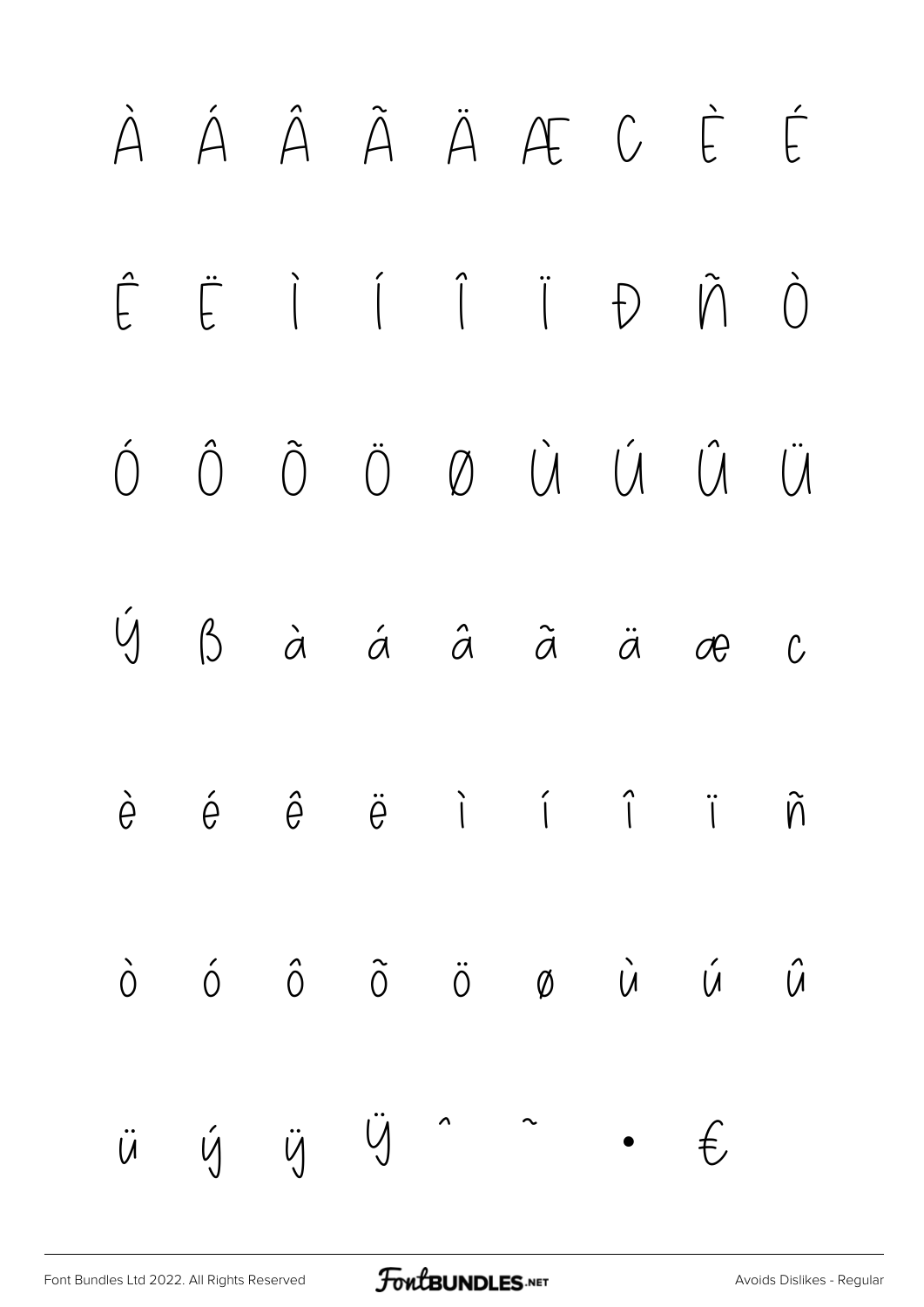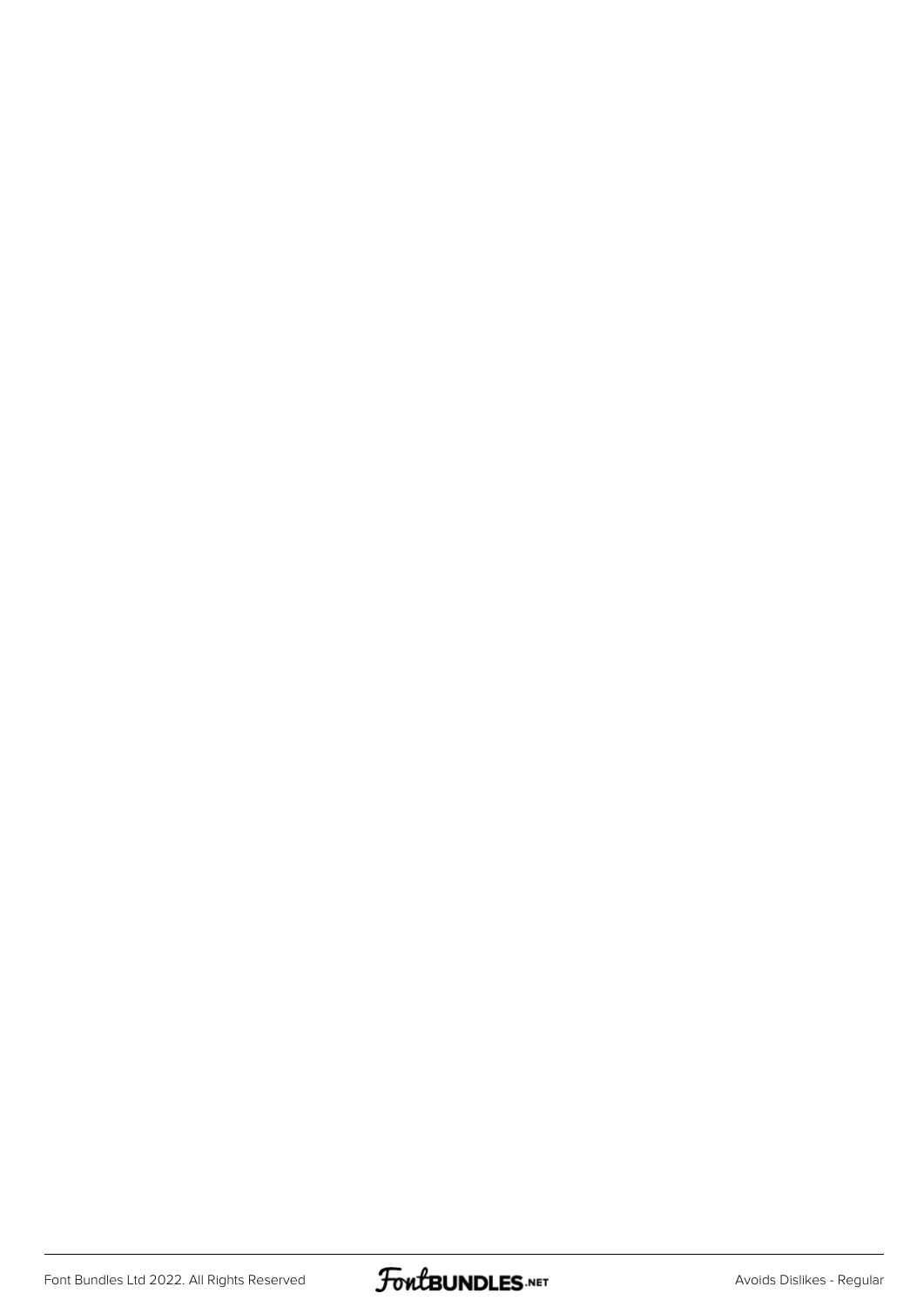#### Shakila - Regular

**Uppercase Characters** 

ABCDEFGHIJKLMNOPQRSJUVWXYZ

Lowercase Characters

abcdefghijklmnopqrstuvwxyz

**Numbers** 

0123456789

**Punctuation and Symbols** 



All Other Glyphs

 $\Delta \phi = \phi^2 \phi^2$  ,  $\Delta \phi = \phi^2 \phi^2$  , and  $\Delta \phi = \phi^2$  $\sim$  W

Font Bundles Ltd 2022. All Rights Reserved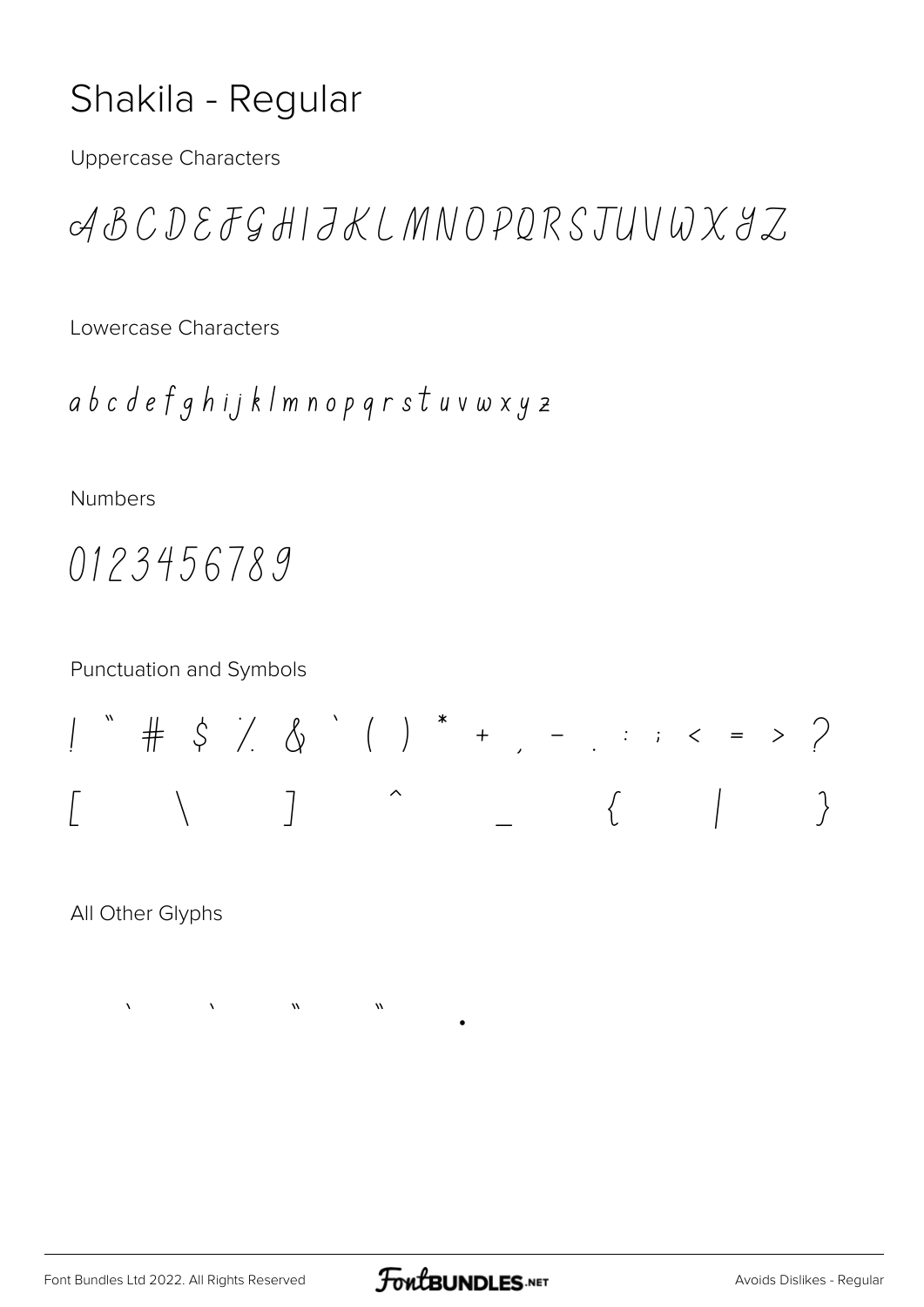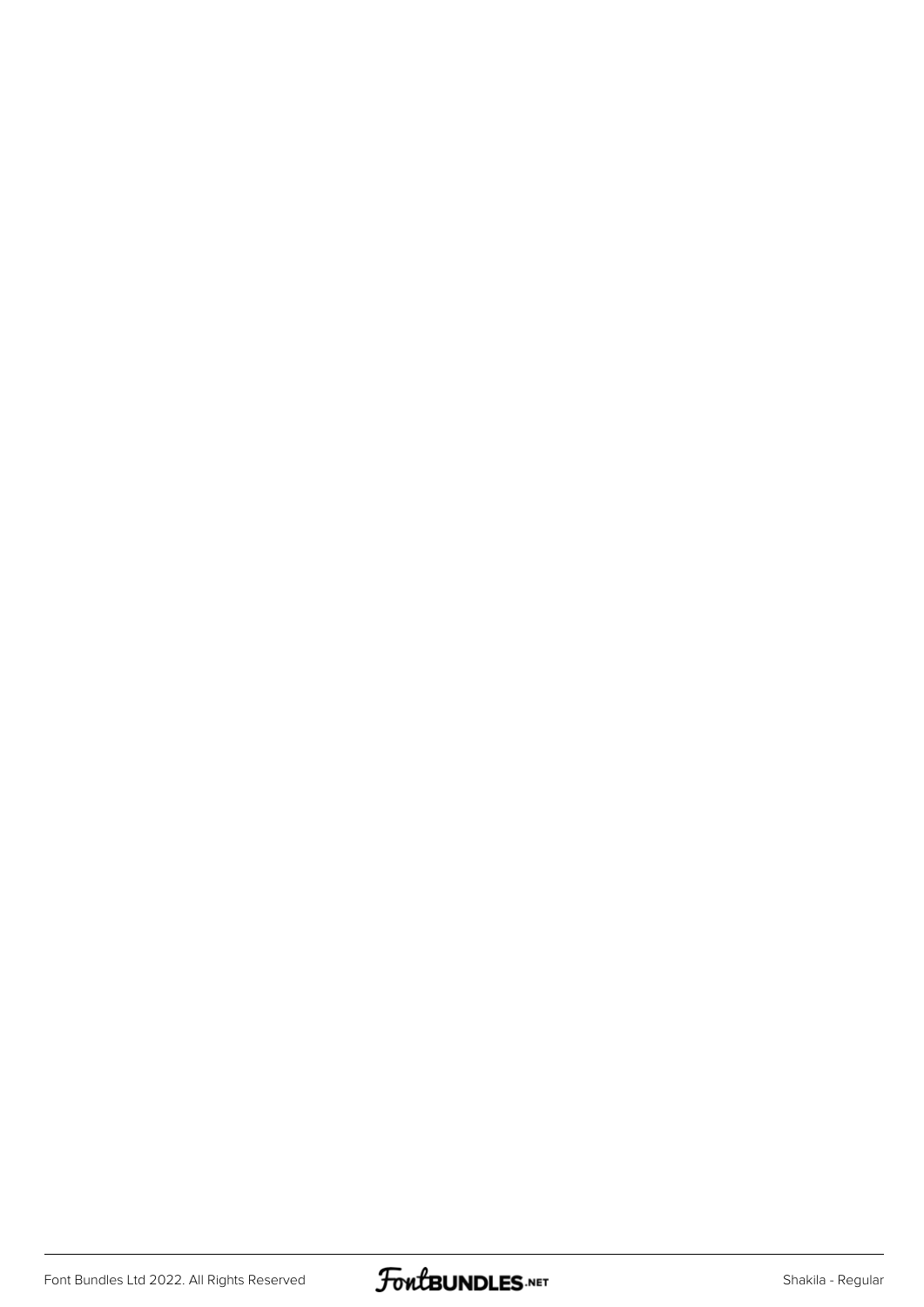Nutella - Regular

**Uppercase Characters** 

# ABCDEFGHIJKLMNOPQRSTUV  $W$  X Y  $Z$

Lowercase Characters

# abcdefghijklmnopgrstuvwxy  $\mathbf{Z}$

**Numbers** 

# 0123456789

**Punctuation and Symbols** 

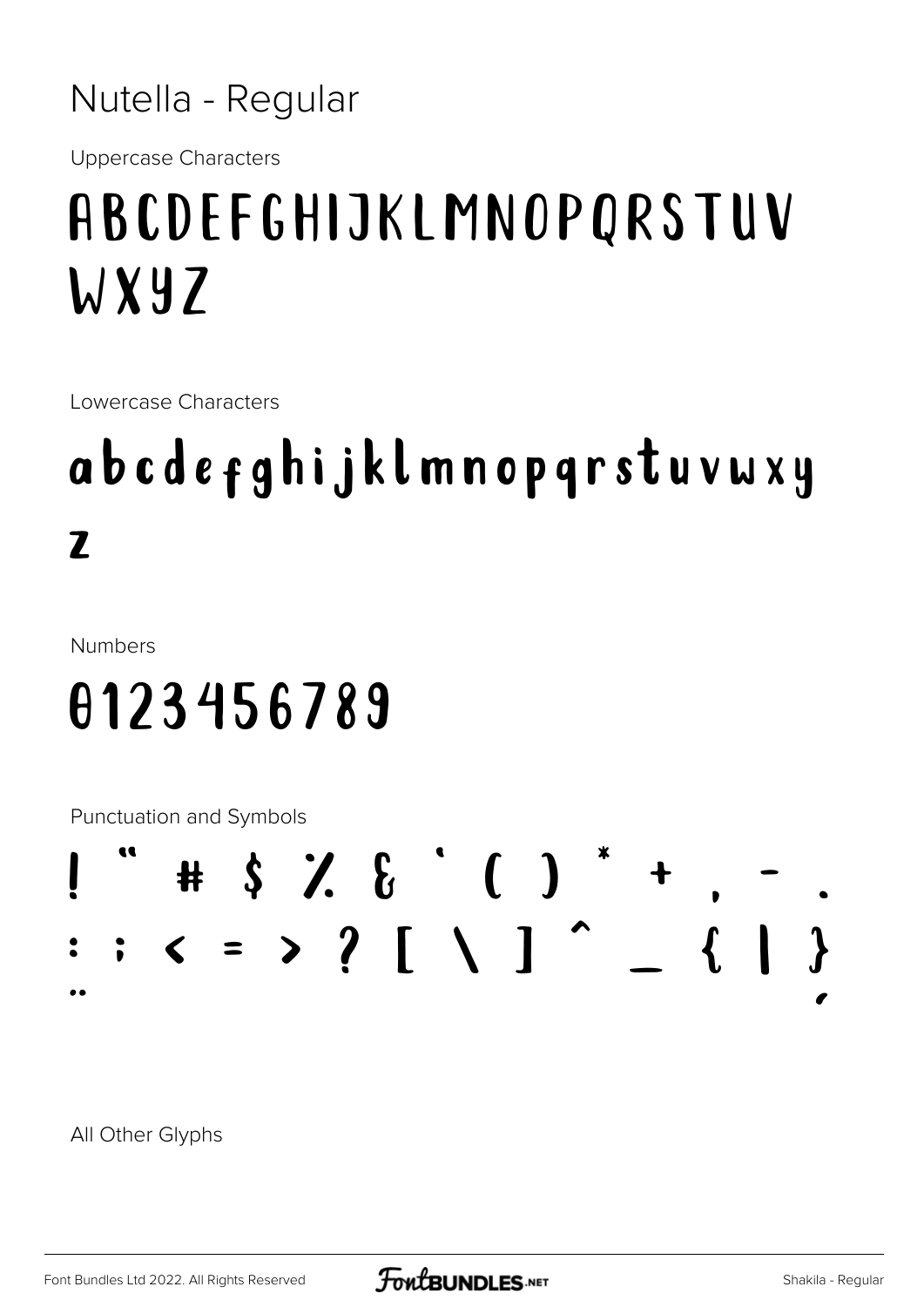|                         |  | À Á Â Ã Ä Ë É Ë Ë                                                                                                                                                                                                                                                                                                                                                                                                                                                                                     |  |  |
|-------------------------|--|-------------------------------------------------------------------------------------------------------------------------------------------------------------------------------------------------------------------------------------------------------------------------------------------------------------------------------------------------------------------------------------------------------------------------------------------------------------------------------------------------------|--|--|
|                         |  | <i>i</i> i i ñ d ó õ õ                                                                                                                                                                                                                                                                                                                                                                                                                                                                                |  |  |
|                         |  | ÖÙ Ú Û Ü Ű Ý à á â                                                                                                                                                                                                                                                                                                                                                                                                                                                                                    |  |  |
|                         |  | $\tilde{a}$ $\tilde{a}$ $\tilde{e}$ $\tilde{e}$ $\tilde{e}$ $\tilde{e}$ $\tilde{e}$ $\tilde{e}$ $\tilde{e}$ $\tilde{e}$ $\tilde{e}$ $\tilde{e}$ $\tilde{e}$ $\tilde{e}$ $\tilde{e}$ $\tilde{e}$ $\tilde{e}$ $\tilde{e}$ $\tilde{e}$ $\tilde{e}$ $\tilde{e}$ $\tilde{e}$ $\tilde{e}$ $\tilde{e}$ $\tilde{$                                                                                                                                                                                             |  |  |
|                         |  | iñ ò ó o õ ö ù ú                                                                                                                                                                                                                                                                                                                                                                                                                                                                                      |  |  |
|                         |  | $\hat{\mathbf{u}}\quad \hat{\mathbf{u}}\quad \hat{\mathbf{y}}\quad \hat{\mathbf{y}}\quad \hat{\mathbf{y}}\quad \hat{\mathbf{y}}\quad \hat{\mathbf{y}}\quad \hat{\mathbf{y}}\quad \hat{\mathbf{y}}\quad \hat{\mathbf{y}}\quad \hat{\mathbf{y}}\quad \hat{\mathbf{y}}\quad \hat{\mathbf{y}}\quad \hat{\mathbf{y}}\quad \hat{\mathbf{y}}\quad \hat{\mathbf{y}}\quad \hat{\mathbf{y}}\quad \hat{\mathbf{y}}\quad \hat{\mathbf{y}}\quad \hat{\mathbf{y}}\quad \hat{\mathbf{y}}\quad \hat{\mathbf{y}}\quad$ |  |  |
| $\overline{\mathbf{u}}$ |  |                                                                                                                                                                                                                                                                                                                                                                                                                                                                                                       |  |  |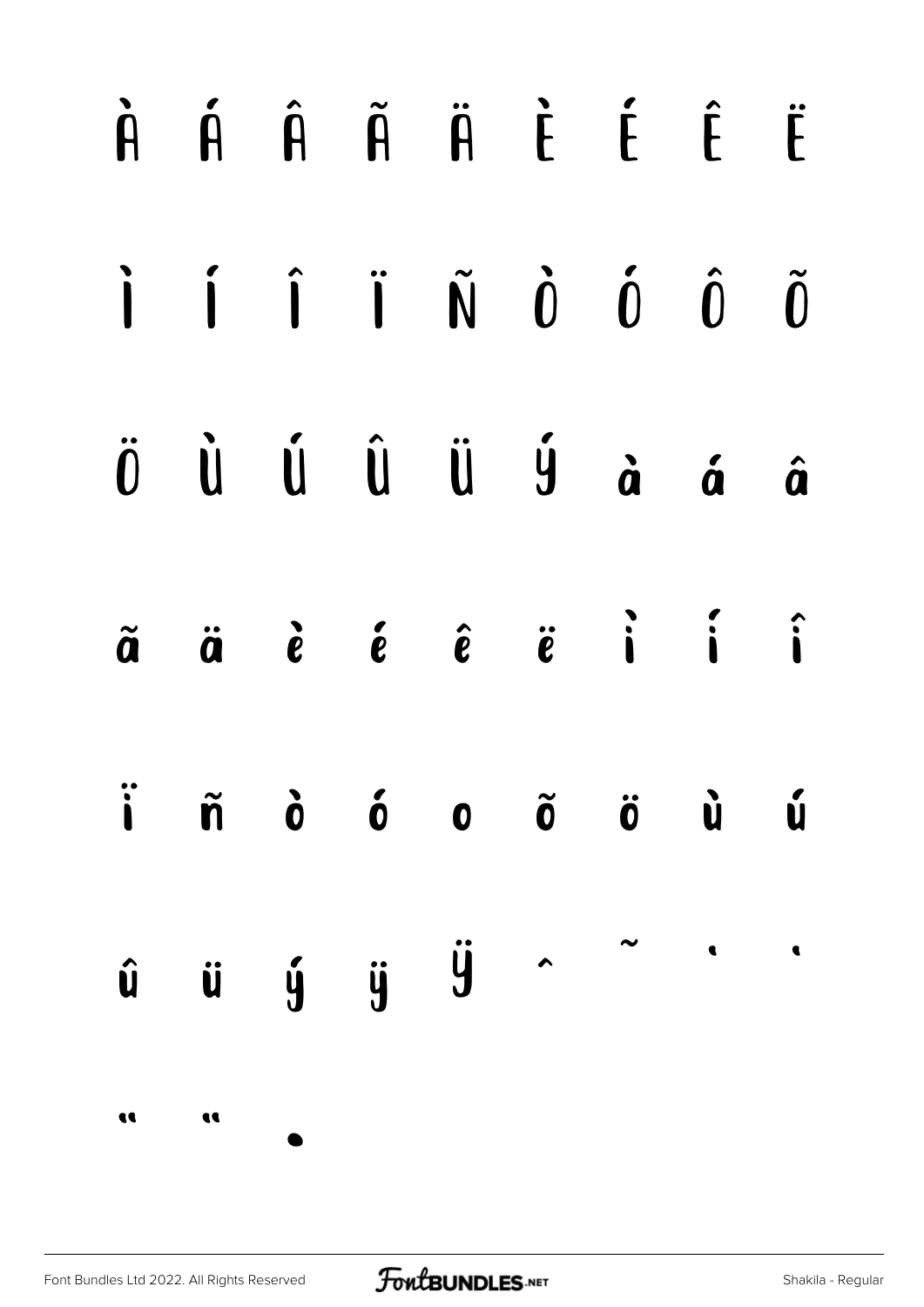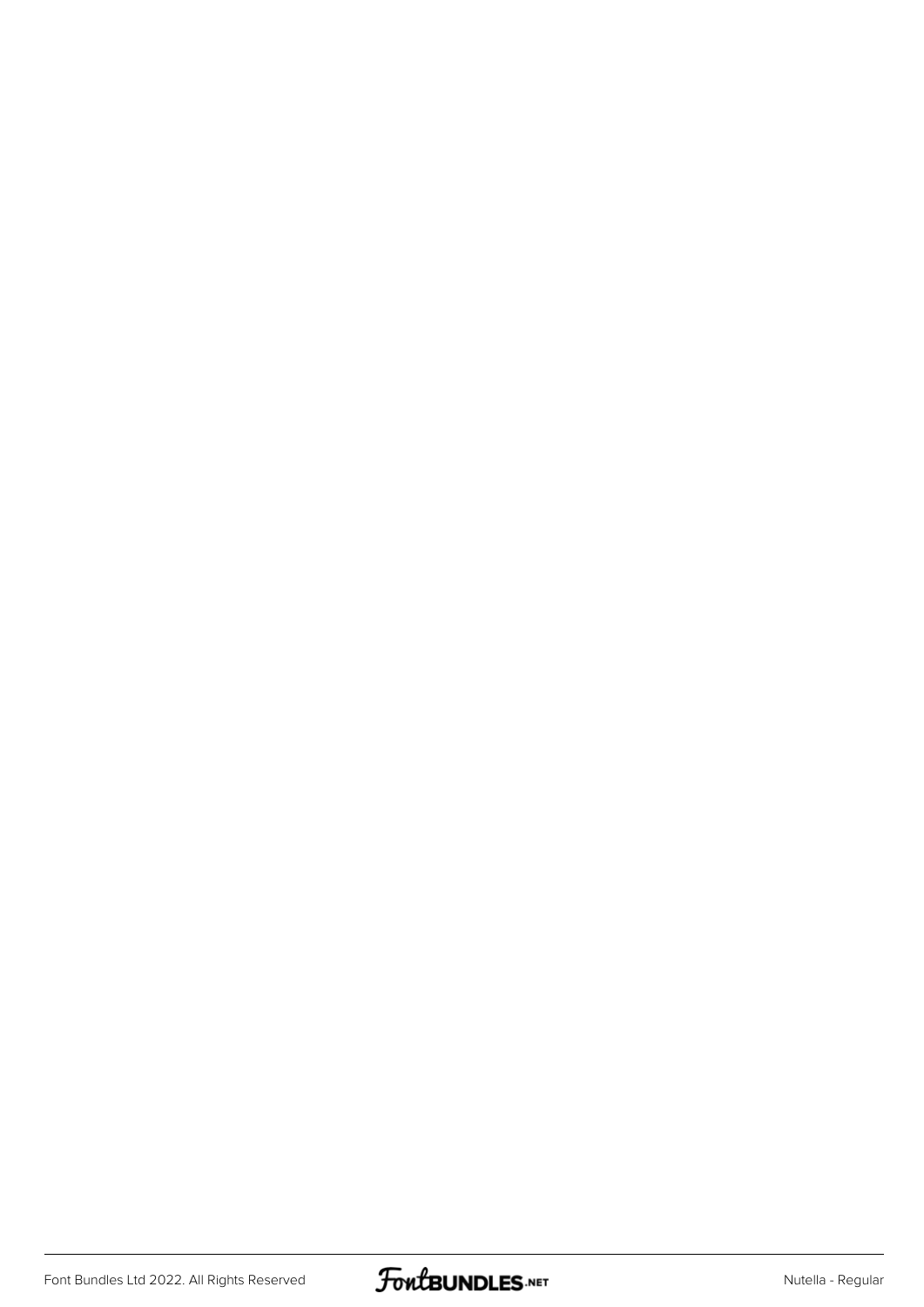#### Charletty - Regular

**Uppercase Characters** 

# ABCDEFGHIJKLMNOPORSTUVWXY  $\overline{I}$

Lowercase Characters

#### abcdefghijklmnopgrstuvwxyz

**Numbers** 

## 0123456789

Punctuation and Symbols

 $*$   $\uparrow$   $\uparrow$   $\uparrow$   $\uparrow$   $\uparrow$   $\uparrow$   $\uparrow$   $\uparrow$   $\uparrow$   $\uparrow$   $\uparrow$   $\uparrow$   $\uparrow$   $\uparrow$   $\uparrow$   $\uparrow$   $\uparrow$   $\uparrow$   $\uparrow$   $\uparrow$   $\uparrow$ = > ? [ \ ] ^ \_ { | } ¢ £ \ ^ \_ ^

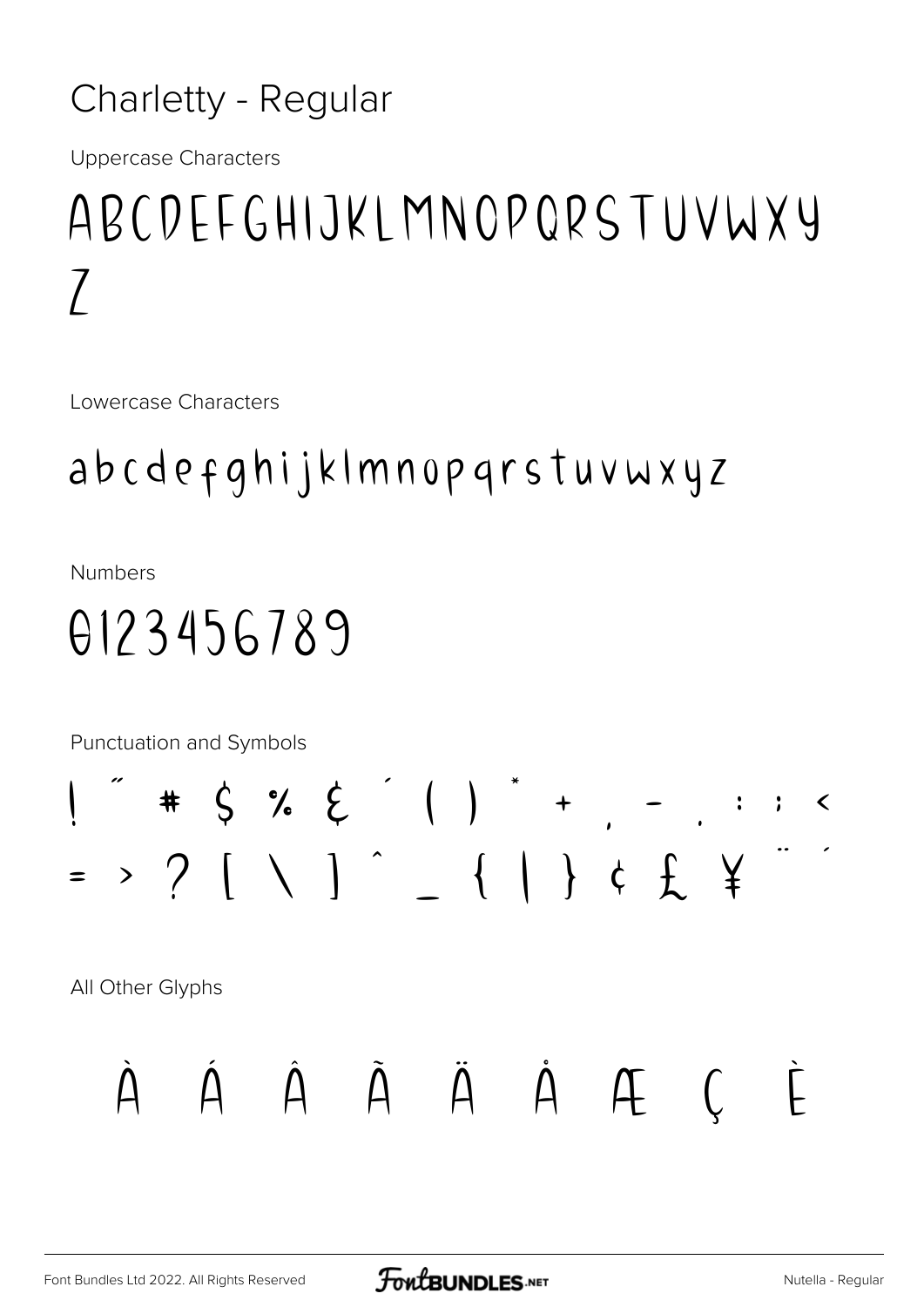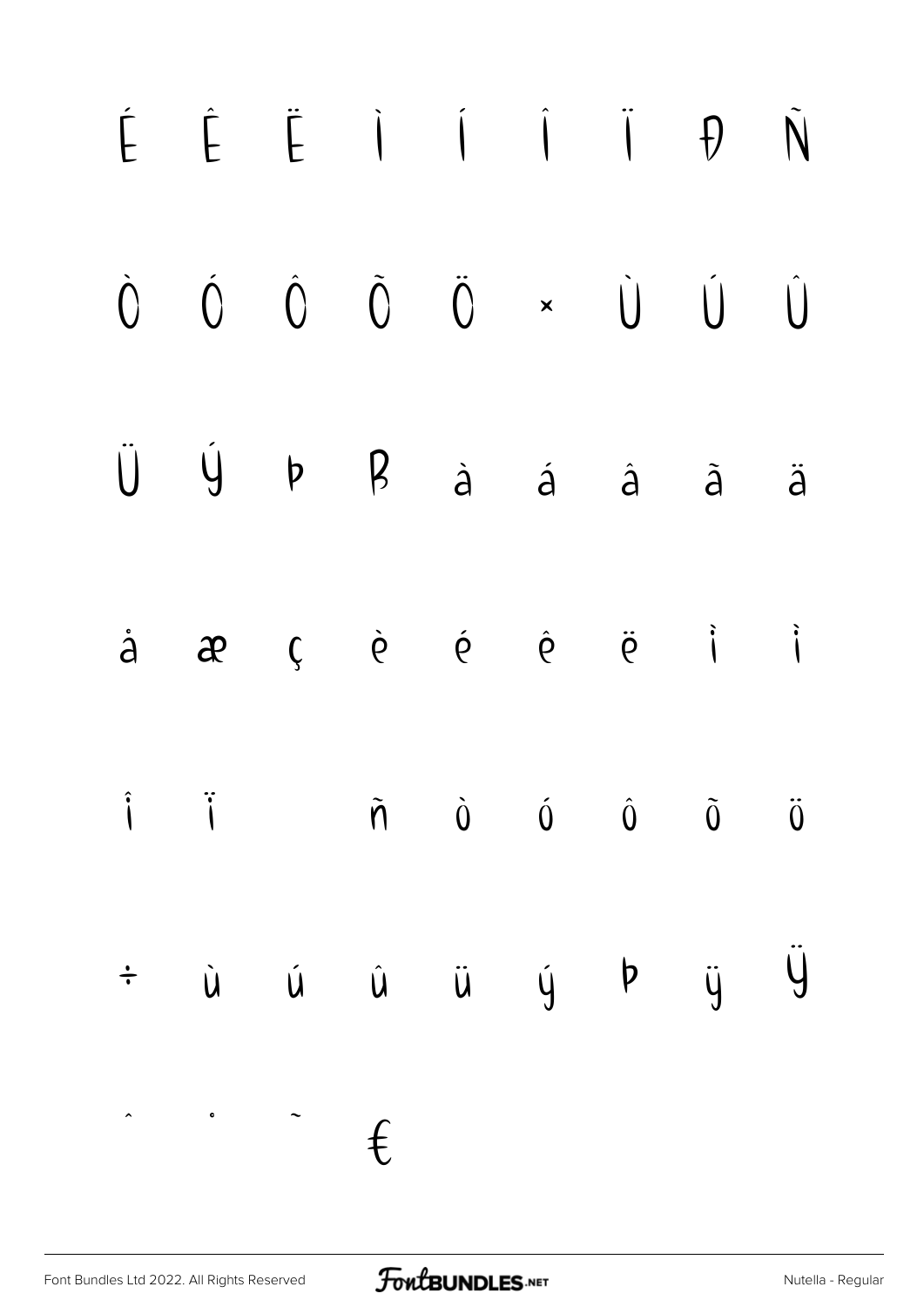### ff fi

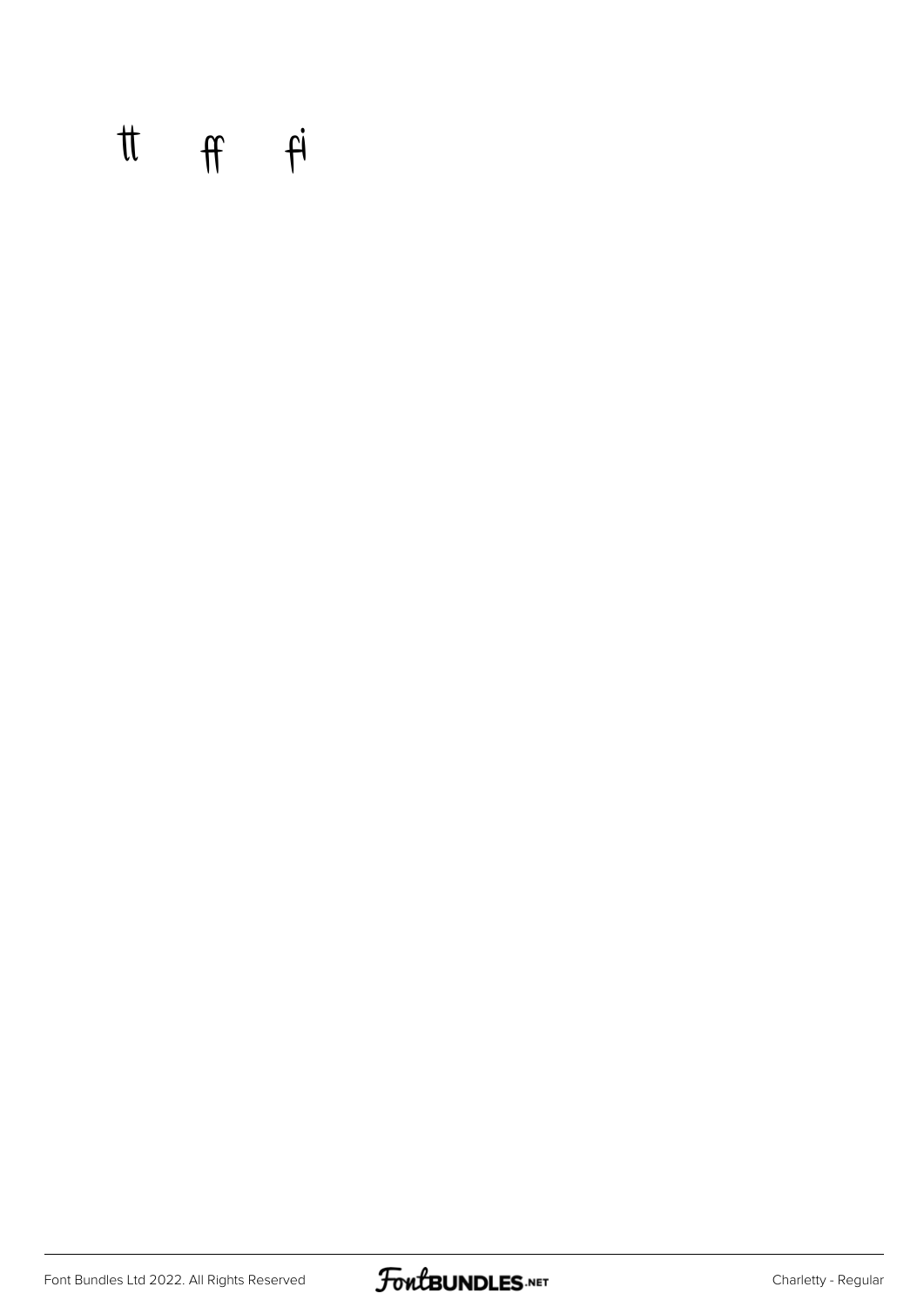#### Poligon - Regular

**Uppercase Characters** 

# ABCDEFGHIJKLMNOPORST UVWXYZ

Lowercase Characters

# abcdefghijklmnopqistuv wxyz

**Numbers** 

## 0123456789

Punctuation and Symbols

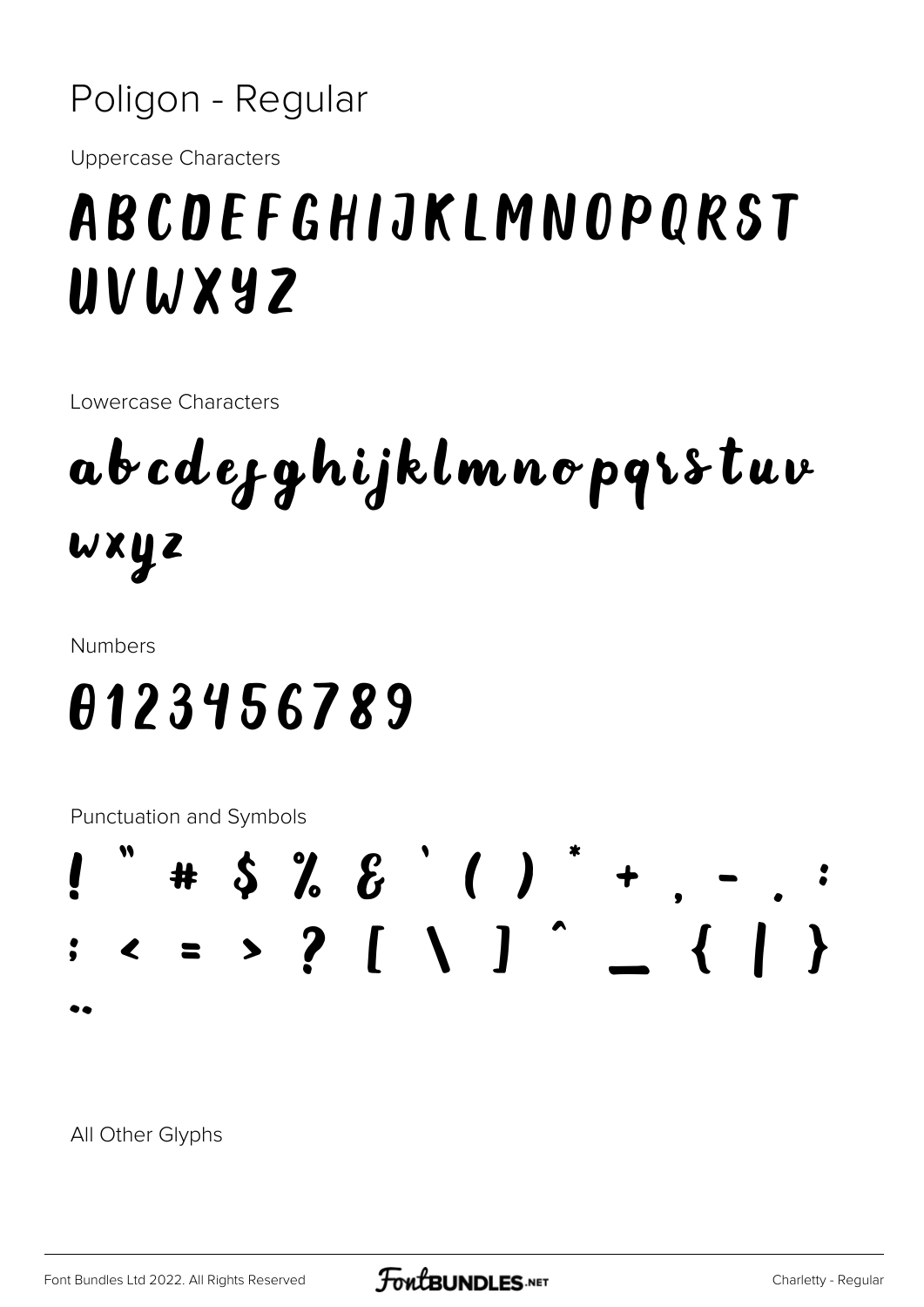# À Á Â Ã Ä Å Æ Ç È É Ê Ë Ì Í Î Ï Ñ Ò Ó Ô Õ Ö × Ù Ú Û Ü Ý à á â ã ä å æ  $c$  è é  $\hat{e}$  ë  $\dot{c}$  i  $\dot{i}$   $\dot{i}$  $\boldsymbol{n}$   $\dot{\boldsymbol{\sigma}}$   $\dot{\boldsymbol{\sigma}}$   $\ddot{\boldsymbol{\sigma}}$   $\ddot{\boldsymbol{\sigma}}$   $\ddot{\boldsymbol{\sigma}}$   $\ddot{\boldsymbol{\sigma}}$   $\ddot{\boldsymbol{\sigma}}$   $\ddot{\boldsymbol{\sigma}}$   $\dot{\boldsymbol{\omega}}$   $\dot{\boldsymbol{u}}$ û ü ý ÿ  $\sim$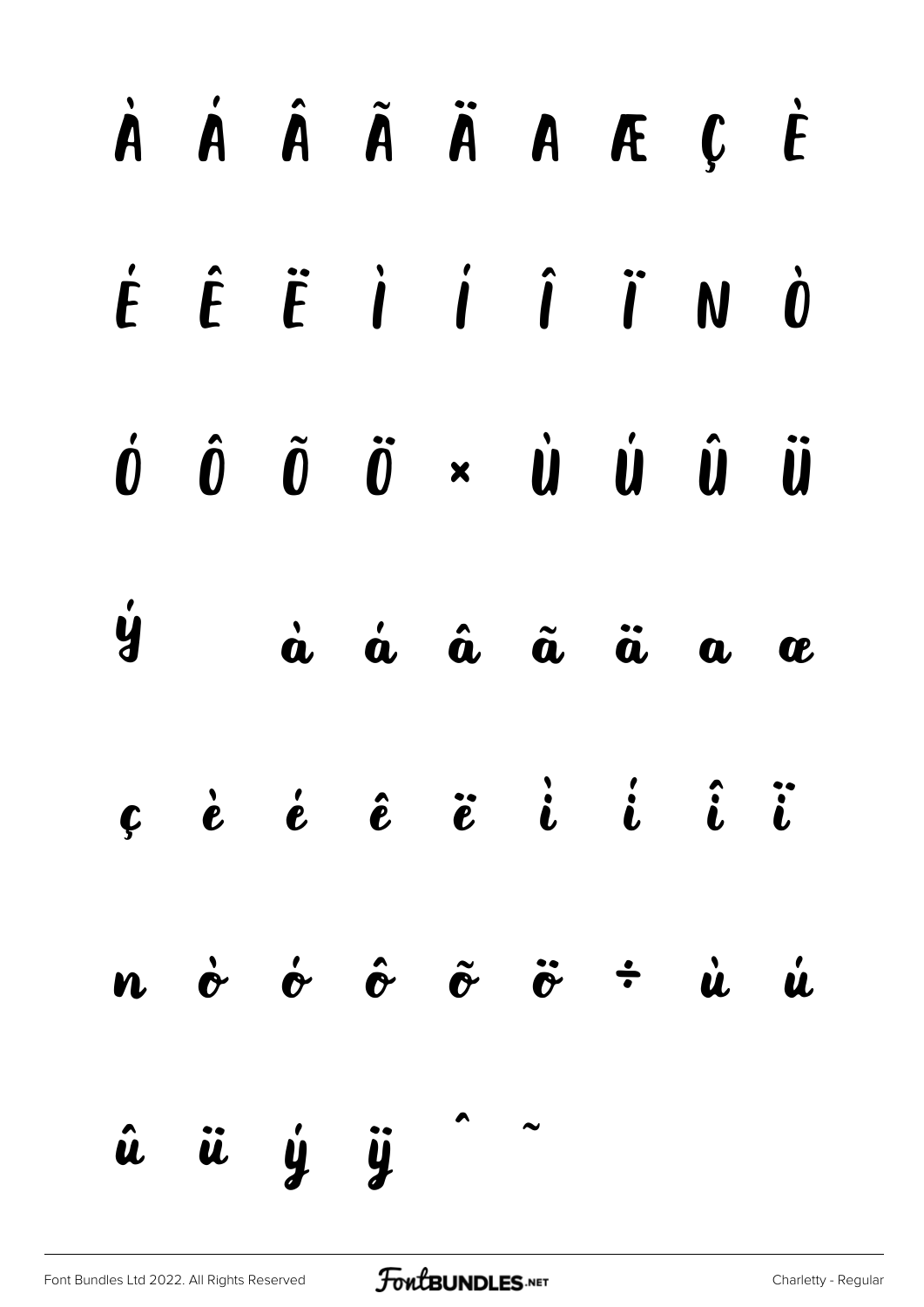

 $\epsilon$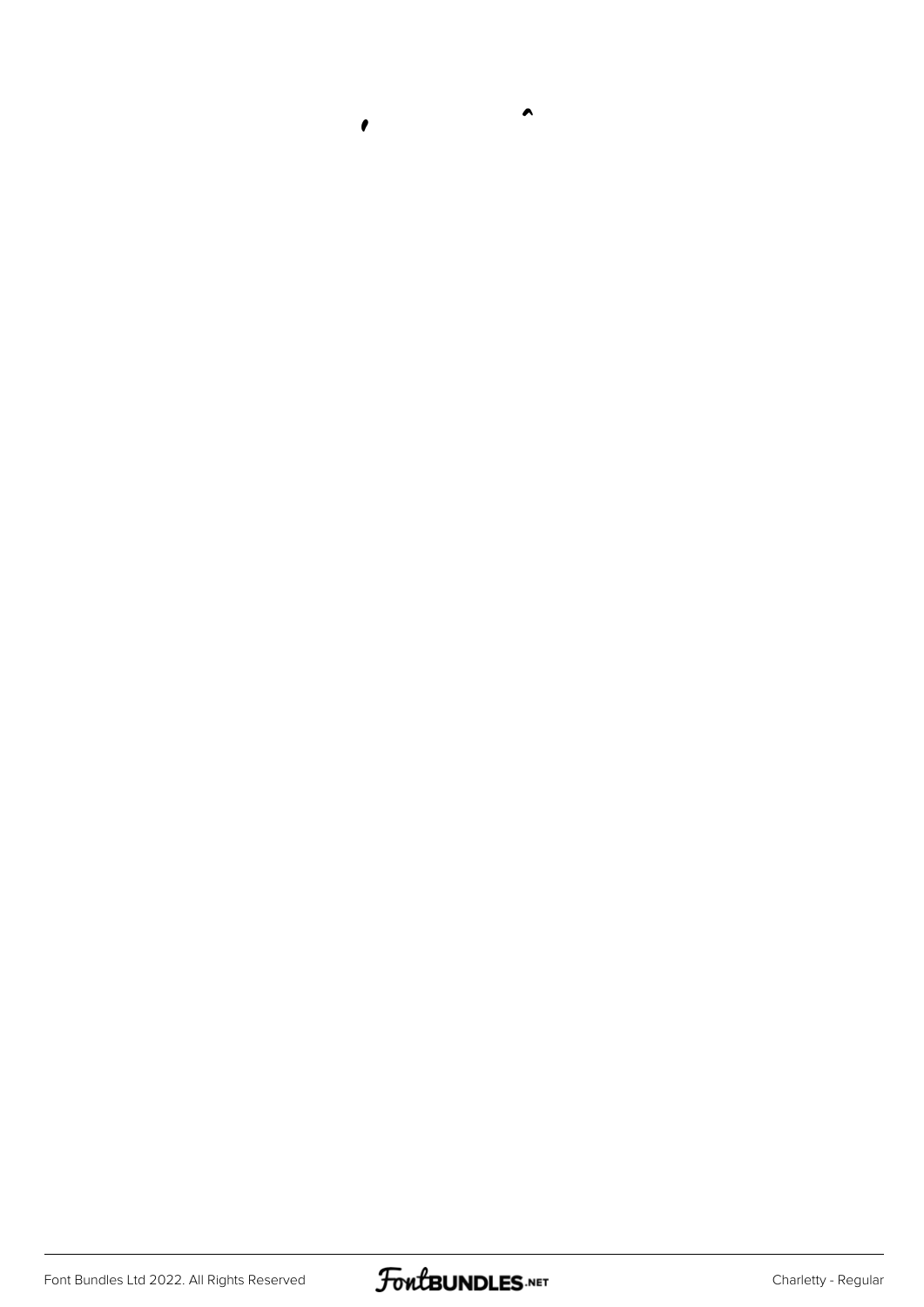#### Poligon Swash - Regular

Uppercase Characters

Lowercase Characters

Numbers

 $\overline{\phantom{a}}$ 

Punctuation and Symbols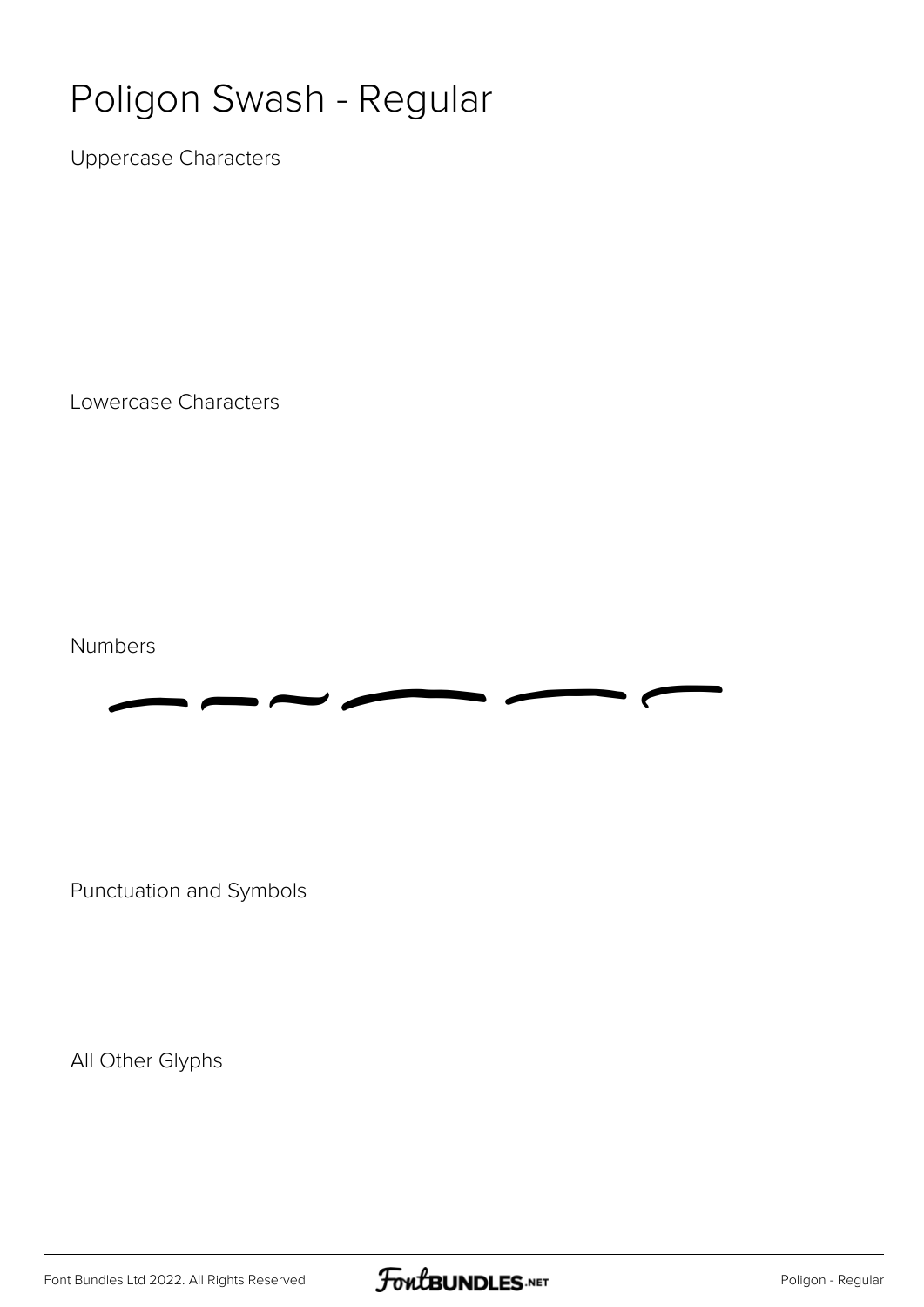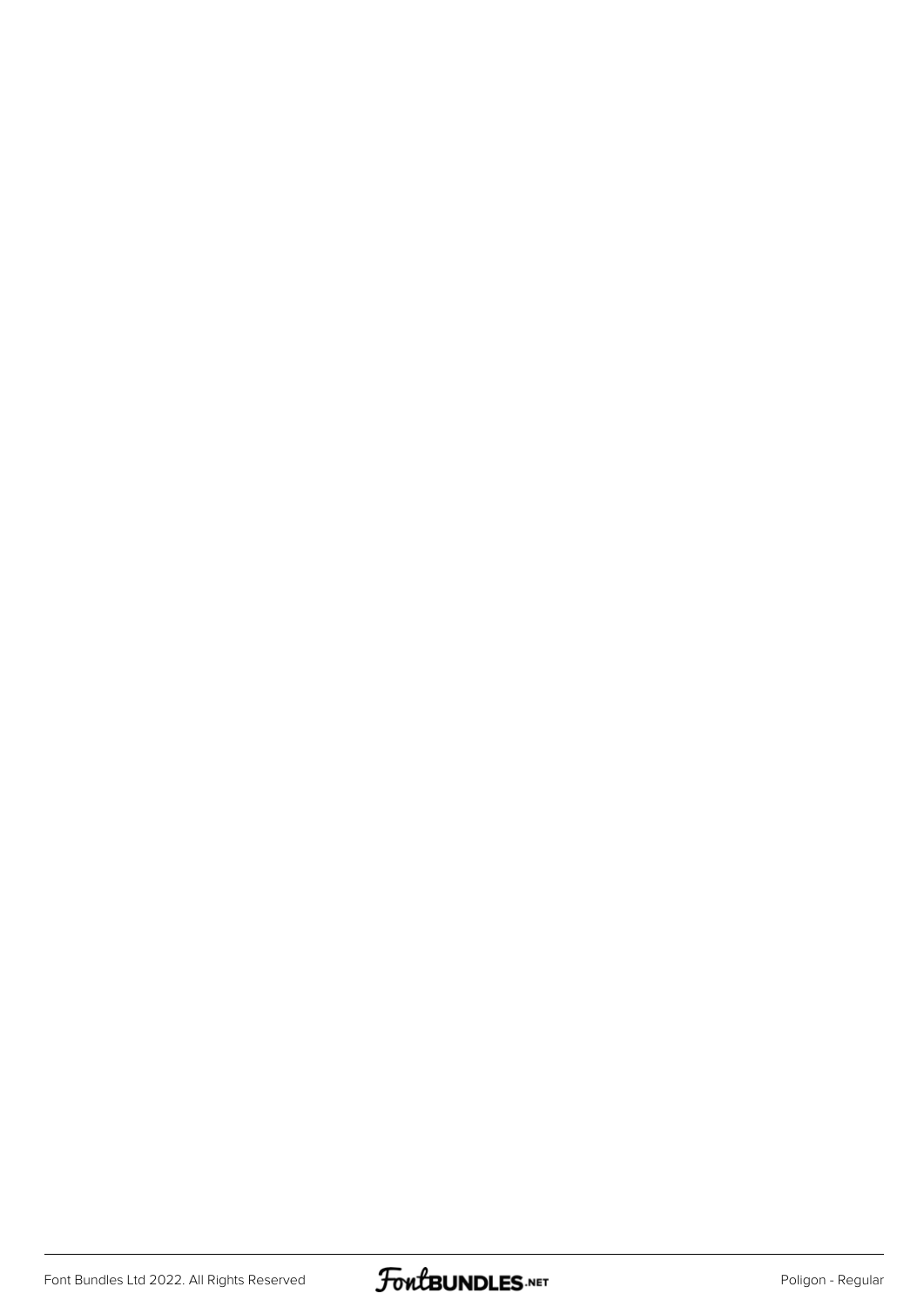

**Uppercase Characters** 

## ABCDEFGHIJKLMNOPQRS TUVWXYZ

Lowercase Characters

# abcdefghijklmnopqrstuv wxyz

**Numbers** 

## 0123456789

Punctuation and Symbols

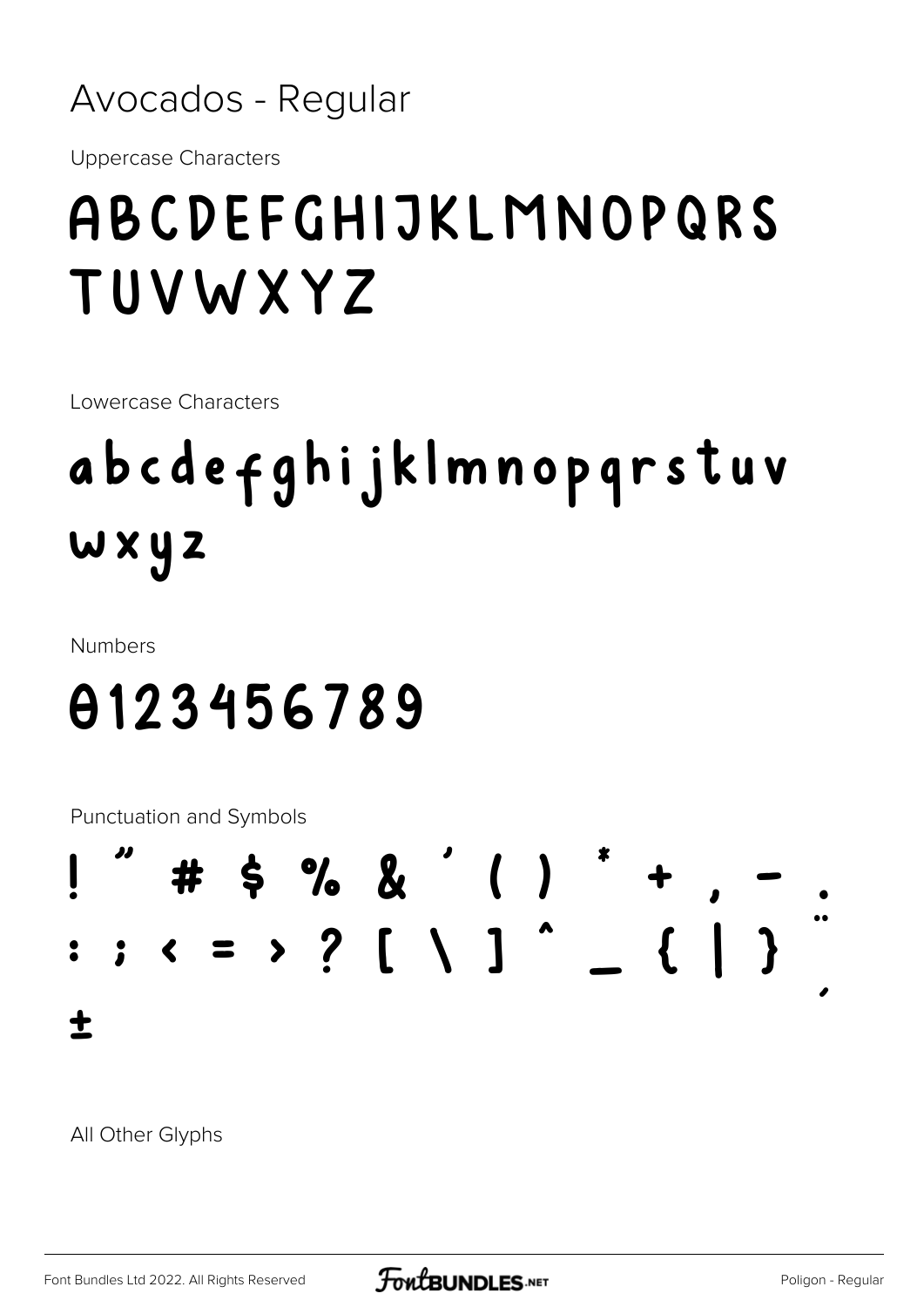|  |  | À Á Â Ã Ä Æ È É Ê |  |  |
|--|--|-------------------|--|--|
|  |  | Ë İ Í Ï Ï Ñ Ò Ó Ô |  |  |
|  |  | ÕÖ×ÙÚŮÜÝ à        |  |  |
|  |  | á â ã ä æ è é ë ë |  |  |
|  |  | i í î ï ñ ò ó ô õ |  |  |
|  |  | ö ÷ ù ú û ü ý ÿ Ÿ |  |  |
|  |  |                   |  |  |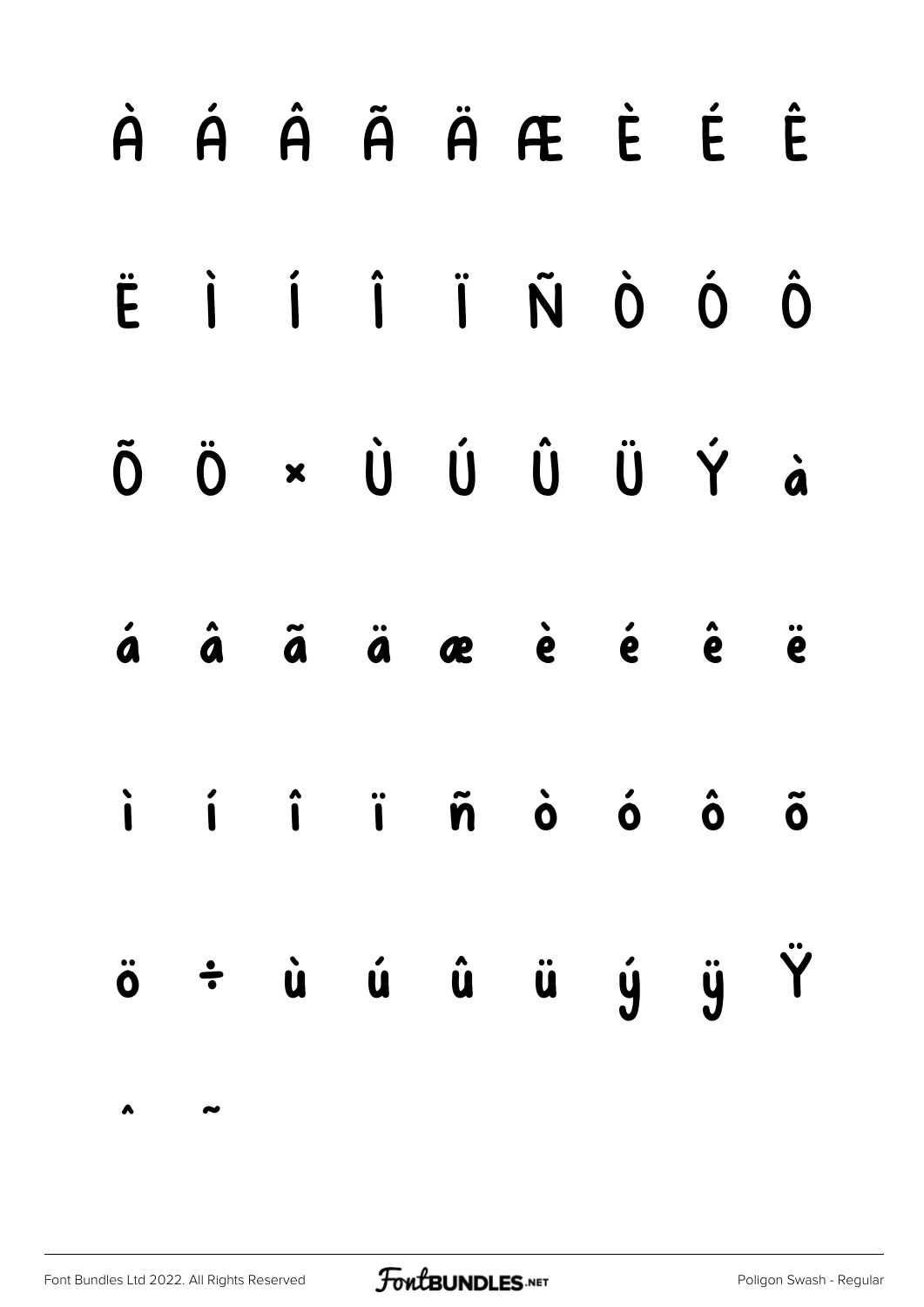#### **Avoids Dislikes - Bold**

**Uppercase Characters** 

## ABCDEFGHIJKLMNOPQRSTU VWXYZ

Lowercase Characters

# abcdefghijklmnopanstuvwxy  $\overline{z}$

**Numbers** 

## 0123456789

Punctuation and Symbols

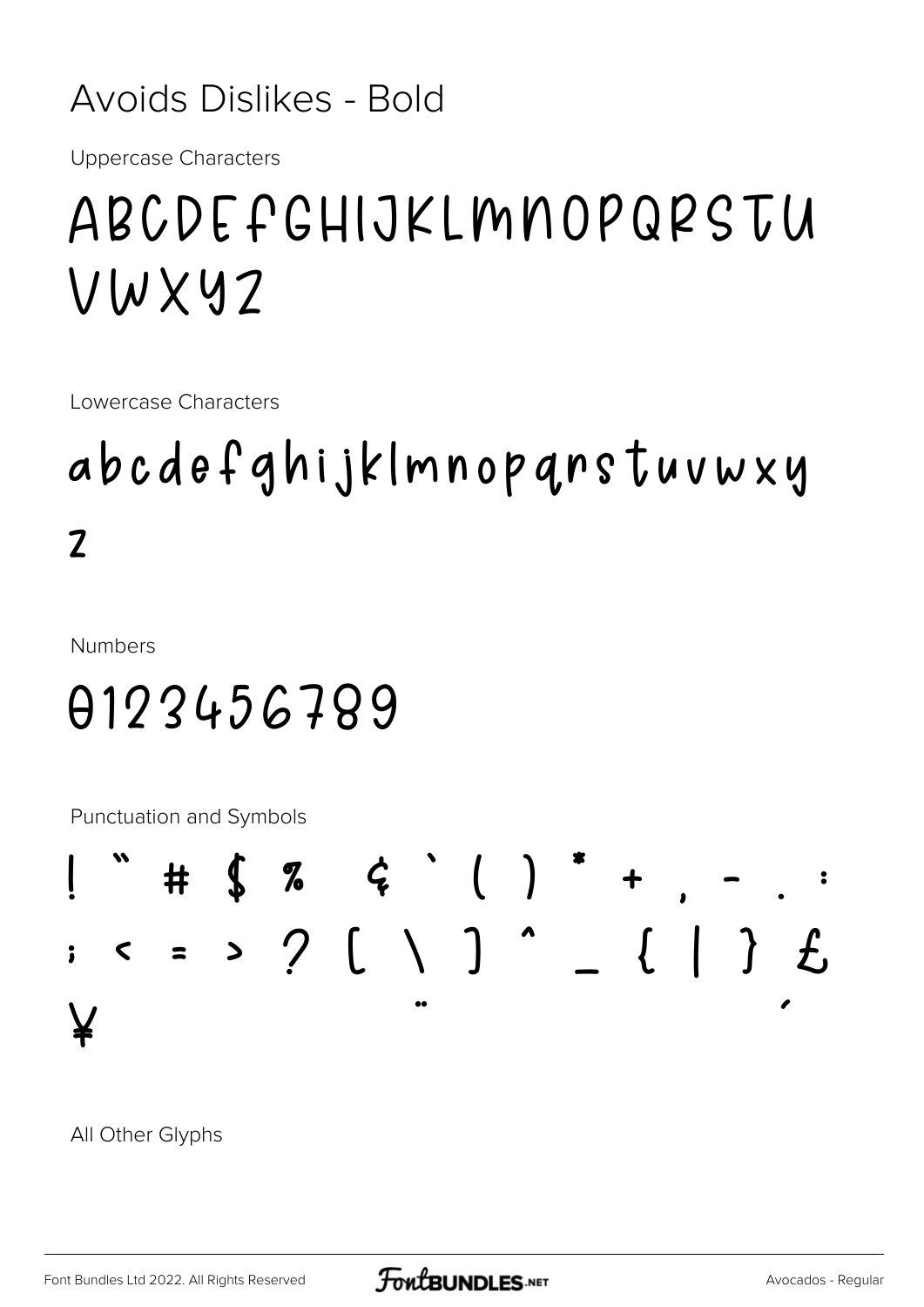|  |  | À Á Â Ã Ä Æ C È É                                                                                                                                                                                                                                                                                                                                                                                                             |  |  |
|--|--|-------------------------------------------------------------------------------------------------------------------------------------------------------------------------------------------------------------------------------------------------------------------------------------------------------------------------------------------------------------------------------------------------------------------------------|--|--|
|  |  | $\hat{E}$ $\ddot{E}$ $\dot{I}$ $\ddot{I}$ $\ddot{B}$ $\ddot{O}$                                                                                                                                                                                                                                                                                                                                                               |  |  |
|  |  | $\begin{matrix} \dot{D} & \dot{D} & \dot{D} & \dot{D} & \dot{D} & \dot{D} & \dot{D} & \dot{D} & \dot{D} & \dot{D} & \dot{D} & \dot{D} & \dot{D} & \dot{D} & \dot{D} & \dot{D} & \dot{D} & \dot{D} & \dot{D} & \dot{D} & \dot{D} & \dot{D} & \dot{D} & \dot{D} & \dot{D} & \dot{D} & \dot{D} & \dot{D} & \dot{D} & \dot{D} & \dot{D} & \dot{D} & \dot{D} & \dot{D} & \dot{D} & \dot{D}$                                        |  |  |
|  |  | Ý B à á â ã ä æ c                                                                                                                                                                                                                                                                                                                                                                                                             |  |  |
|  |  | $\dot{\theta}$ $\dot{\theta}$ $\ddot{\theta}$ $\ddot{\theta}$ $\dot{\theta}$ $\dot{\theta}$ $\dot{\theta}$ $\dot{\theta}$ $\dot{\theta}$ $\dot{\theta}$ $\dot{\theta}$ $\dot{\theta}$ $\dot{\theta}$ $\dot{\theta}$ $\dot{\theta}$ $\dot{\theta}$ $\dot{\theta}$ $\dot{\theta}$ $\dot{\theta}$ $\dot{\theta}$ $\dot{\theta}$ $\dot{\theta}$ $\dot{\theta}$ $\dot{\theta}$ $\dot{\theta}$ $\dot{\theta}$ $\dot{\theta}$ $\dot$ |  |  |
|  |  | $\dot{0}$ $\dot{0}$ $\dot{0}$ $\ddot{0}$ $\ddot{0}$ $\ddot{0}$ $\dot{0}$ $\ddot{0}$                                                                                                                                                                                                                                                                                                                                           |  |  |
|  |  | $\ddot{u}$ $\dot{y}$ $\ddot{y}$ $\ddot{y}$ $\ddot{y}$ $\ddot{z}$                                                                                                                                                                                                                                                                                                                                                              |  |  |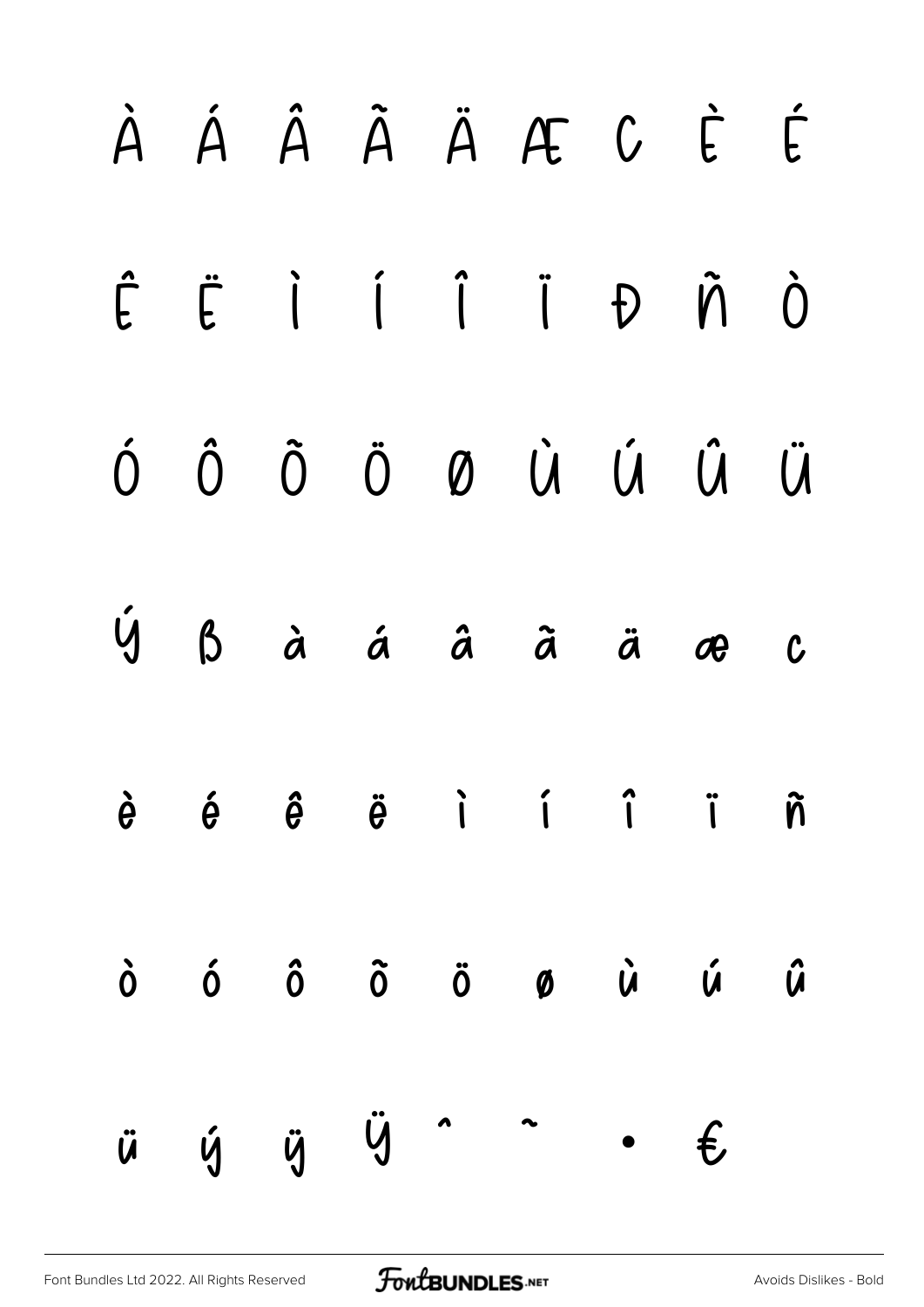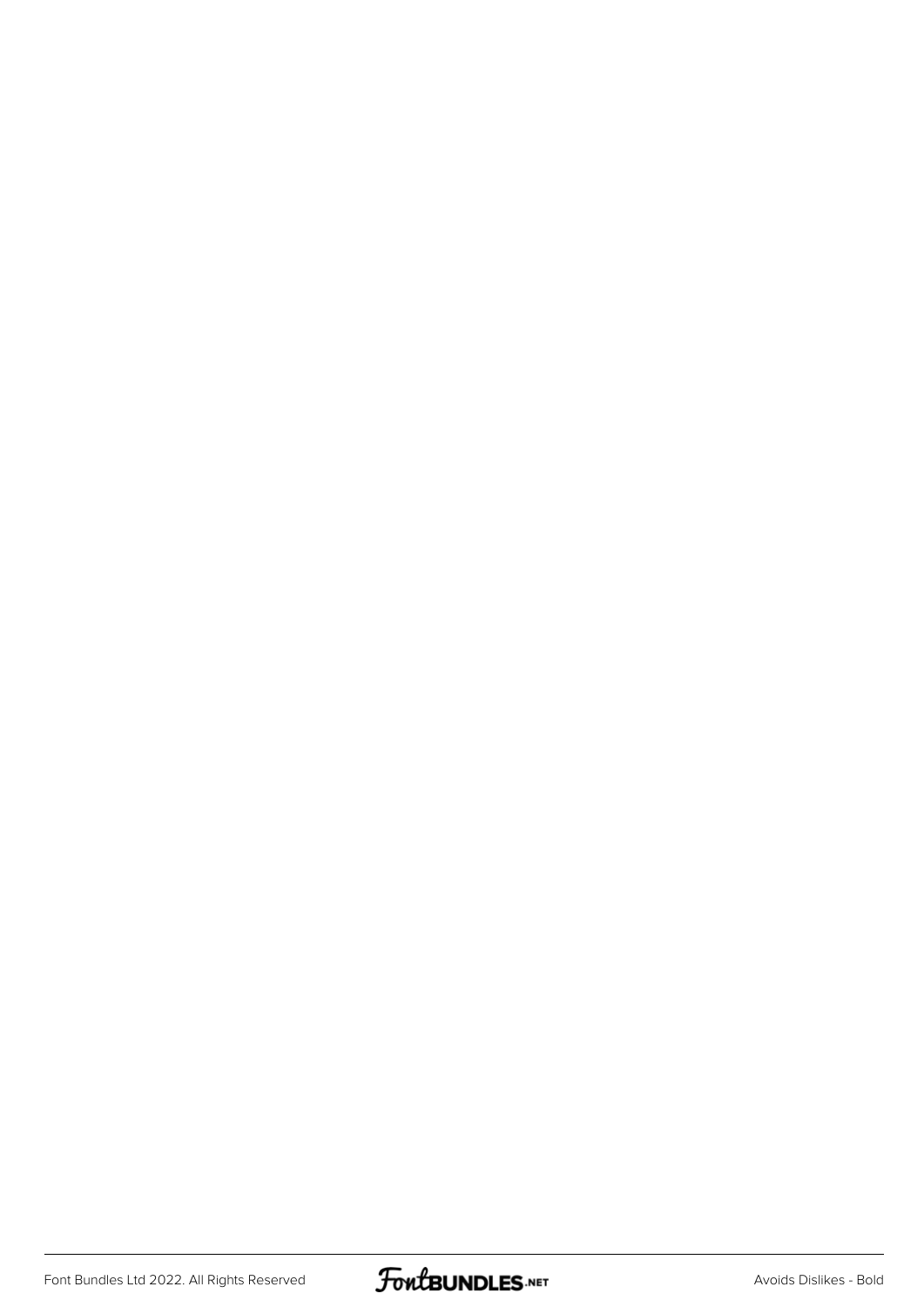#### Proper Lady - Regular

**Uppercase Characters** 

# ABCDEFGHIJKLMNOPQRST  $UVWXY2$

Lowercase Characters

abcdefghijklmnopqrstuvwxy  $\boldsymbol{2}$ 

**Numbers** 

## 0123456189

Punctuation and Symbols

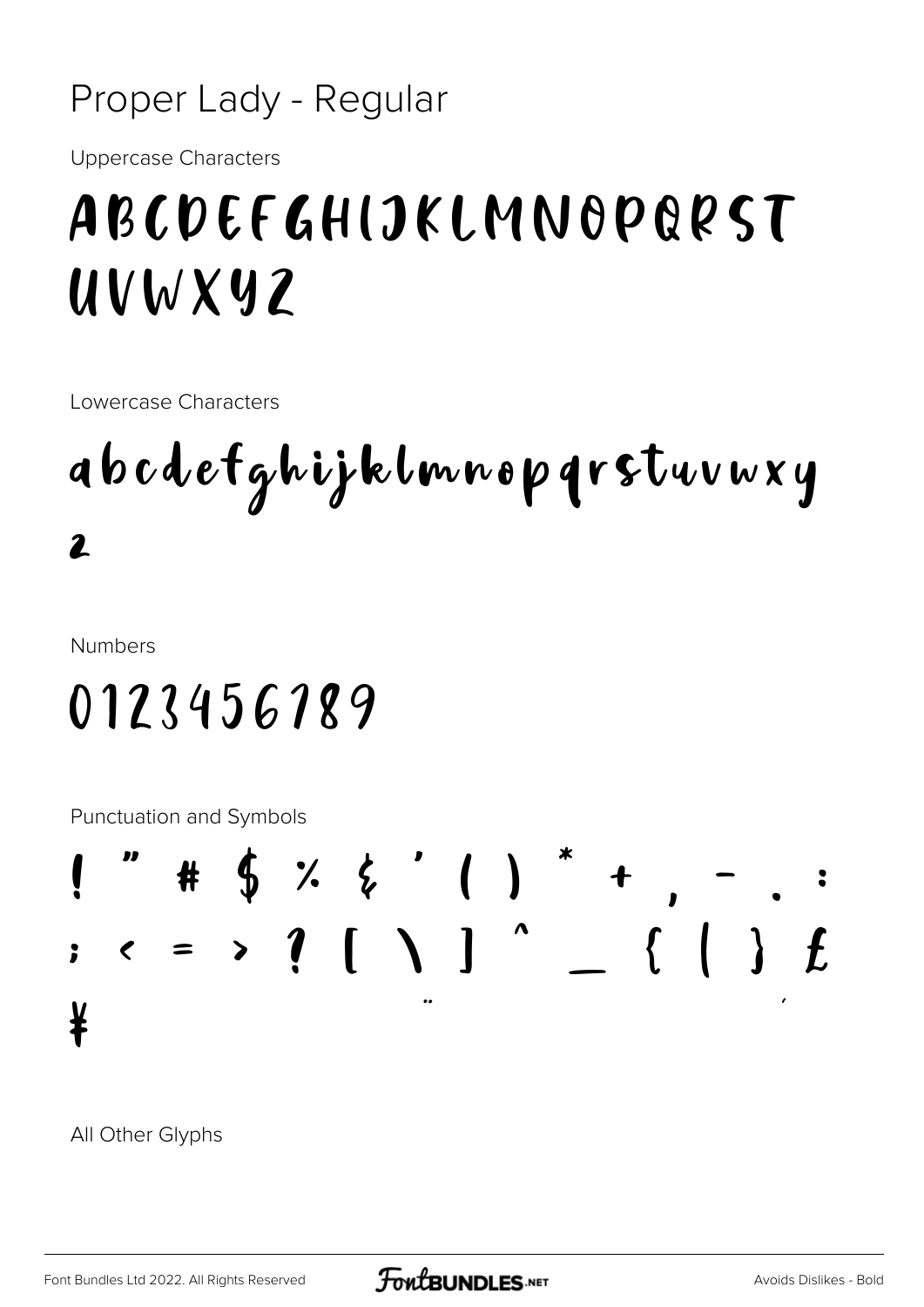|                  |  |  | $\dot{A}$ $\dot{A}$ $\dot{A}$ $\ddot{A}$ $\dot{B}$ $\dot{C}$ $\dot{C}$                                                                                                                                           |              |
|------------------|--|--|------------------------------------------------------------------------------------------------------------------------------------------------------------------------------------------------------------------|--------------|
|                  |  |  | 0 0 0 0 0 1 1 1 1                                                                                                                                                                                                |              |
|                  |  |  | $\ddot{\theta}$ $\dot{\theta}$ $\dot{\theta}$ $\dot{\theta}$ $\ddot{\theta}$ $\ddot{\theta}$ $\dot{\theta}$ $\dot{\theta}$ $\dot{\theta}$ $\dot{\theta}$ $\dot{\theta}$ $\dot{\theta}$                           |              |
|                  |  |  | $\dot{a}$ $\ddot{a}$ $\ddot{a}$ $\dot{e}$ $\dot{e}$ $\dot{e}$ $\ddot{e}$ $\dot{v}$ $\dot{v}$                                                                                                                     |              |
|                  |  |  | $\hat{\mathbf{u}}$ $\hat{\mathbf{u}}$ $\hat{\mathbf{v}}$ $\hat{\mathbf{v}}$ $\hat{\mathbf{v}}$ $\hat{\mathbf{v}}$ $\hat{\mathbf{v}}$ $\hat{\mathbf{v}}$ $\hat{\mathbf{v}}$ $\hat{\mathbf{v}}$ $\hat{\mathbf{v}}$ | $\mathbf{u}$ |
|                  |  |  | $\dot{u}$ $\dot{u}$ $\ddot{y}$ $\ddot{y}$ $\ddot{y}$ $\dddot{y}$ $\dddot{y}$                                                                                                                                     |              |
| $\boldsymbol{t}$ |  |  |                                                                                                                                                                                                                  |              |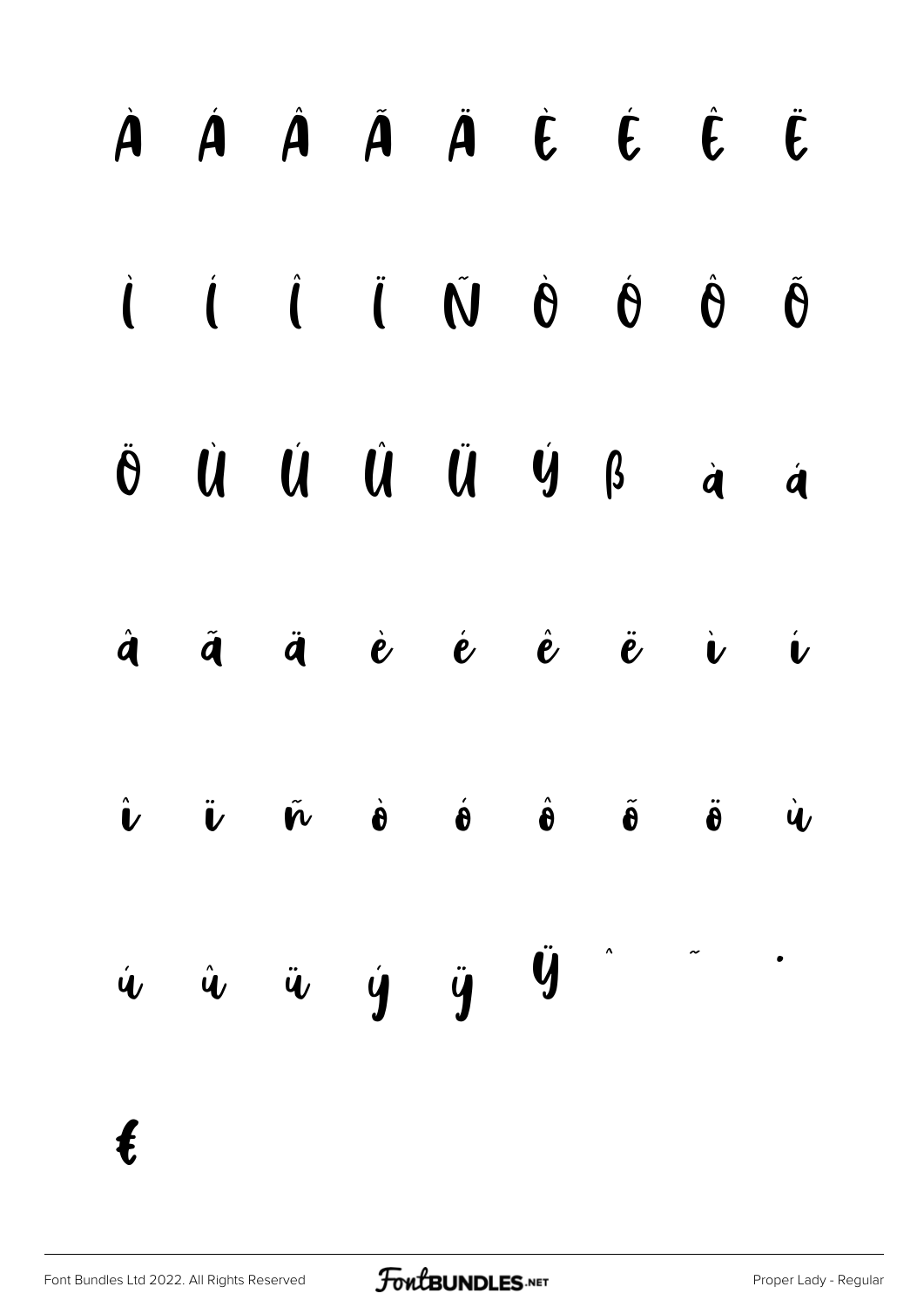#### Ruslanovic - Regular

**Uppercase Characters** 

ABCDEFGHIƏKLMNOPQRS  $TUVWXYZ$ 

Lowercase Characters

a b c d e f g h i j k l m n o p q r g t u v w x  $47$ 

**Numbers** 

0123456789

Punctuation and Symbols

 $1''$  # \$ 2 & ' ( ) \* + , - . . . < =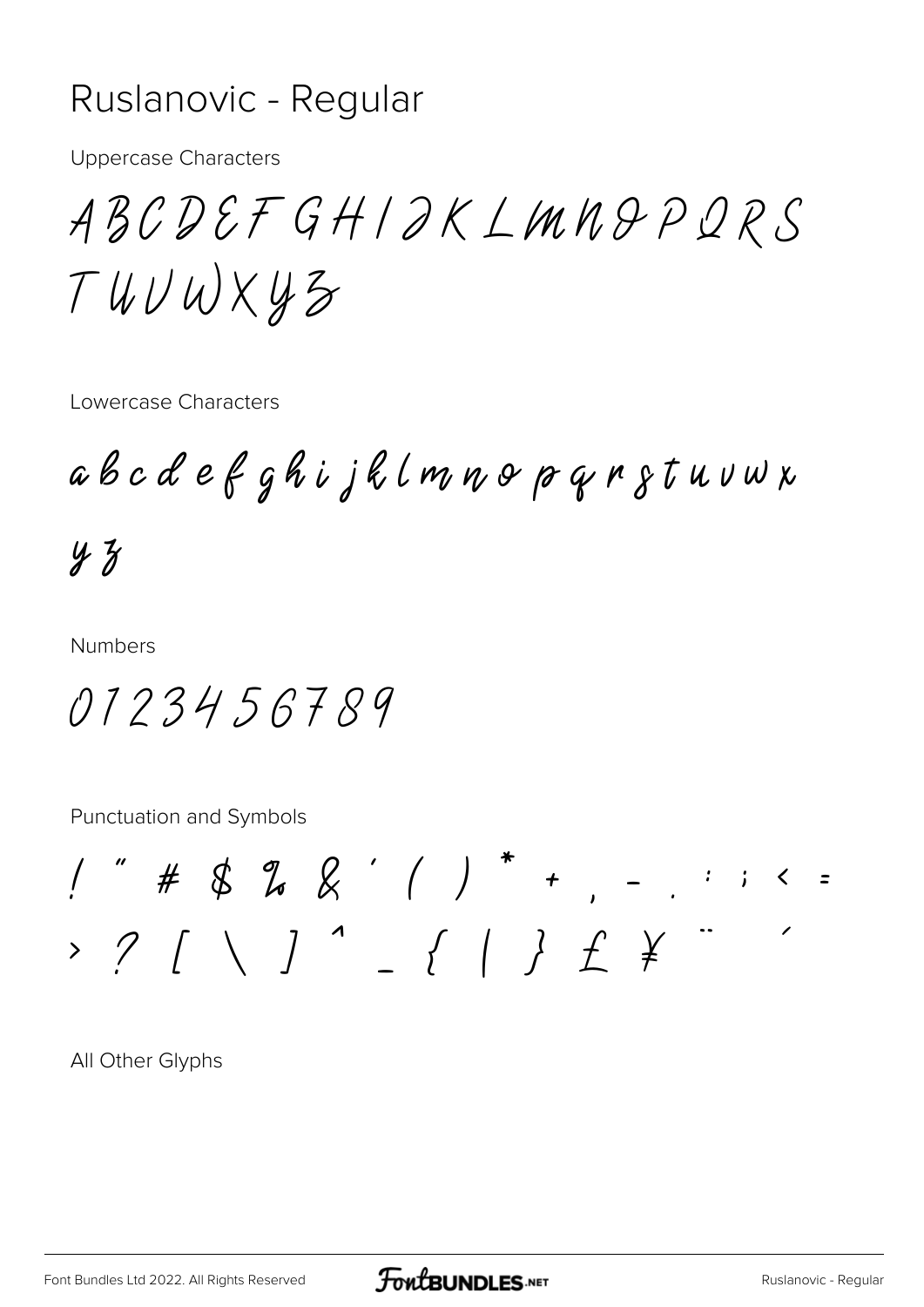|                      | $\dot{A}$ $\dot{A}$ $\dot{A}$ $\ddot{A}$ $\ddot{A}$ $\dot{C}$ $\dot{C}$                                                                                                         |  |  |  |                          |
|----------------------|---------------------------------------------------------------------------------------------------------------------------------------------------------------------------------|--|--|--|--------------------------|
|                      | $\ddot{\mathcal{E}}$ ) ( )   $\ddot{\mathcal{N}}$ ) $\dot{\mathcal{Y}}$                                                                                                         |  |  |  |                          |
|                      | $\tilde{\partial}$ $\ddot{\partial}$ $\dot{\mathcal{U}}$ $\dot{\mathcal{U}}$ $\dot{\mathcal{U}}$ $\ddot{\mathcal{U}}$ $\dot{\mathcal{Y}}$ $\dot{\mathcal{G}}$ $\dot{\tilde{a}}$ |  |  |  |                          |
|                      | $\hat{\omega}$ $\hat{\omega}$ $\tilde{\omega}$ $\tilde{\omega}$ $\hat{\omega}$ $\hat{e}$ $\hat{e}$ $\tilde{e}$ $\tilde{e}$                                                      |  |  |  |                          |
|                      | $\hat{i}$ $\hat{i}$ $\hat{i}$ $\hat{i}$ $\tilde{w}$ $\hat{\phi}$ $\hat{\phi}$ $\tilde{\phi}$ $\tilde{\phi}$                                                                     |  |  |  |                          |
|                      | ö ù ú û ü ý Ÿ                                                                                                                                                                   |  |  |  | $\overline{\phantom{a}}$ |
| $\ddot{\phantom{0}}$ | $\cdot$ , , , , , $\epsilon$                                                                                                                                                    |  |  |  |                          |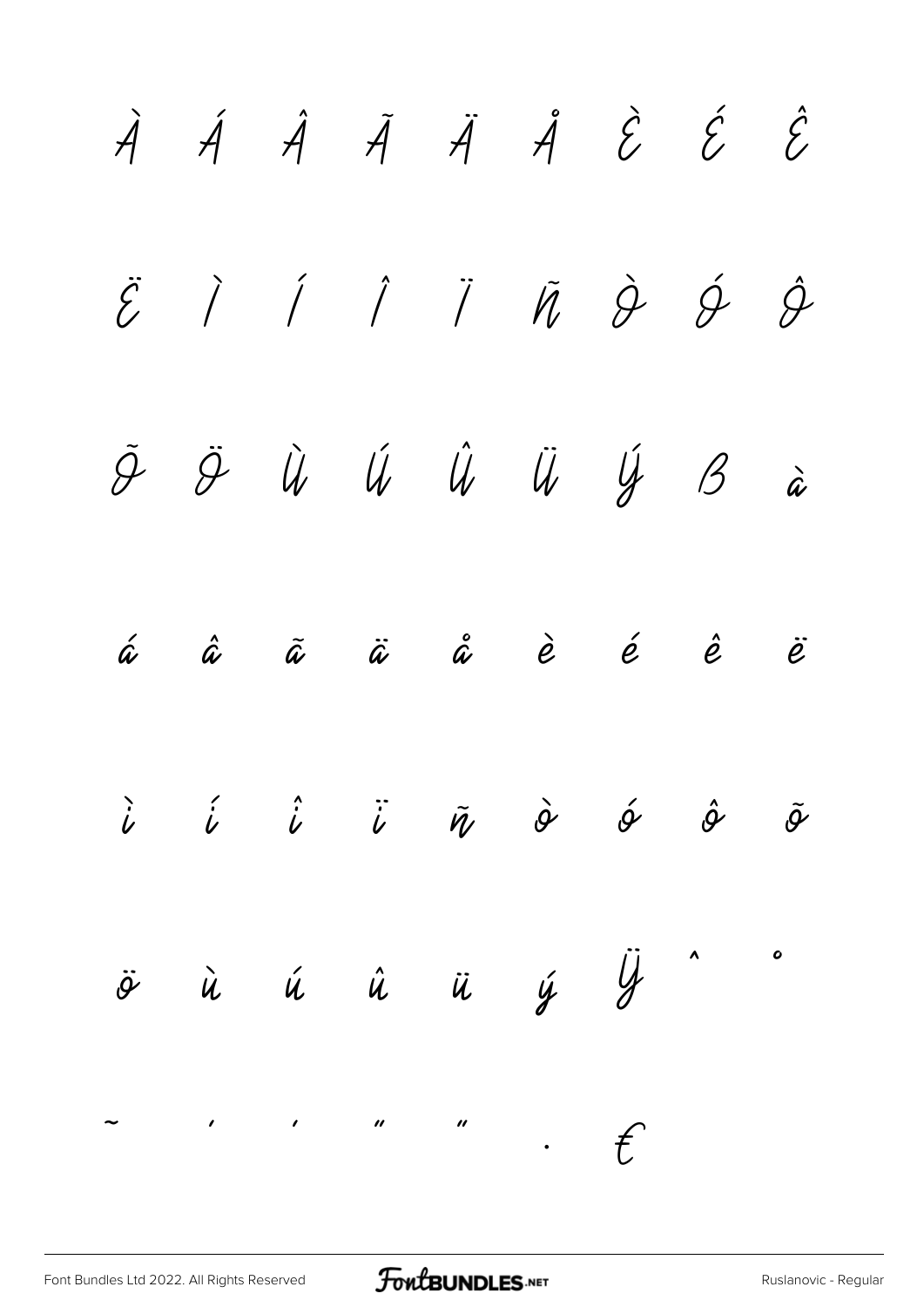$U \quad \mathcal{E} \quad \mathcal{E} \quad \mathcal{Y}$ 

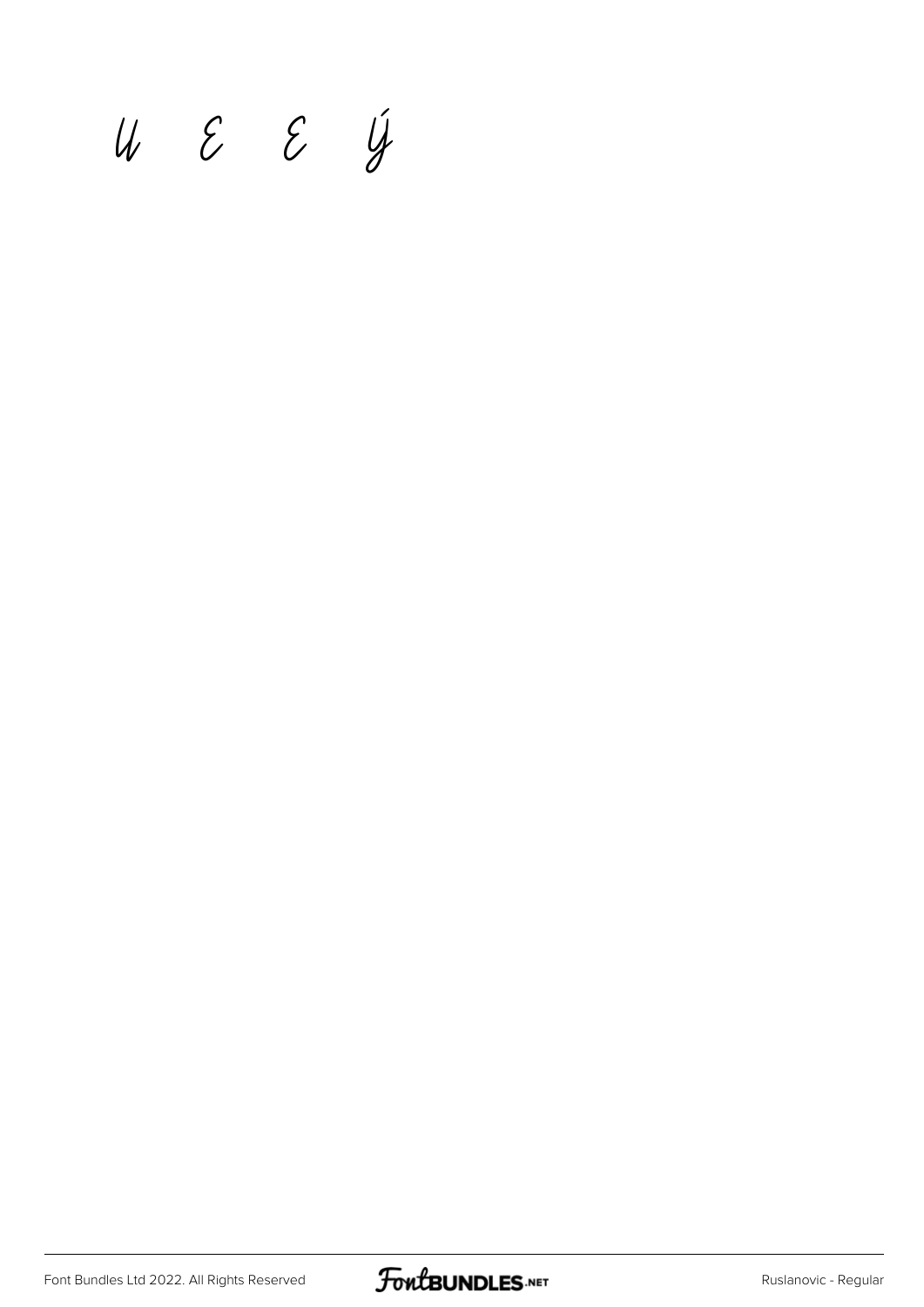#### Avoids Dislikes - Italic

**Uppercase Characters** 

ABCDE FGHIJKLMNOPQRSTU *VWX47* 

Lowercase Characters

abcdefghijklmnopanstuvwxy

 $\overline{\mathcal{I}}$ 

Numbers

0122456789

Punctuation and Symbols

 $\begin{array}{ccccccccc} \frac{1}{2} & \frac{1}{2} & \frac{1}{2} & \frac{1}{2} & \frac{1}{2} & \frac{1}{2} & \frac{1}{2} & \frac{1}{2} & \frac{1}{2} & \frac{1}{2} & \frac{1}{2} & \frac{1}{2} & \frac{1}{2} & \frac{1}{2} & \frac{1}{2} & \frac{1}{2} & \frac{1}{2} & \frac{1}{2} & \frac{1}{2} & \frac{1}{2} & \frac{1}{2} & \frac{1}{2} & \frac{1}{2} & \frac{1}{2} & \frac{1}{2} & \frac{1}{2} & \frac{$  $\downarrow$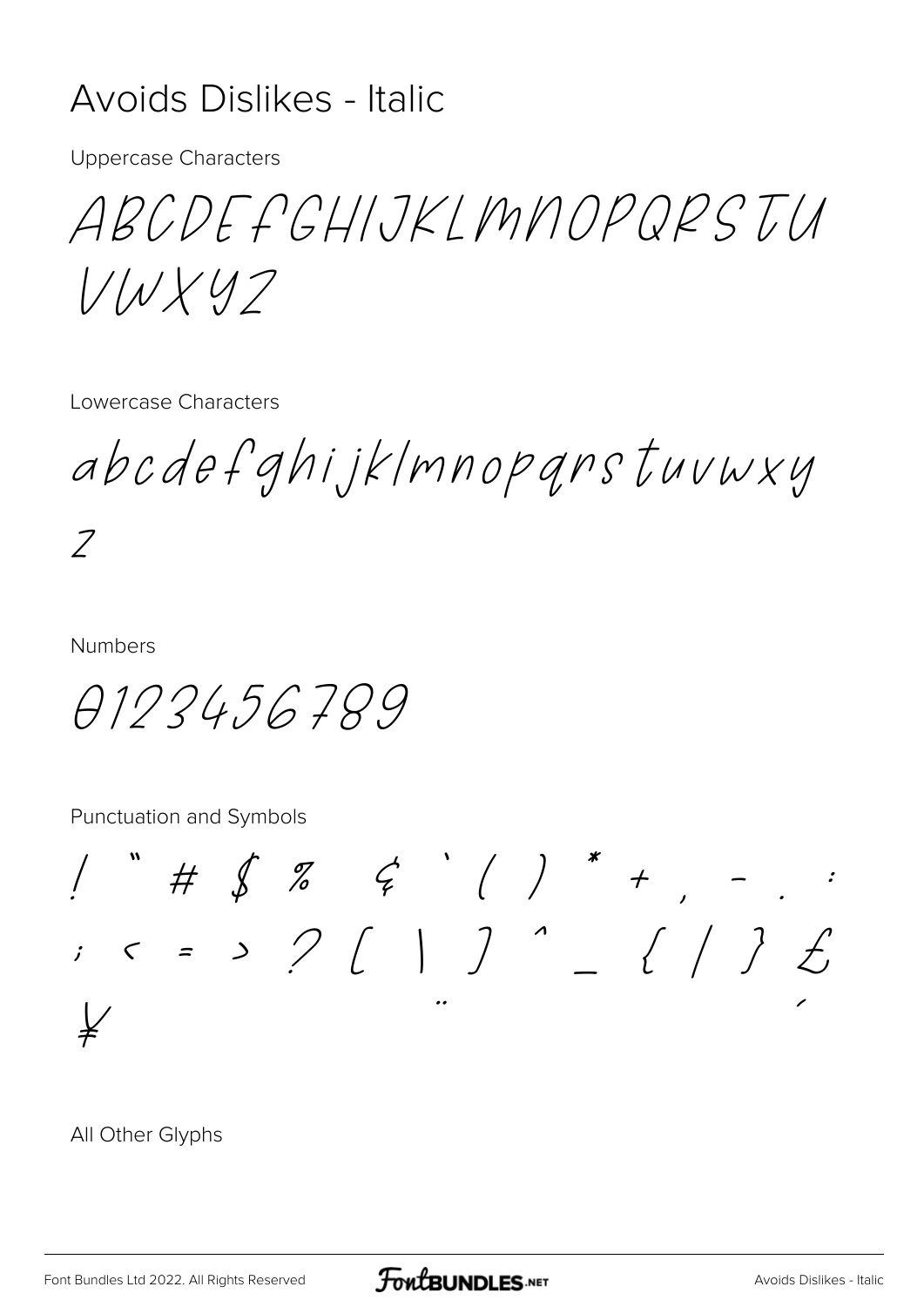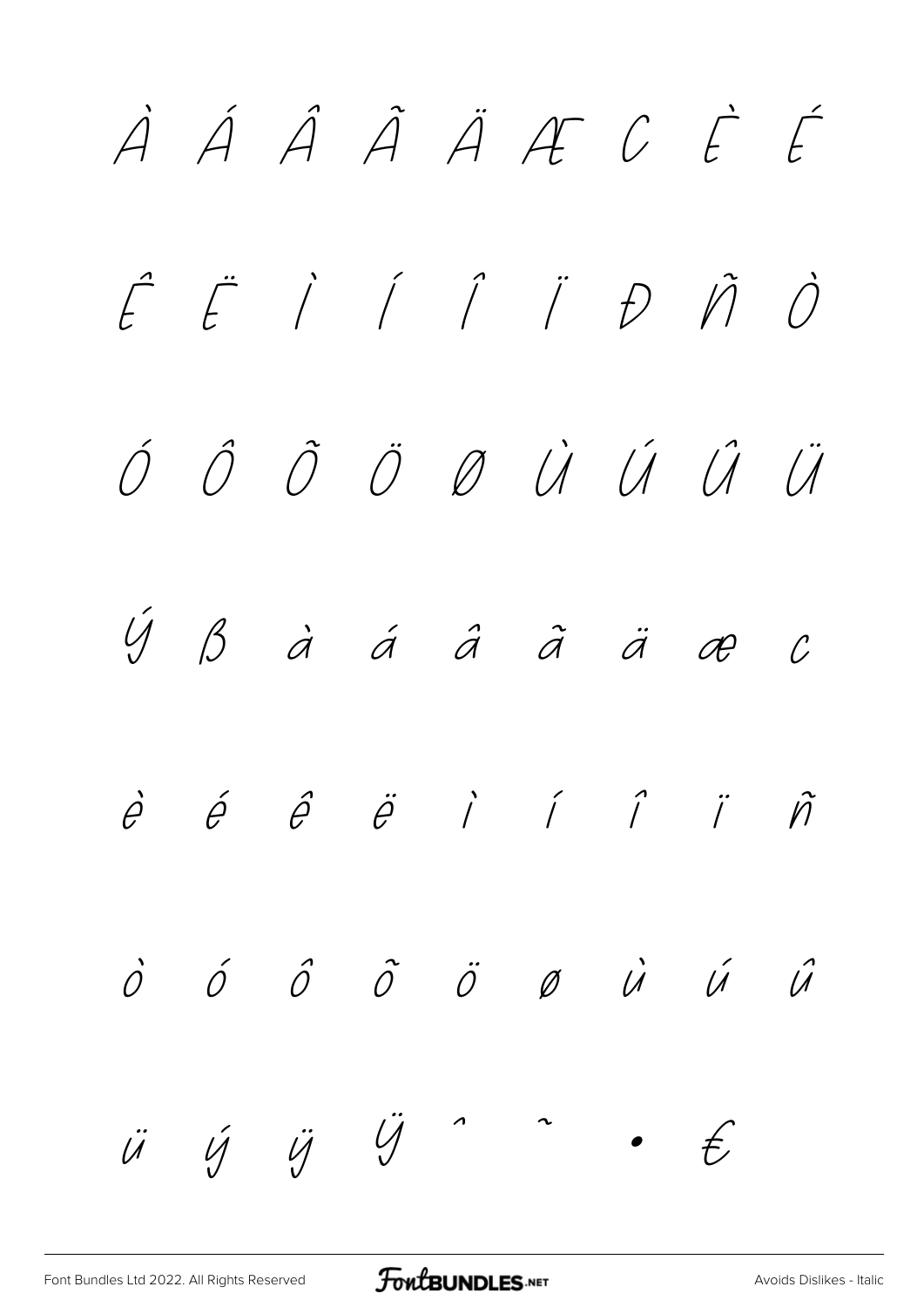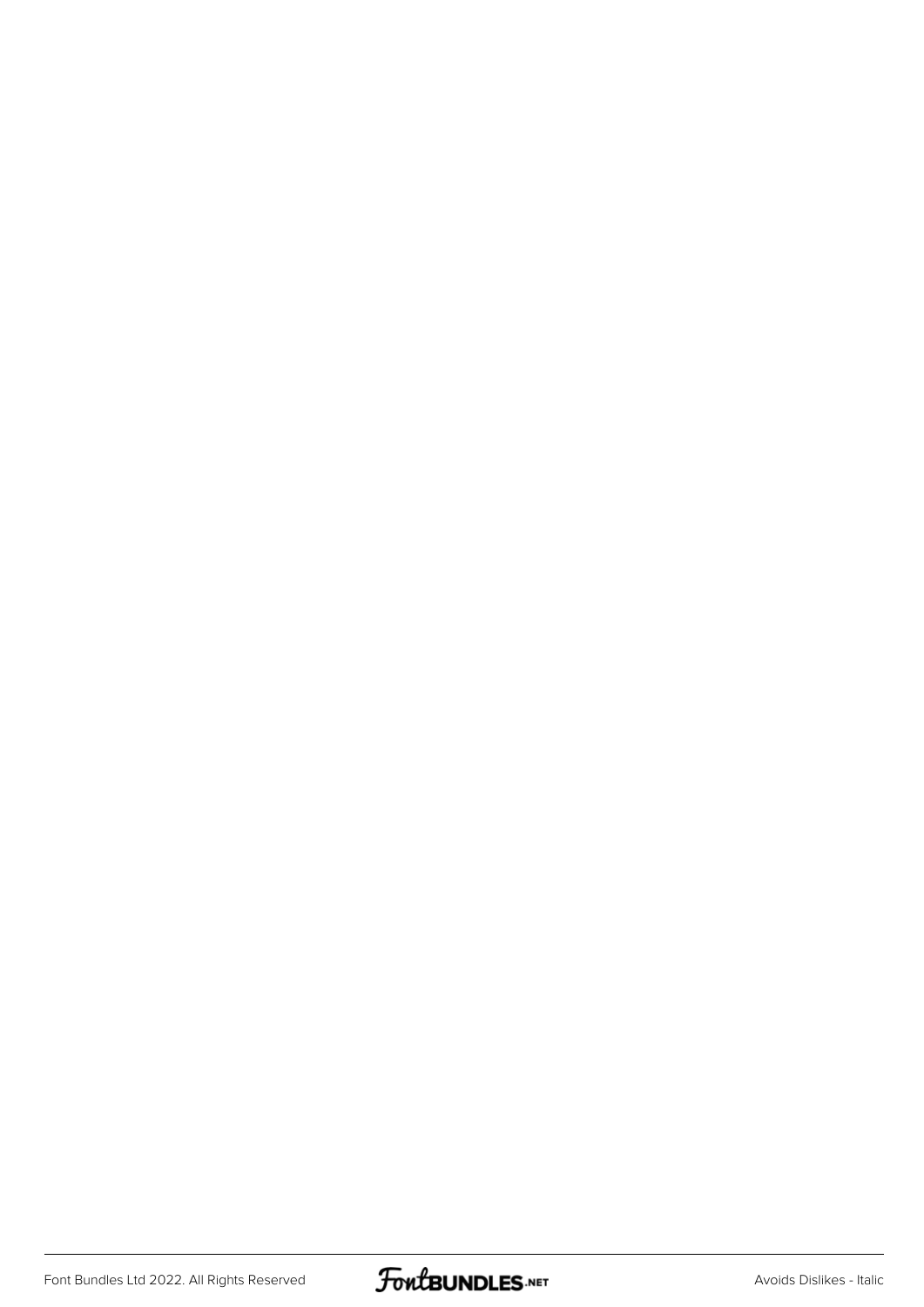#### Happy Monday - Regular

**Uppercase Characters** 

#### ABCDEFGHIJKLMNOPQRST UVWXYZ

Lowercase Characters

abidefghijkImnopqrstuvwxy  $Z$ 

**Numbers** 

#### 0123456789

Punctuation and Symbols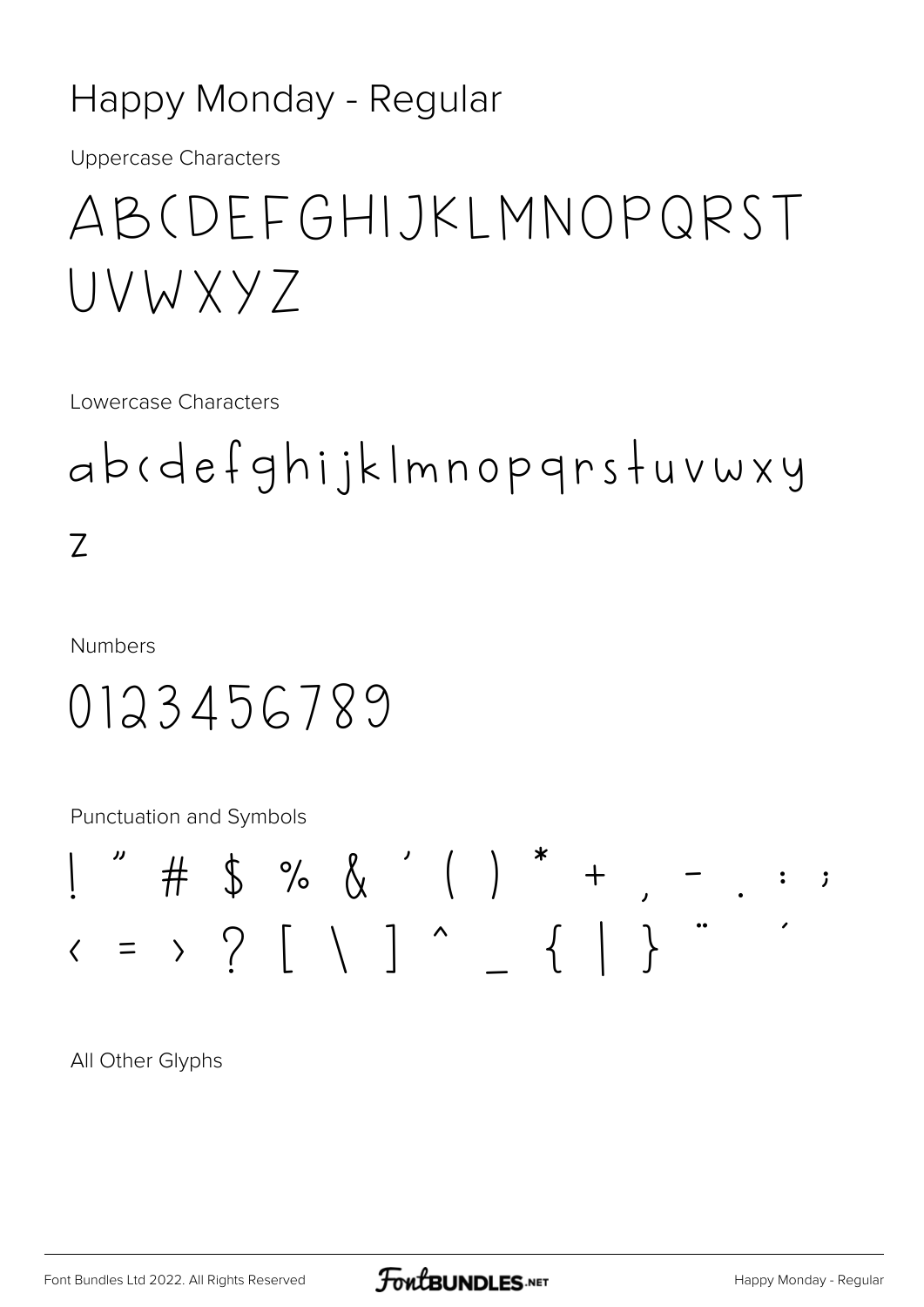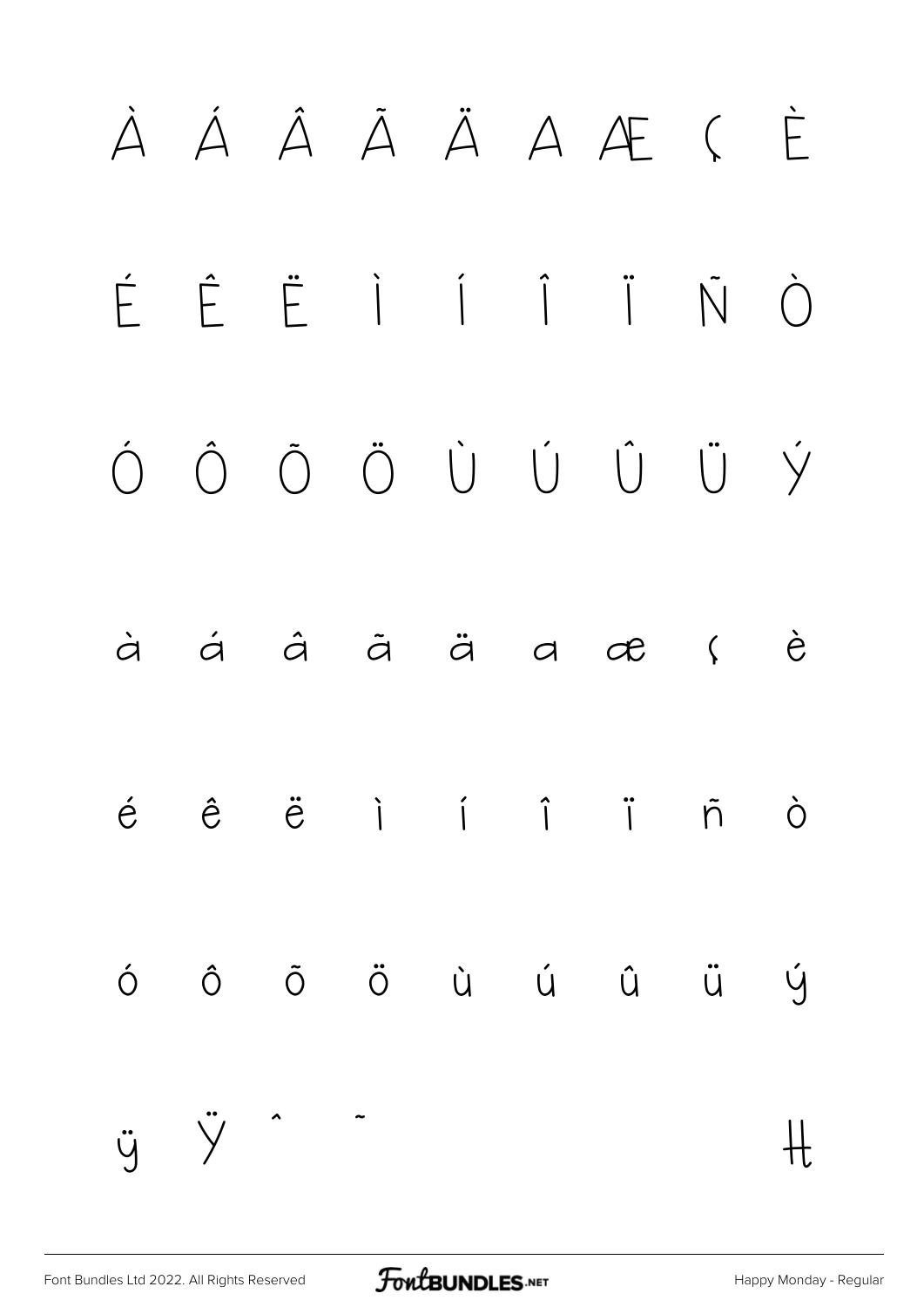#### ee oo II ft ss pp (< aa ff

 $\int$ 

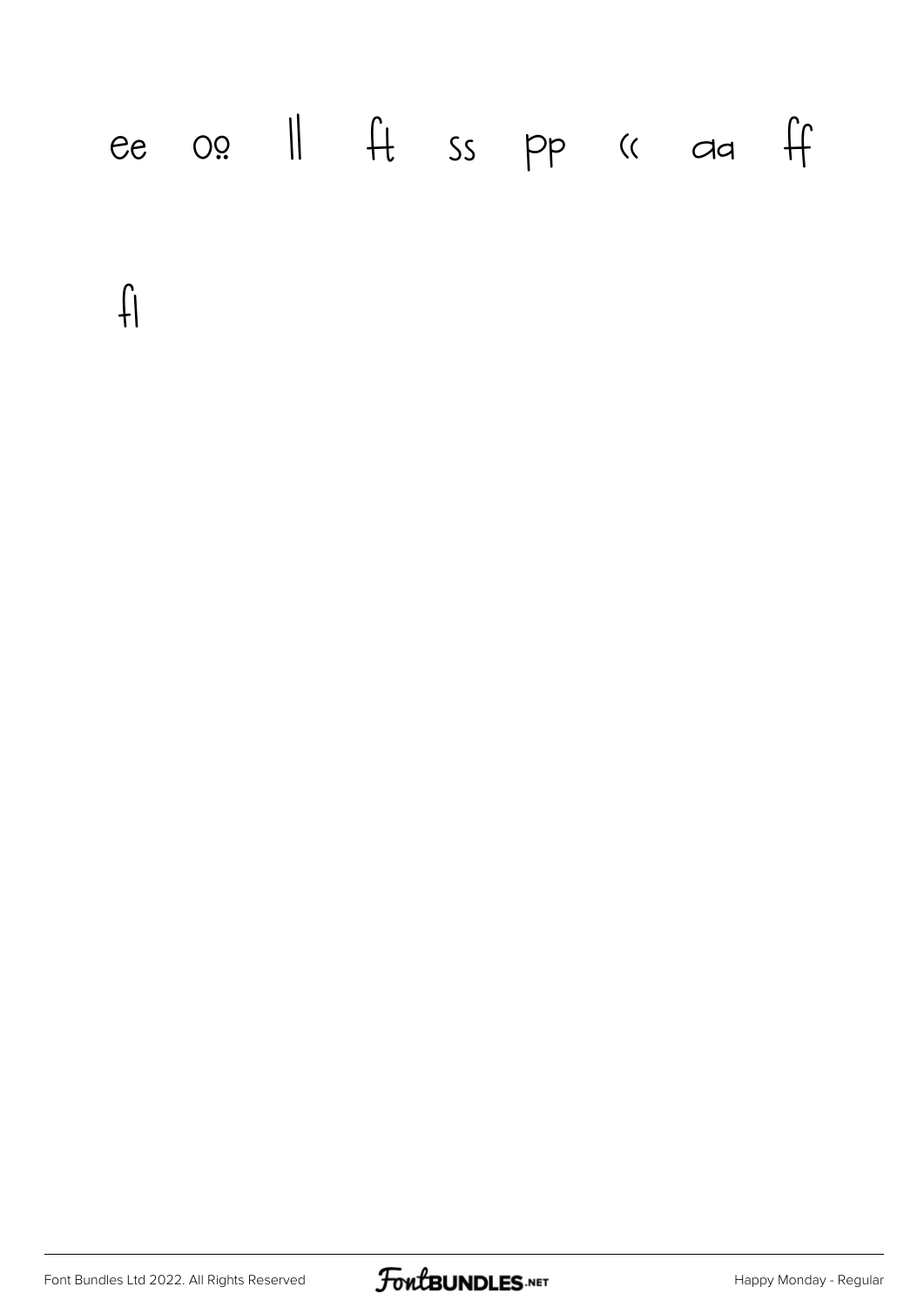#### Spring Holiday - Italic

**Uppercase Characters** 

ARCDFFGHIJKI MNOPORSTIJ V W X Y Z

Lowercase Characters

abcdefghijklmnopqrstuvwxyz

**Numbers** 

8123456789

Punctuation and Symbols

 $\int_{0}^{+\infty} \frac{dt}{t} \int_{0}^{t} \frac{dt}{t} dt \int_{0}^{t} \frac{dt}{t} dt \int_{0}^{t} \frac{dt}{t} dt \int_{0}^{t} \frac{dt}{t} dt \int_{0}^{t} \frac{dt}{t} dt \int_{0}^{t} \frac{dt}{t} dt \int_{0}^{t} \frac{dt}{t} dt \int_{0}^{t} \frac{dt}{t} dt \int_{0}^{t} \frac{dt}{t} dt \int_{0}^{t} \frac{dt}{t} dt \int_{0}^{t} \frac{dt}{t} dt \int_{0}^{t} \frac{dt}{t} dt \int_{0}^{t} \frac{$  $?$  [ | ]  $^{\circ}$  ( | } f \  $\frac{1}{2}$ 

All Other Glyphs

 $\dot{A}$   $\dot{A}$   $\dot{A}$   $\ddot{A}$   $\ddot{A}$   $\ddot{F}$   $\dot{F}$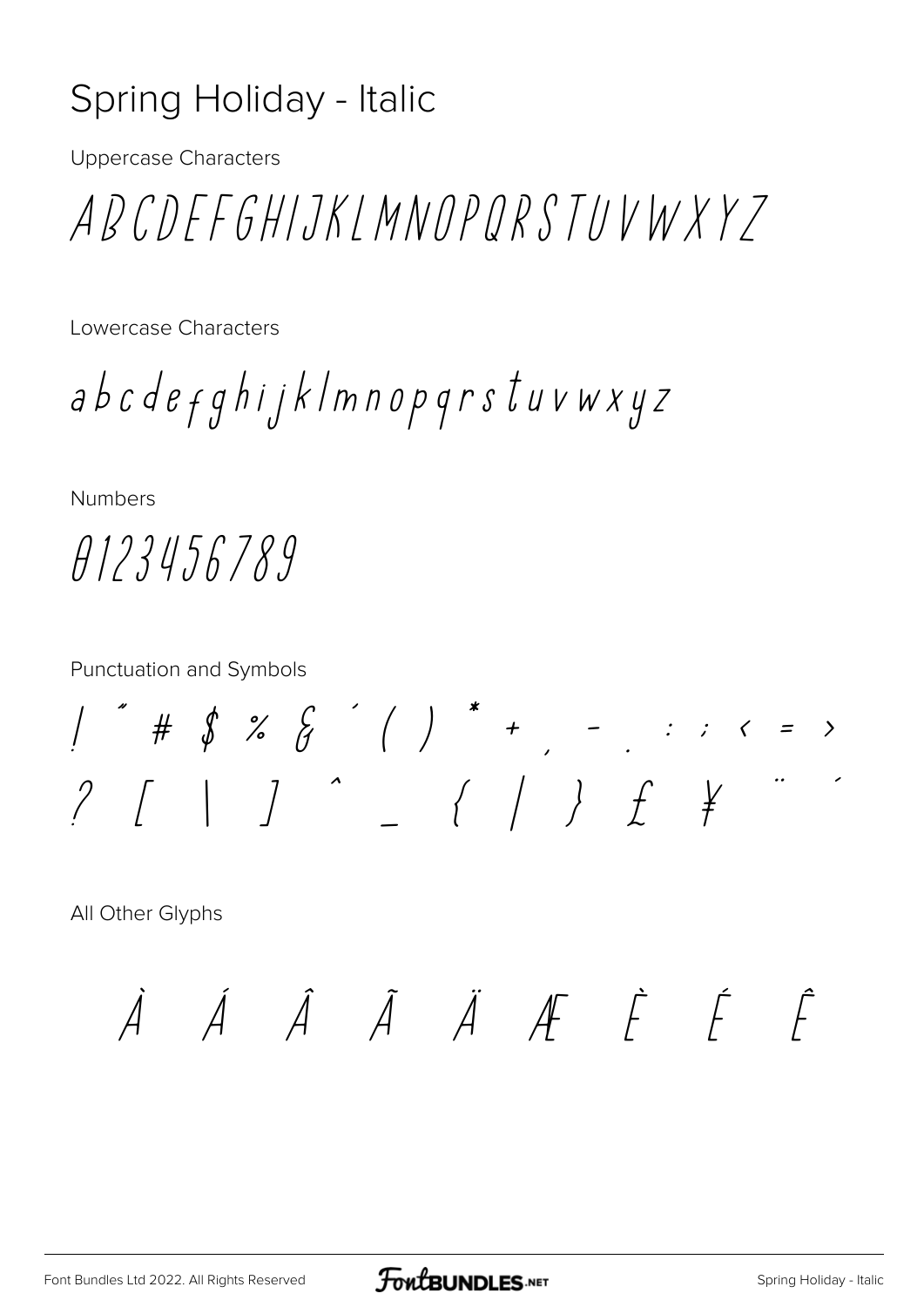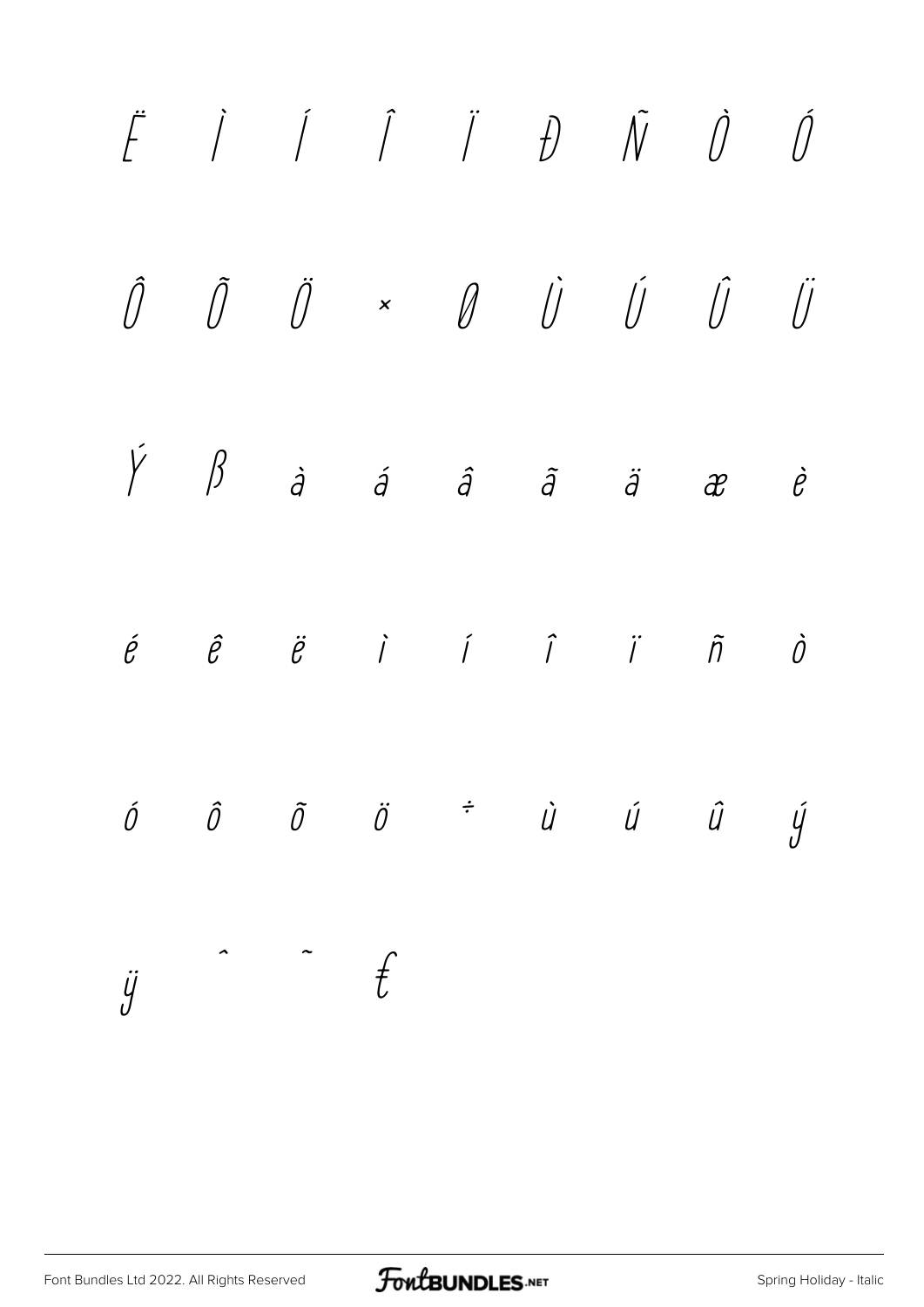#### Happy Ending - Regular

**Uppercase Characters** 

# ABCDEFGHIJKLMNOPQRSTUVWX  $yz$

Lowercase Characters

#### abcdefghijklmnopqrstuvwxyz

**Numbers** 

#### 0123456789

Punctuation and Symbols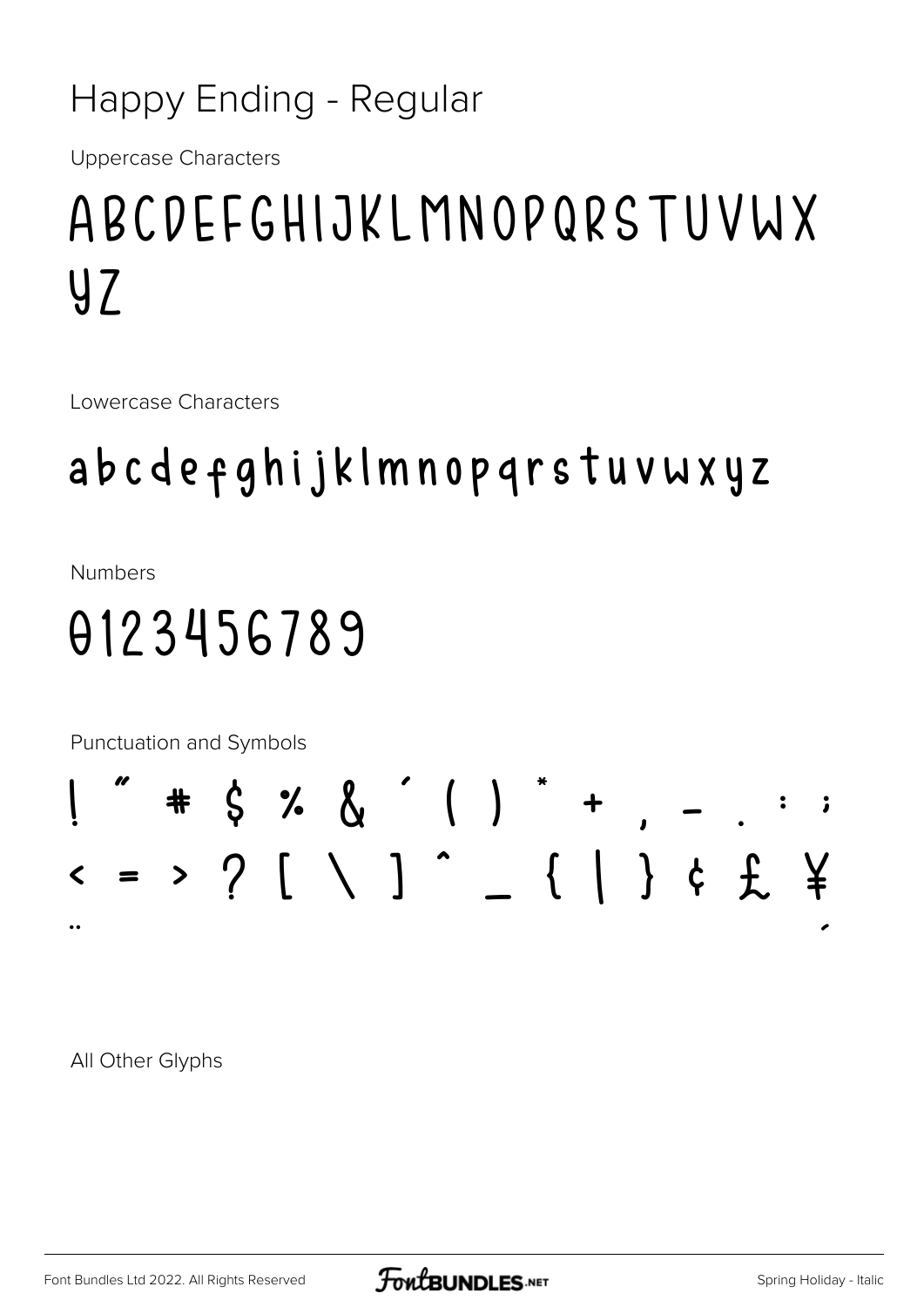|  |  |  | À Á Â Ã Ä Å Æ Ç È                                                                                                                                                         |  |
|--|--|--|---------------------------------------------------------------------------------------------------------------------------------------------------------------------------|--|
|  |  |  | É Ê Ë İ İ İ İ Đ Ñ                                                                                                                                                         |  |
|  |  |  | $\begin{matrix} \dot{0} & \dot{0} & \dot{0} & \ddot{0} & \ddot{0} & \star & \dot{0} & \dot{0} & \dot{0} \end{matrix}$                                                     |  |
|  |  |  | $\ddot{\theta} \quad \dot{\theta} \quad \dot{\theta} \quad \dot{\theta} \quad \dot{\theta} \quad \dot{\theta} \quad \dot{\theta} \quad \ddot{\theta} \quad \ddot{\theta}$ |  |
|  |  |  | $\dot{a}$ az $\zeta$ è $\dot{e}$ $\dot{e}$ $\ddot{e}$ $\ddot{e}$ $\ddot{i}$ i                                                                                             |  |
|  |  |  | $\hat{i}$ $\hat{i}$ $\hat{n}$ $\hat{0}$ $\hat{0}$ $\hat{0}$ $\hat{0}$ $\hat{0}$ $\hat{\cdot}$                                                                             |  |
|  |  |  | ù ú û ü ý þ ÿ Ÿ                                                                                                                                                           |  |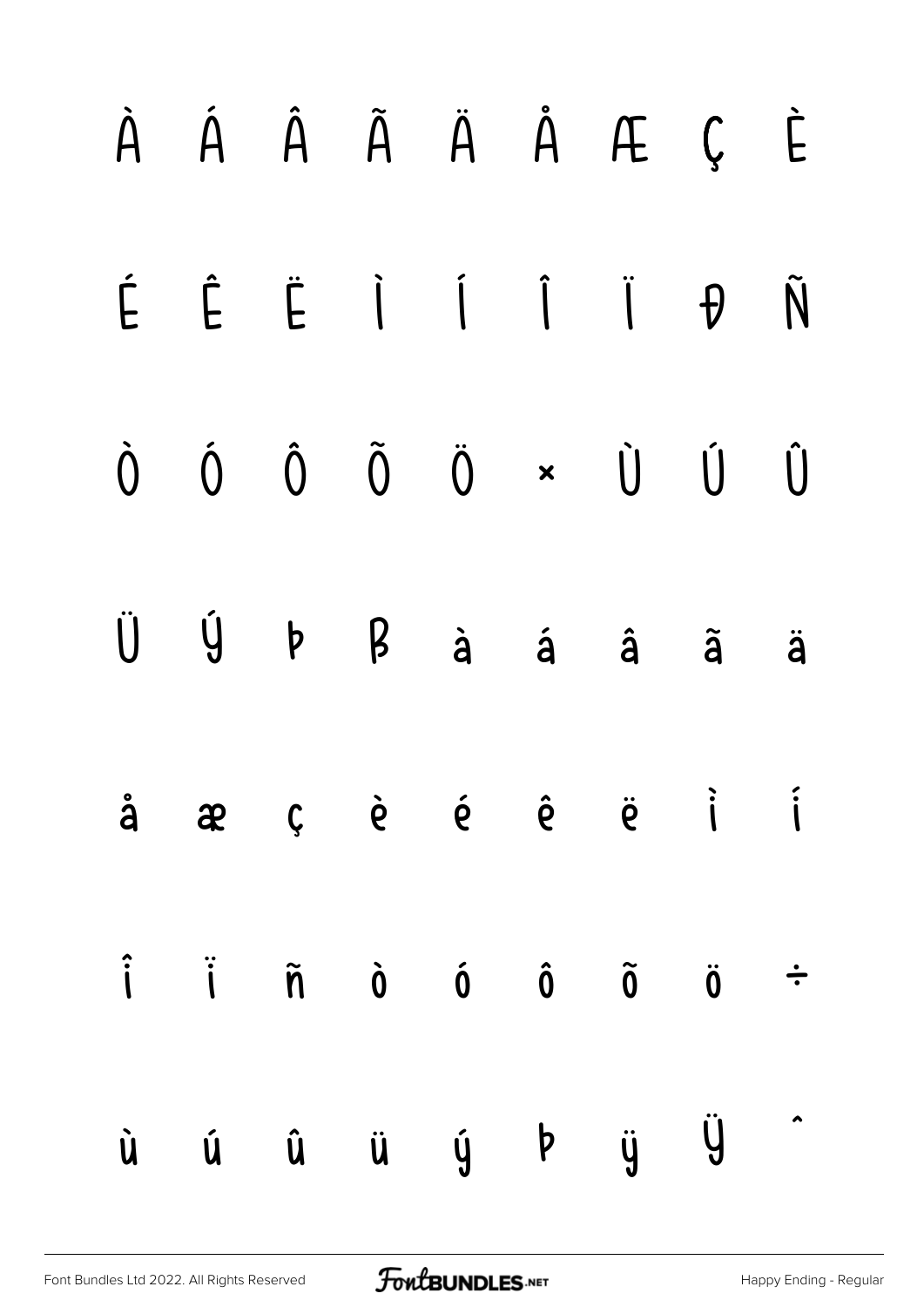#### $\sim$  $\epsilon$  $\bullet$

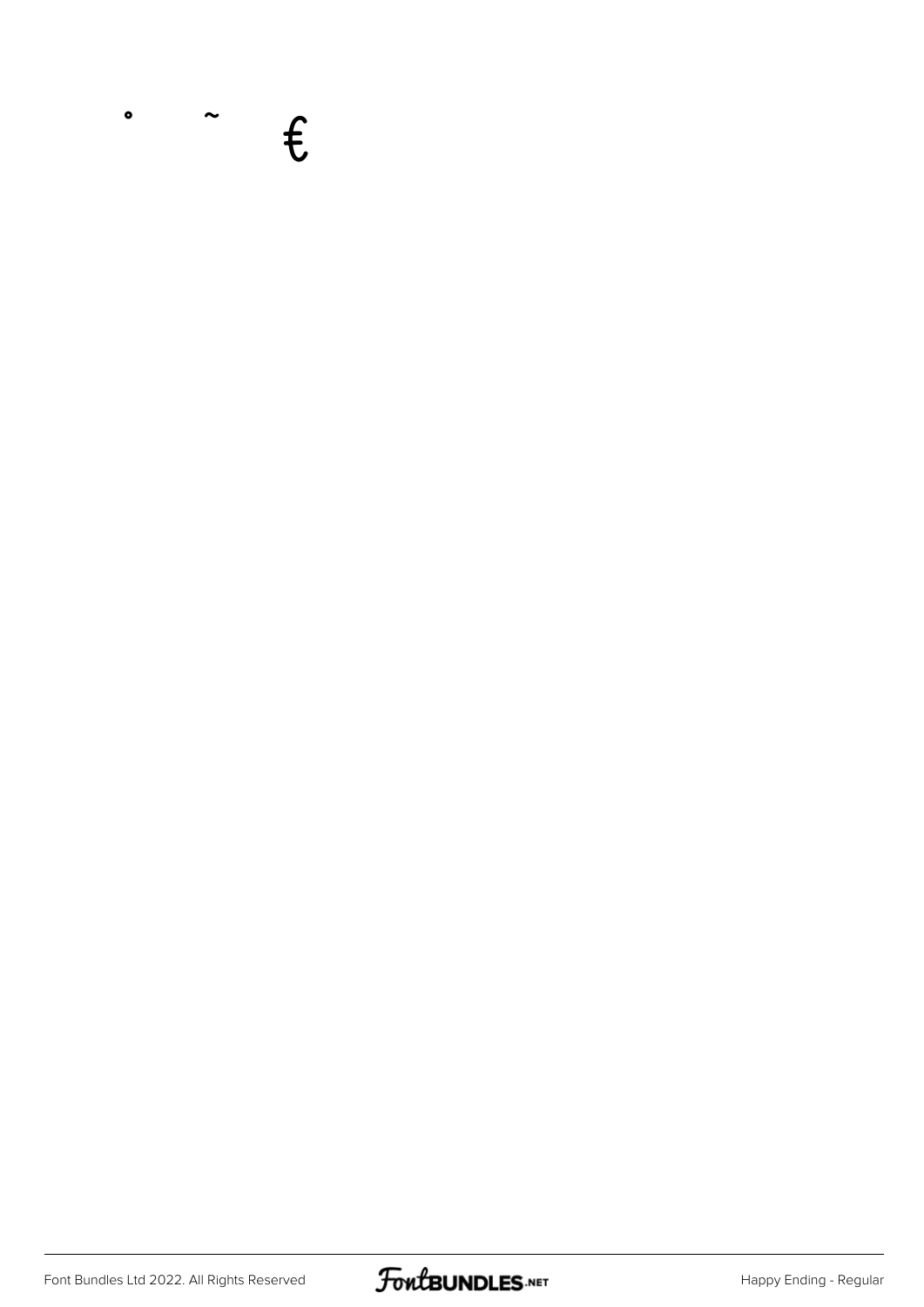#### Comica Clean - Regular

**Uppercase Characters** 

# ABCDEFGHIJKLMNOPQR STUVWXYZ

Lowercase Characters

# abcdefghijklmnopqrstu VWXYZ

**Numbers** 

# 0123456789

Punctuation and Symbols

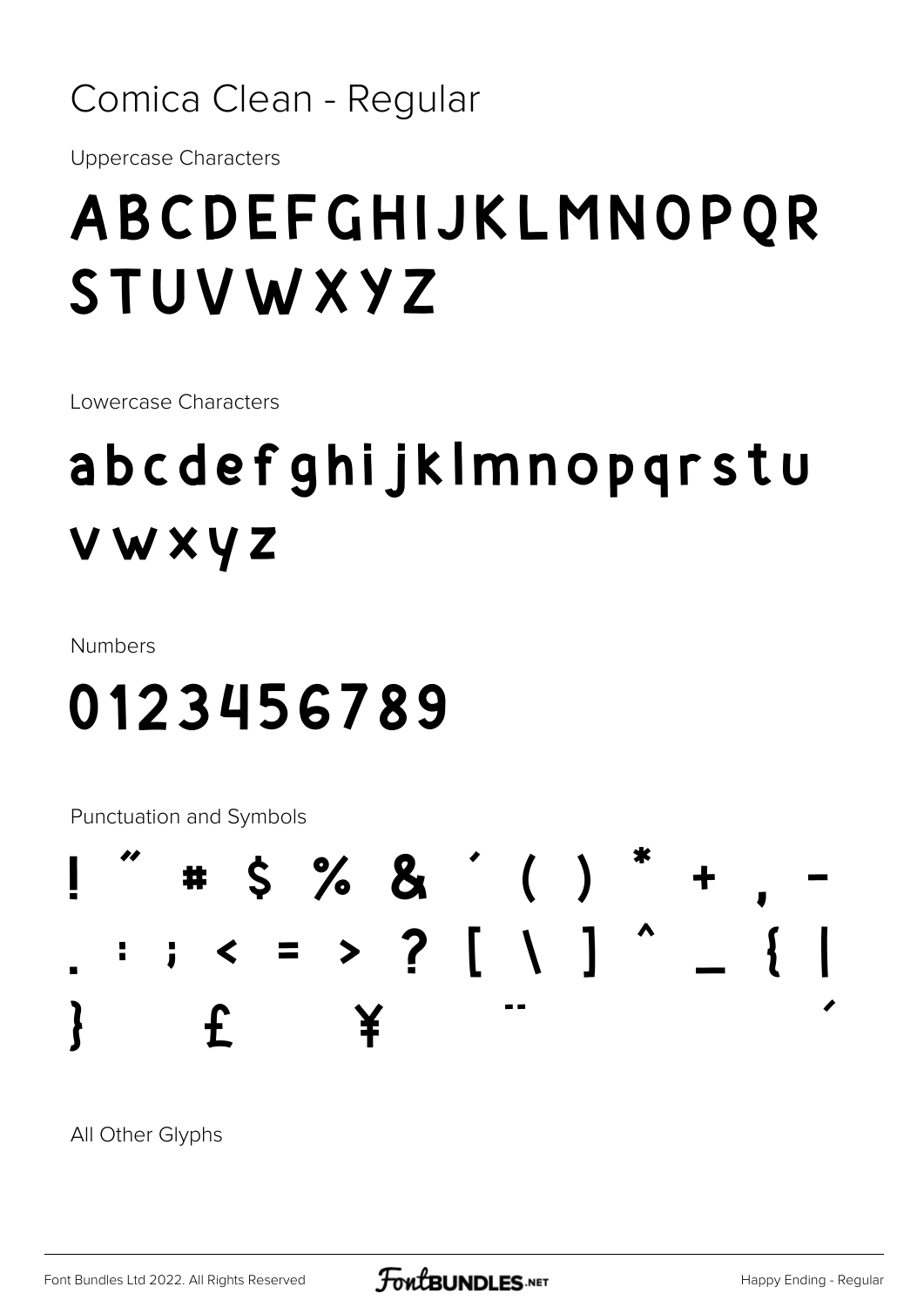# À Á Â Ã Ä Å Æ Ç È É Ê Ë Ì Í Î Ï Ð Ñ Ò Ó Ô Õ Ö × Ø Ù Ú Û Ü Ý ß à á â ã ä å æ ç è é ê ë ì í î ï ð ñ ò ó ô õ ö ÷ ø ù ú û ü ý ÿ Ÿ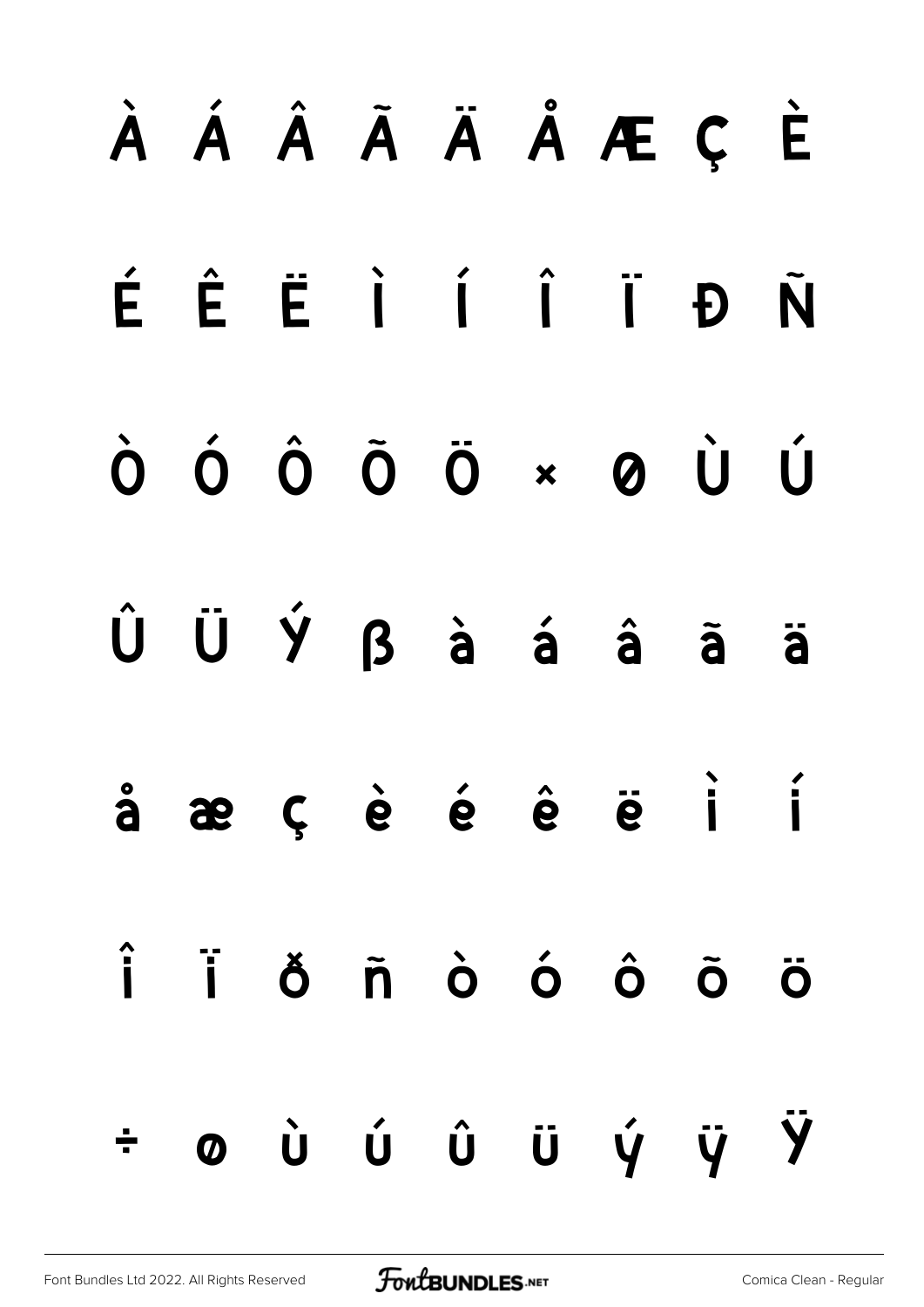#### $\frac{1}{2}$   $\frac{1}{2}$ e U  $\ddot{\phantom{1}}$

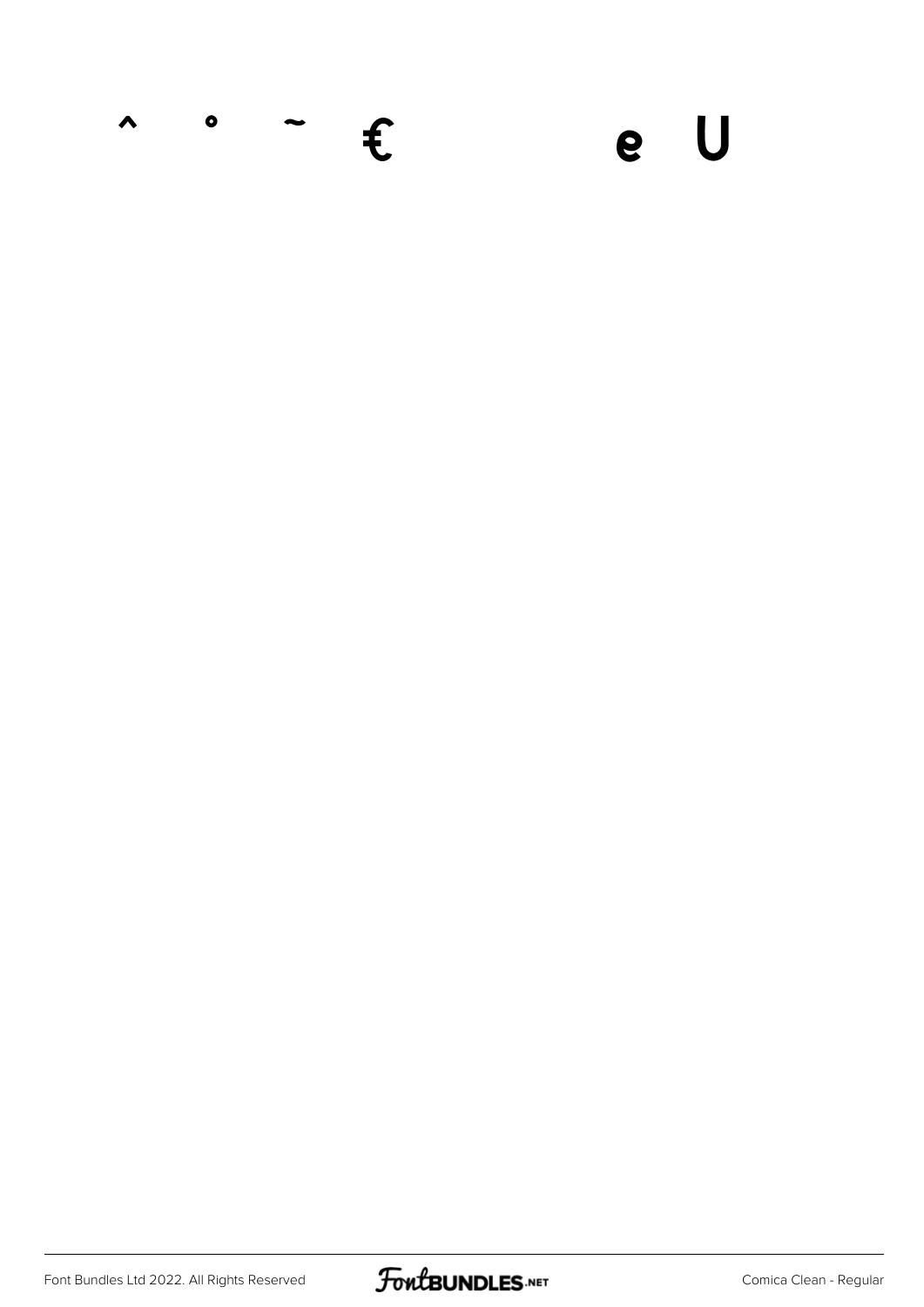#### Gasttula - Regular

**Uppercase Characters** 

ABCDEFGHIJKLMNOPQR  $STUVWXXZZ$ 

Lowercase Characters

**Numbers** 

 $0173456789$ 

Punctuation and Symbols

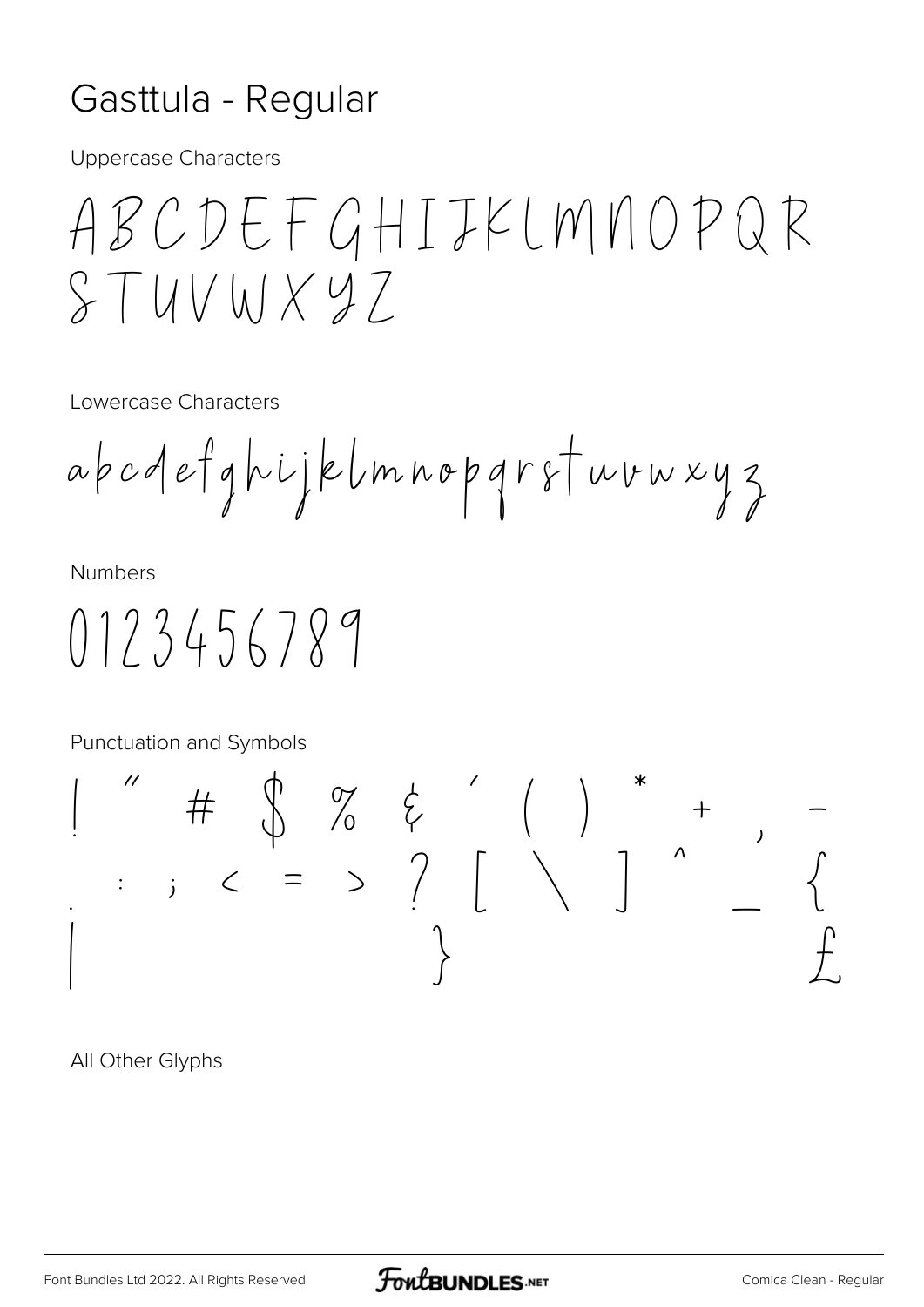# À Á Â Ã Ä Å Æ Ç È É Ê Ë Ì Í Î Ï Ð Ñ Ò Ó Ô Õ Ö × Ø Ù Ú  $\hat{U}$   $\hat{U}$   $\hat{V}$  à á á ã å å æ ç è é ê ë ì í î ï ð ñ ò ó ô õ ö ÷  $\phi$  is in in in ig  $\phi$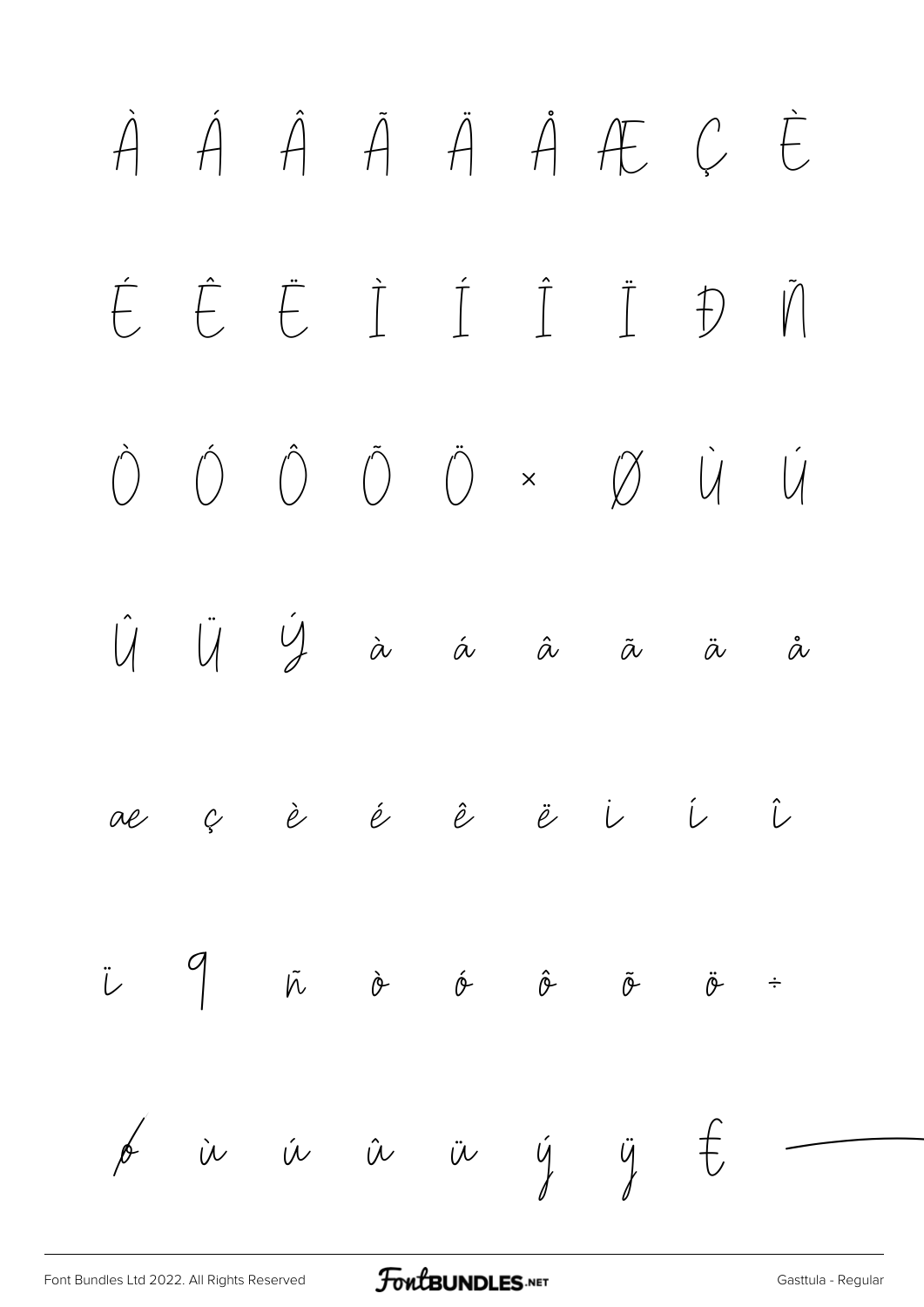

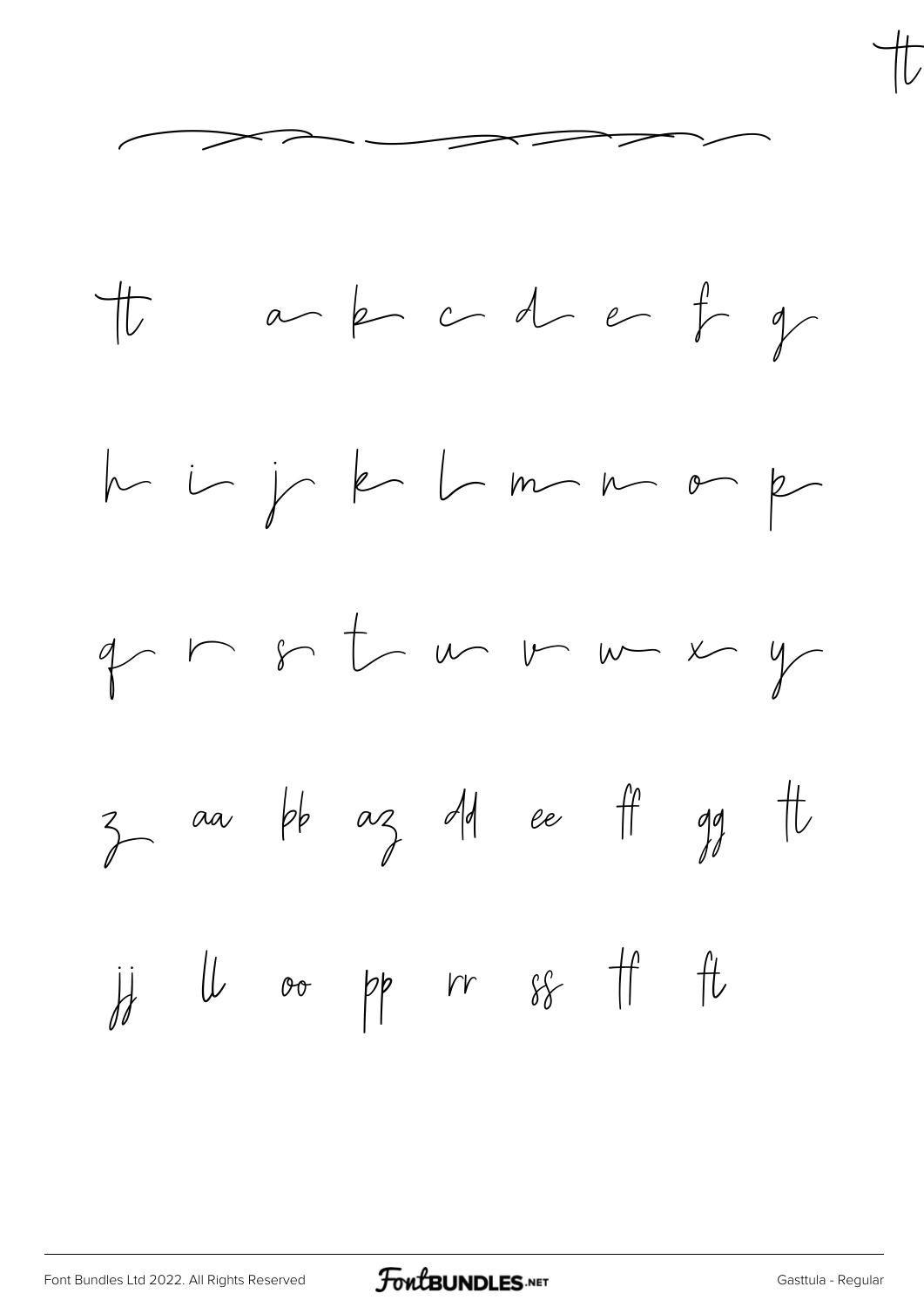

**Uppercase Characters** 

## **ABCDEFGHIJKLMNOPQRST** UVWXYZ

Lowercase Characters

# abcdefghijklmnopqrstuvwx  $\overline{y}$  z

**Numbers** 

#### 0123456789

Punctuation and Symbols

#### $\#$  \$  $\frac{1}{2}$  {  $\frac{1}{2}$  { } ļ  $\frac{1}{2}$   $\frac{1}{2}$   $\frac{1}{2}$   $\frac{1}{2}$   $\frac{1}{2}$   $\frac{1}{2}$  $\{ \quad | \quad \}$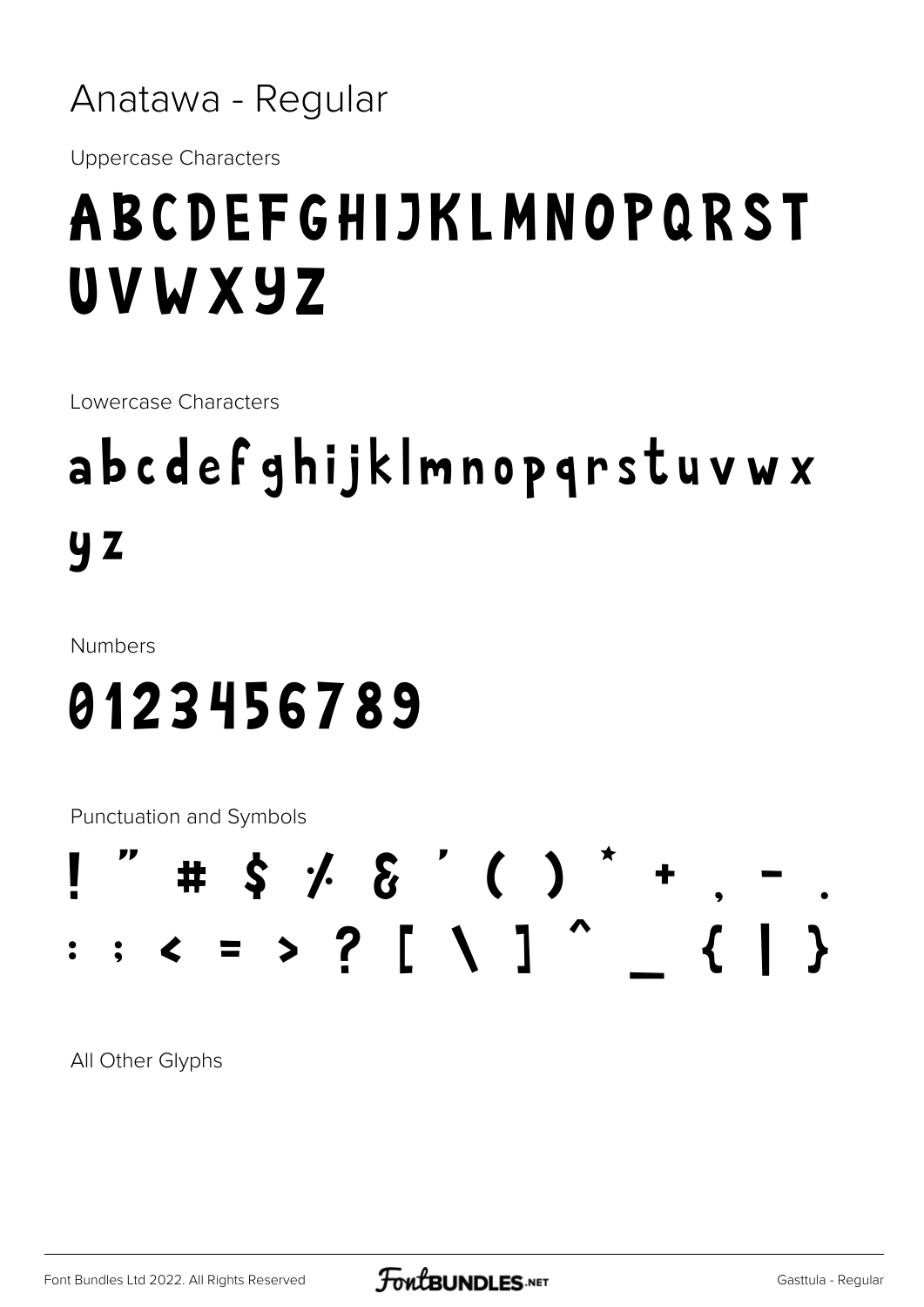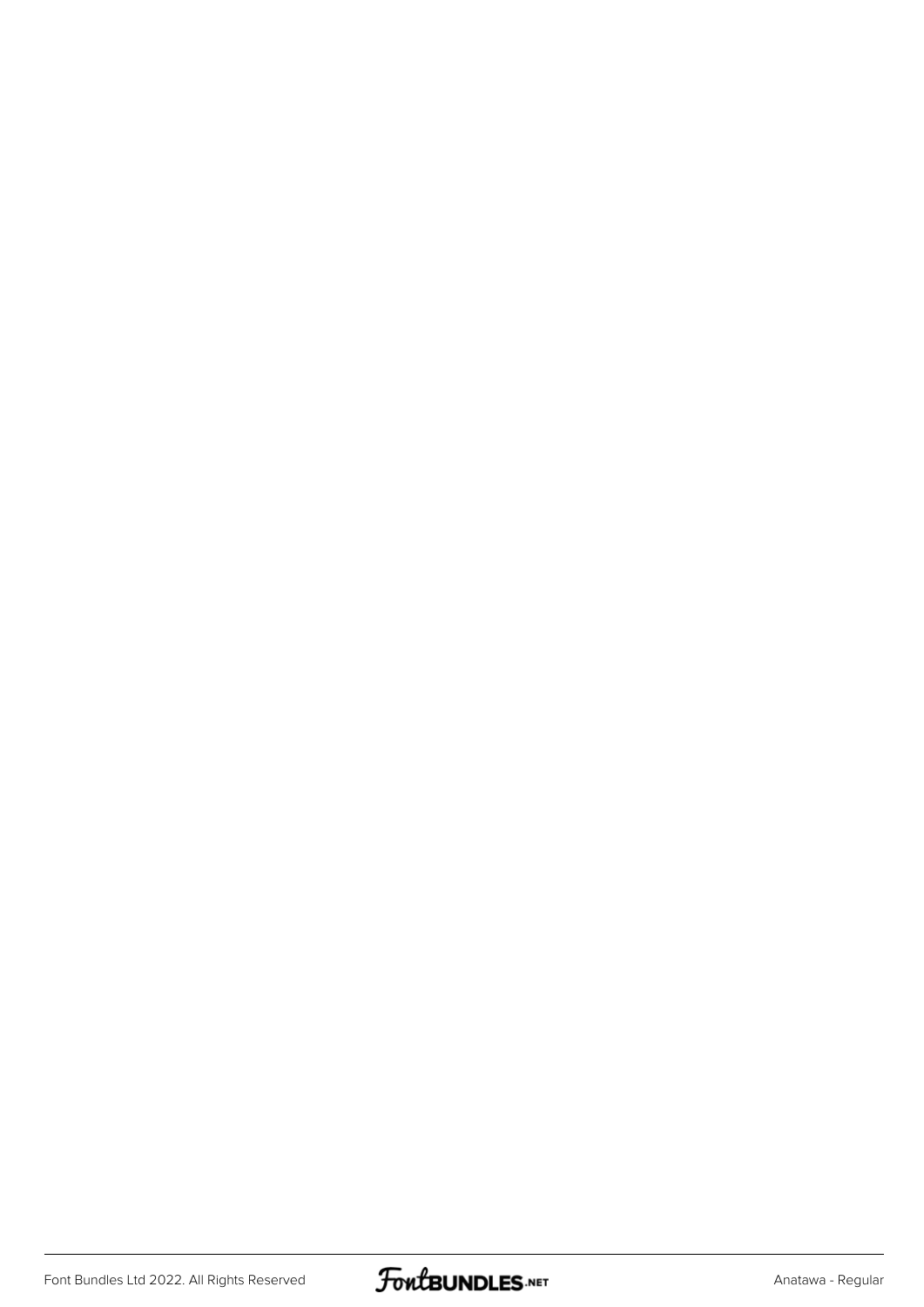#### Gasttula - Bold

**Uppercase Characters** 

# ABCDEFGHIJKLMNOPQR  $STUVWXXZZ$

Lowercase Characters

apodefghijklmnopgrstuuwxyz

**Numbers** 

0123456789

Punctuation and Symbols

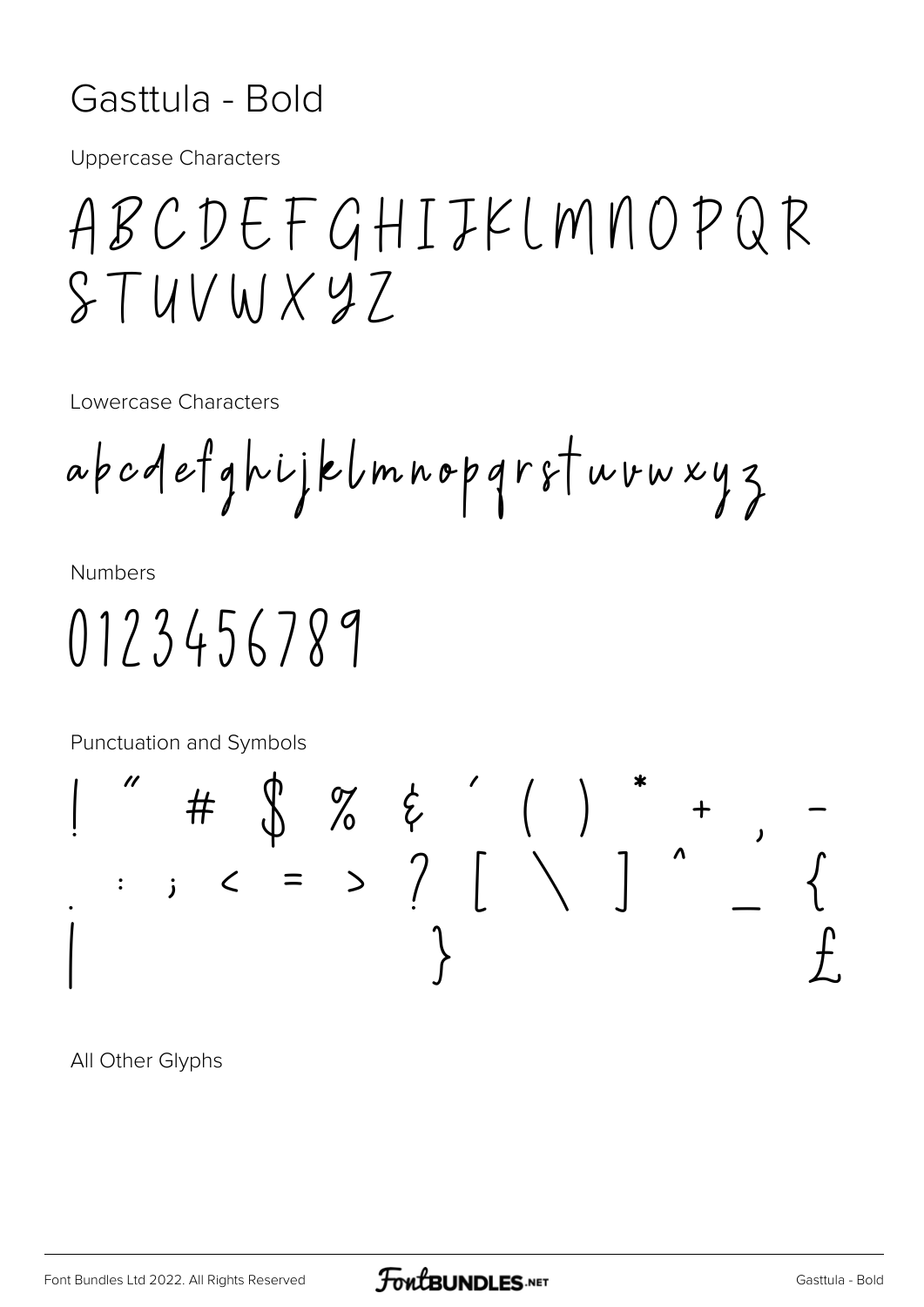# **À Á Â Ã Ä Å Æ Ç È É Ê Ë Ì Í Î Ï Ð Ñ Ò Ó Ô Õ Ö × Ø Ù Ú Û Ü Ý à á â ã ä å æ ç è é ê ë ì í î ï ð ñ ò ó ô õ ö ÷ ø ù ú û ü ý ÿ €**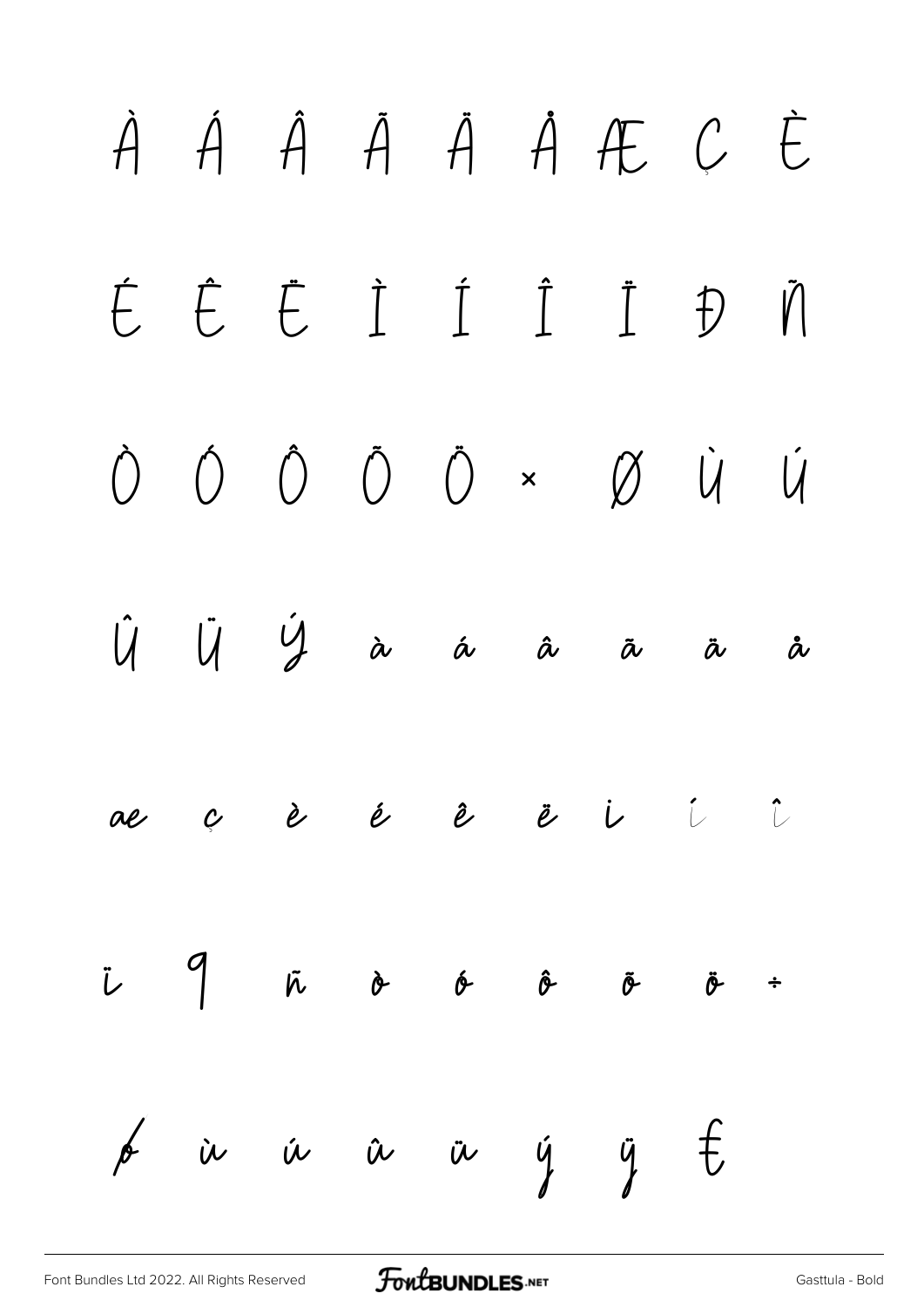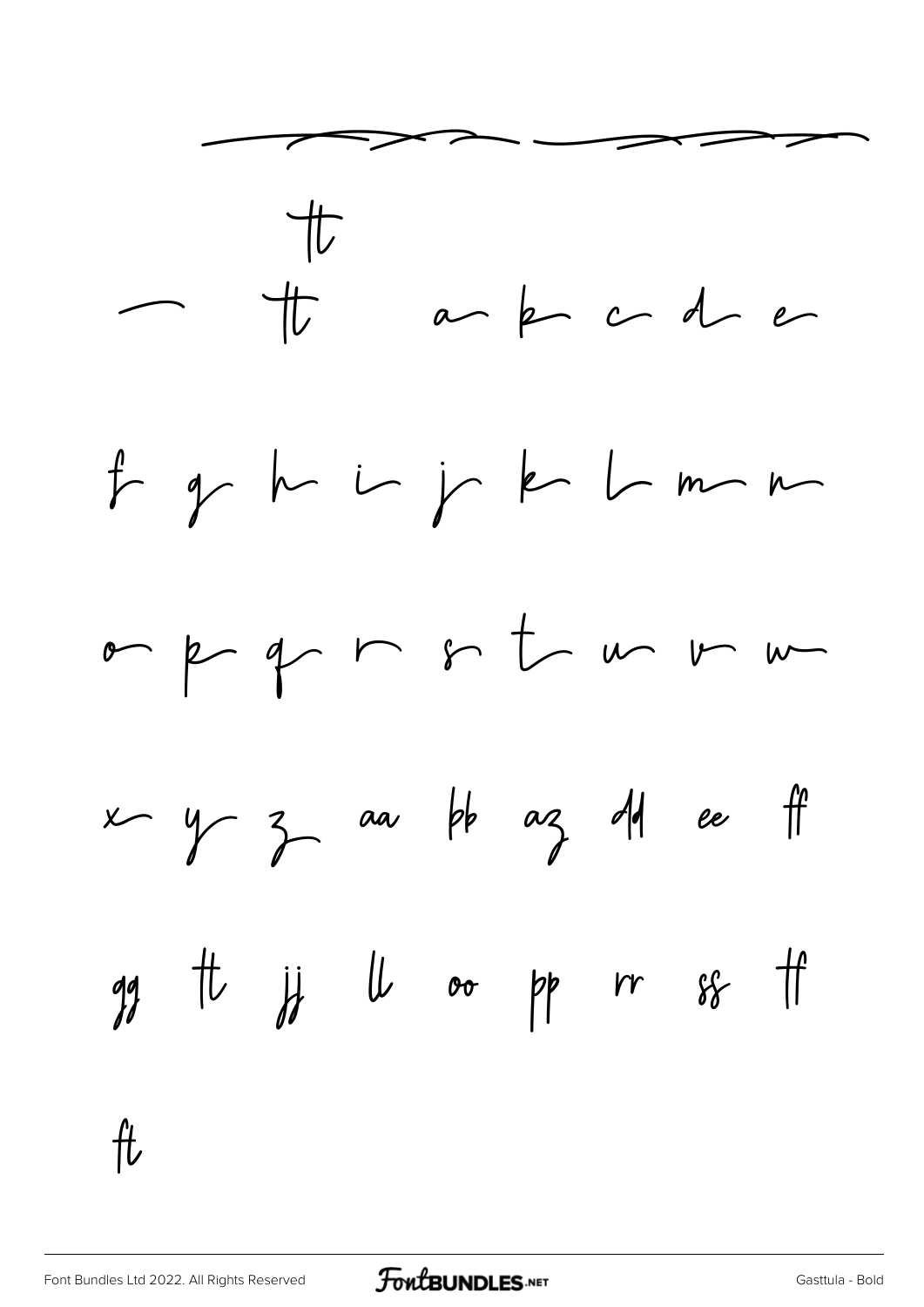#### Daily Milk - Regular

**Uppercase Characters** 

## **ABCDEFGHIJKLMNOPQRST** UVWXYZ

Lowercase Characters

# abcdefghijklmnopqrstuvwx  $y z$

**Numbers** 

#### 0123456789

Punctuation and Symbols

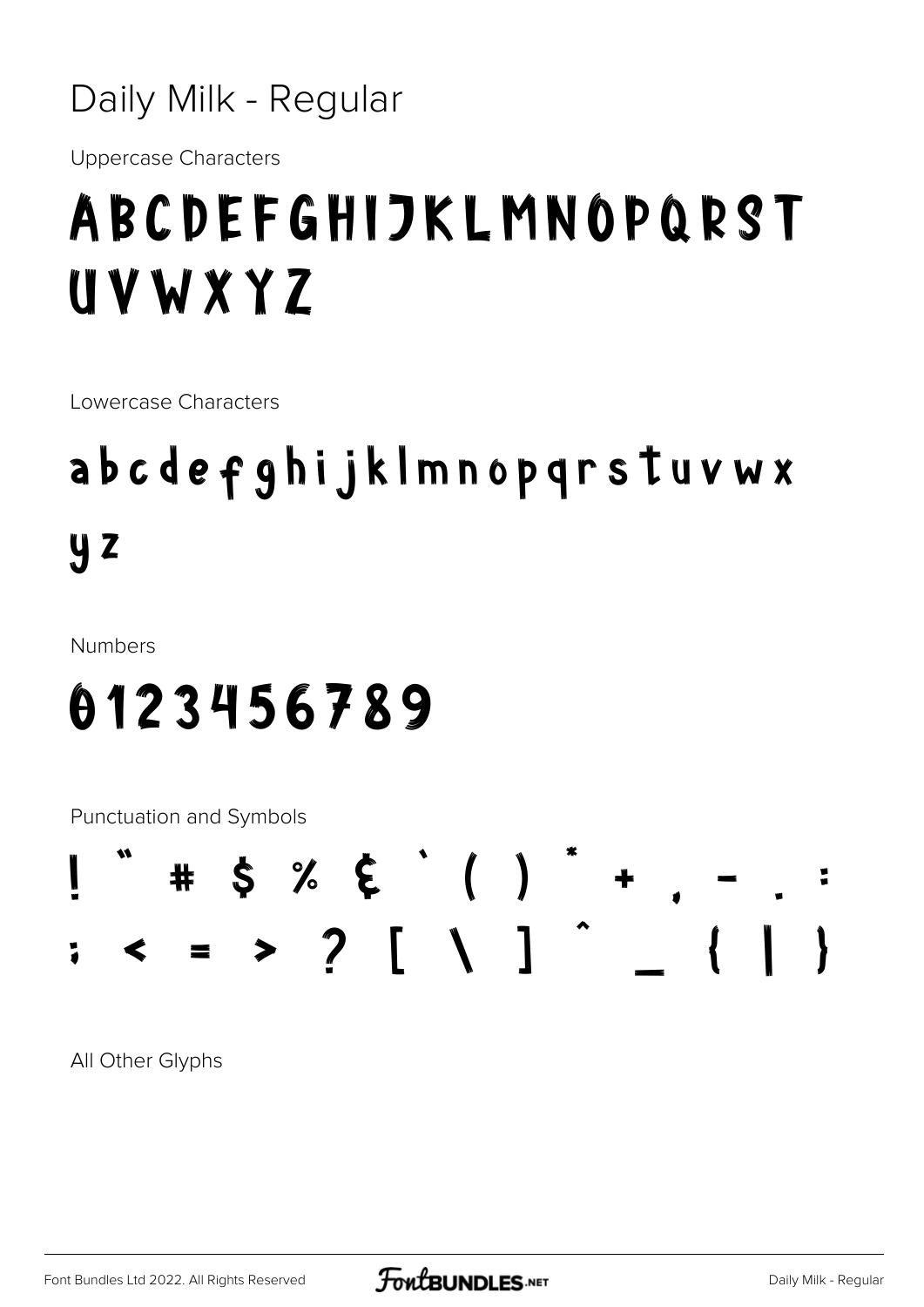| <b>Service State</b><br>$\blacklozenge$ | $\mathbf{u}$ $\mathbf{u}$ |  |
|-----------------------------------------|---------------------------|--|
|                                         |                           |  |

 $\bullet$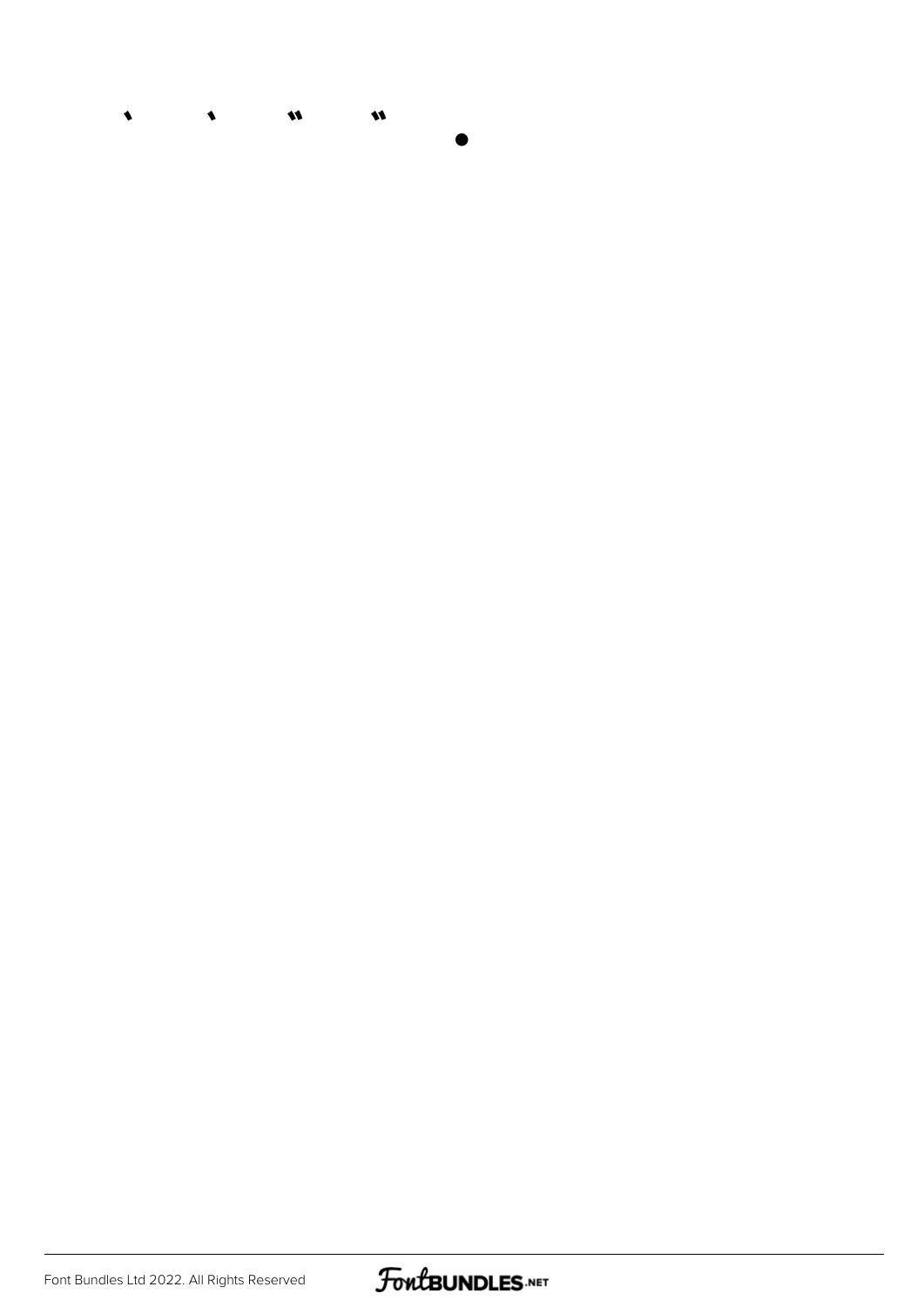#### Spring Holiday - Regular

**Uppercase Characters** 

# A B C D F F G H I J K I M N O P O R S T U V W X Y Z

Lowercase Characters

**Numbers** 

# 0123456789

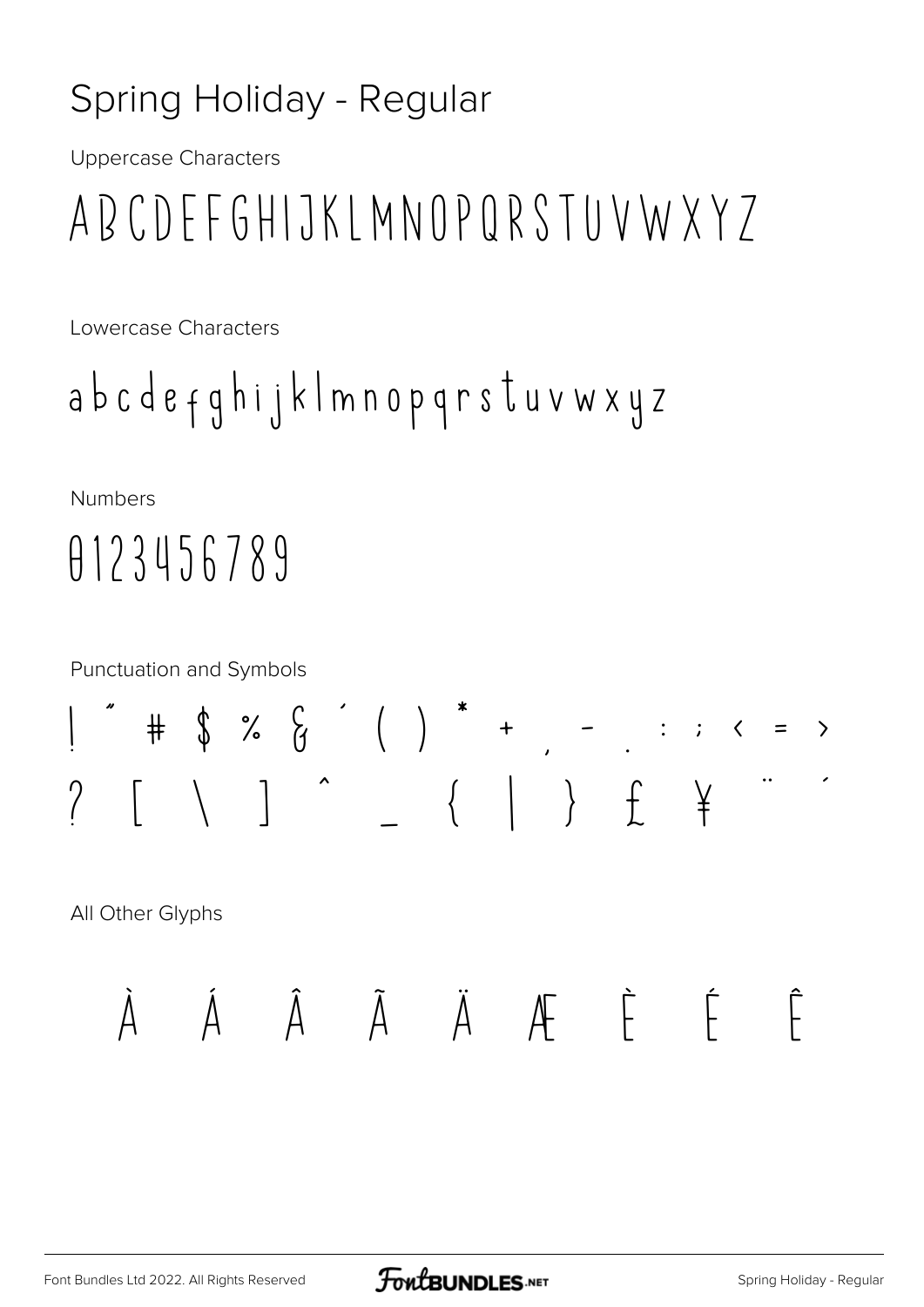|                        |  |                                   |  | $\ddot{E} \quad \dot{I} \quad \dot{I} \quad \ddot{I} \quad \dot{B} \quad \ddot{N} \quad \dot{0} \quad \dot{0}$                                                                                                                                                                                                                                                                                                                                                           |   |
|------------------------|--|-----------------------------------|--|--------------------------------------------------------------------------------------------------------------------------------------------------------------------------------------------------------------------------------------------------------------------------------------------------------------------------------------------------------------------------------------------------------------------------------------------------------------------------|---|
|                        |  |                                   |  | $\begin{matrix} \hat{\textbf{U}} & \tilde{\textbf{U}} & \tilde{\textbf{U}} & \times & \textbf{0} & \hat{\textbf{U}} & \hat{\textbf{U}} & \hat{\textbf{U}} & \hat{\textbf{U}} & \end{matrix}$                                                                                                                                                                                                                                                                             |   |
|                        |  |                                   |  | $\acute{\gamma}$ $\beta$ à á â ã ä æ è                                                                                                                                                                                                                                                                                                                                                                                                                                   |   |
|                        |  |                                   |  | $\begin{matrix} \hat{e} \quad & \hat{e} \quad & \ddots \end{matrix} \qquad \begin{matrix} \hat{e} \quad & \hat{e} \quad & \hat{e} \quad & \hat{e} \quad & \hat{e} \quad & \hat{e} \quad & \hat{e} \quad & \hat{e} \quad & \hat{e} \quad & \hat{e} \quad & \hat{e} \quad & \hat{e} \quad & \hat{e} \quad & \hat{e} \quad & \hat{e} \quad & \hat{e} \quad & \hat{e} \quad & \hat{e} \quad & \hat{e} \quad & \hat{e} \quad & \hat{e} \quad & \hat{e} \quad & \hat{e} \quad$ |   |
| $\mathfrak{\acute{0}}$ |  | $\hat{0}$ $\tilde{0}$ $\tilde{0}$ |  | $\dot{\tau}$ ù ú û                                                                                                                                                                                                                                                                                                                                                                                                                                                       | ý |
| ÿ                      |  | $\mathfrak{t}$                    |  |                                                                                                                                                                                                                                                                                                                                                                                                                                                                          |   |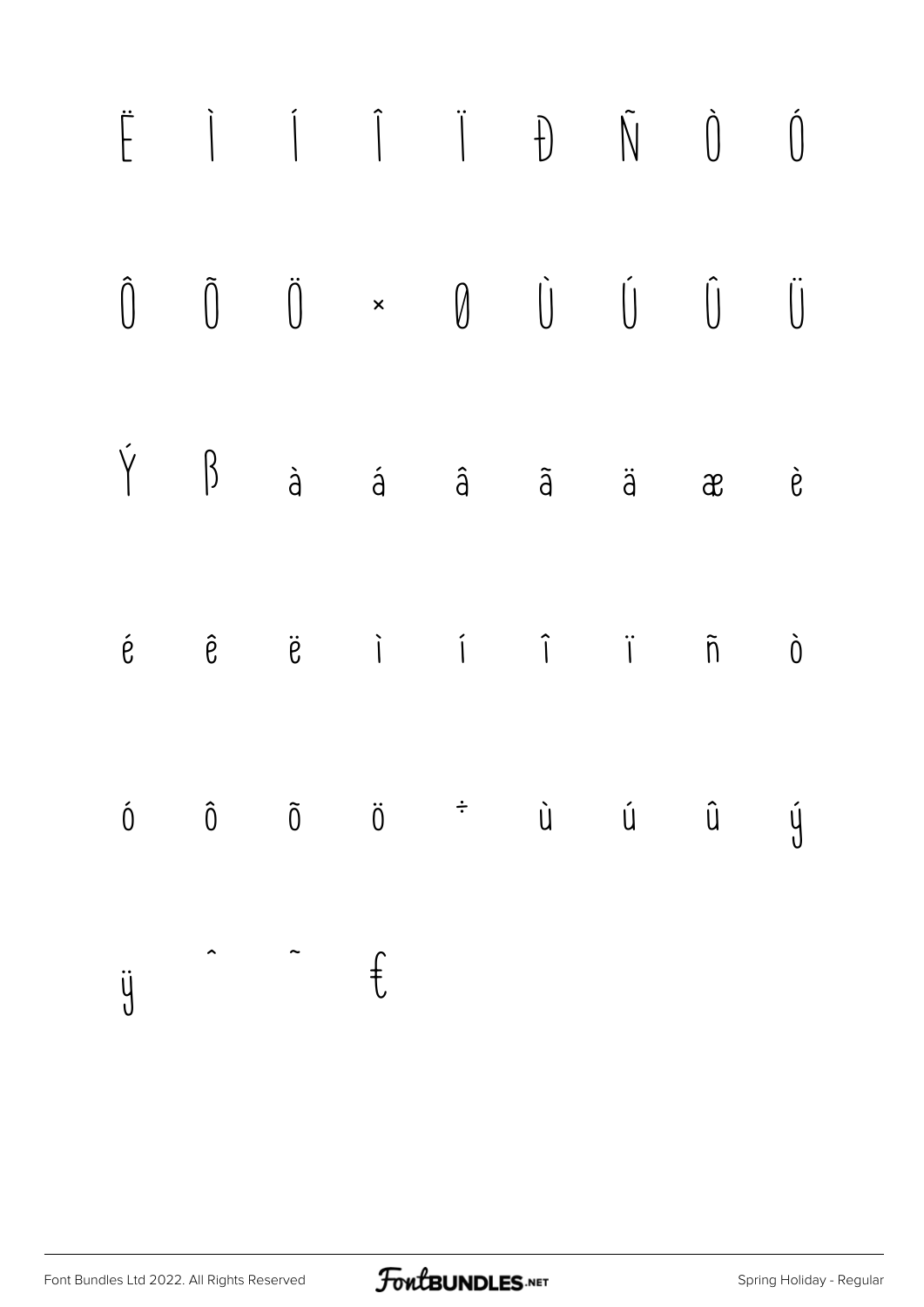#### Deep Feeling - Regular

**Uppercase Characters** 

## ABCDEFGHIJKLMNOPQRS TUVWXYZ

Lowercase Characters

**Numbers** 

#### 0123456789

Punctuation and Symbols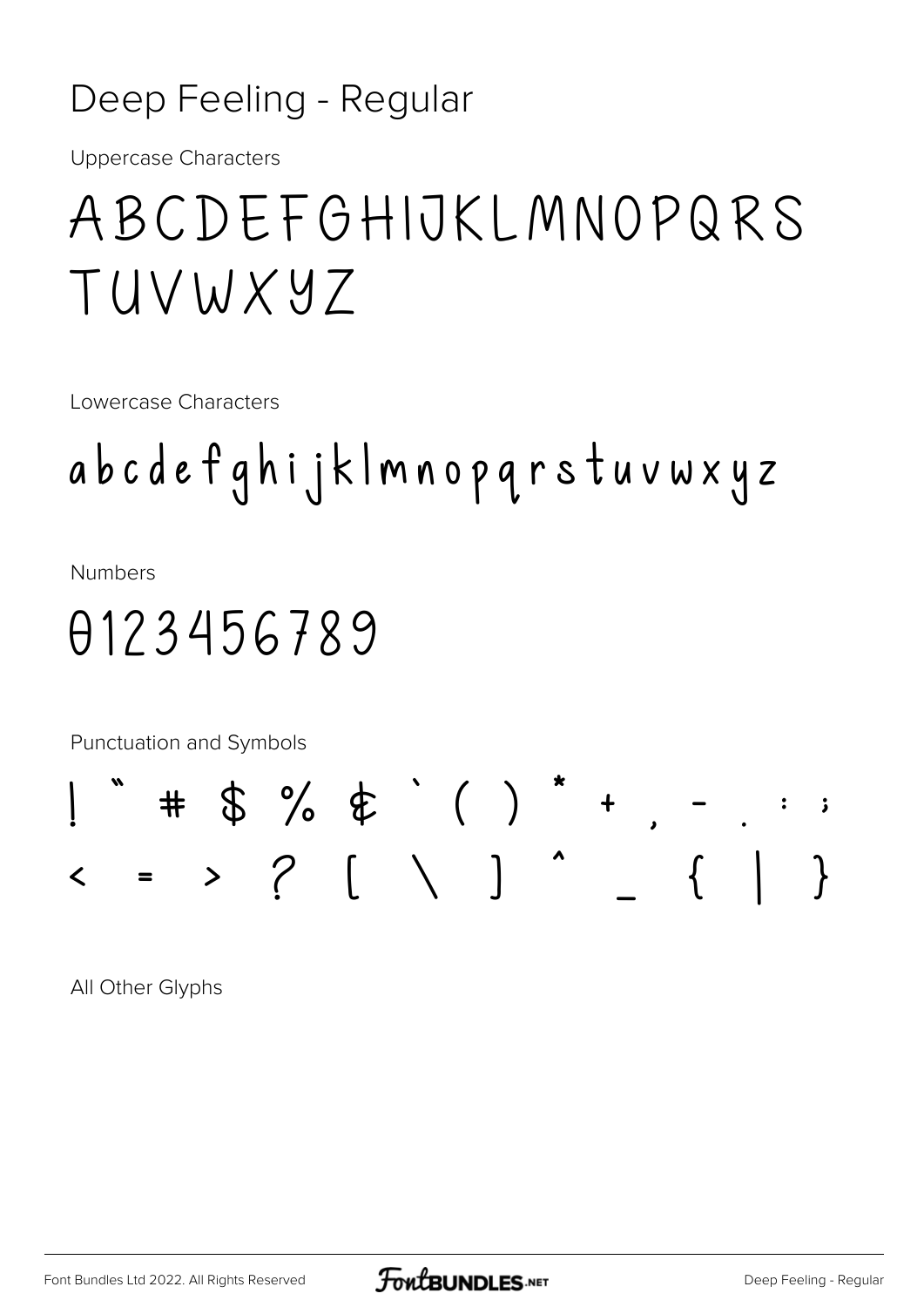#### Gasttula - Italic

**Uppercase Characters** 

ABCDEFGHIJKLMNOPQR  $STUVWXYY$ 

Lowercase Characters

apodetghijklmnopgrstuvuxyz

**Numbers** 

 $1173456789$ 

Punctuation and Symbols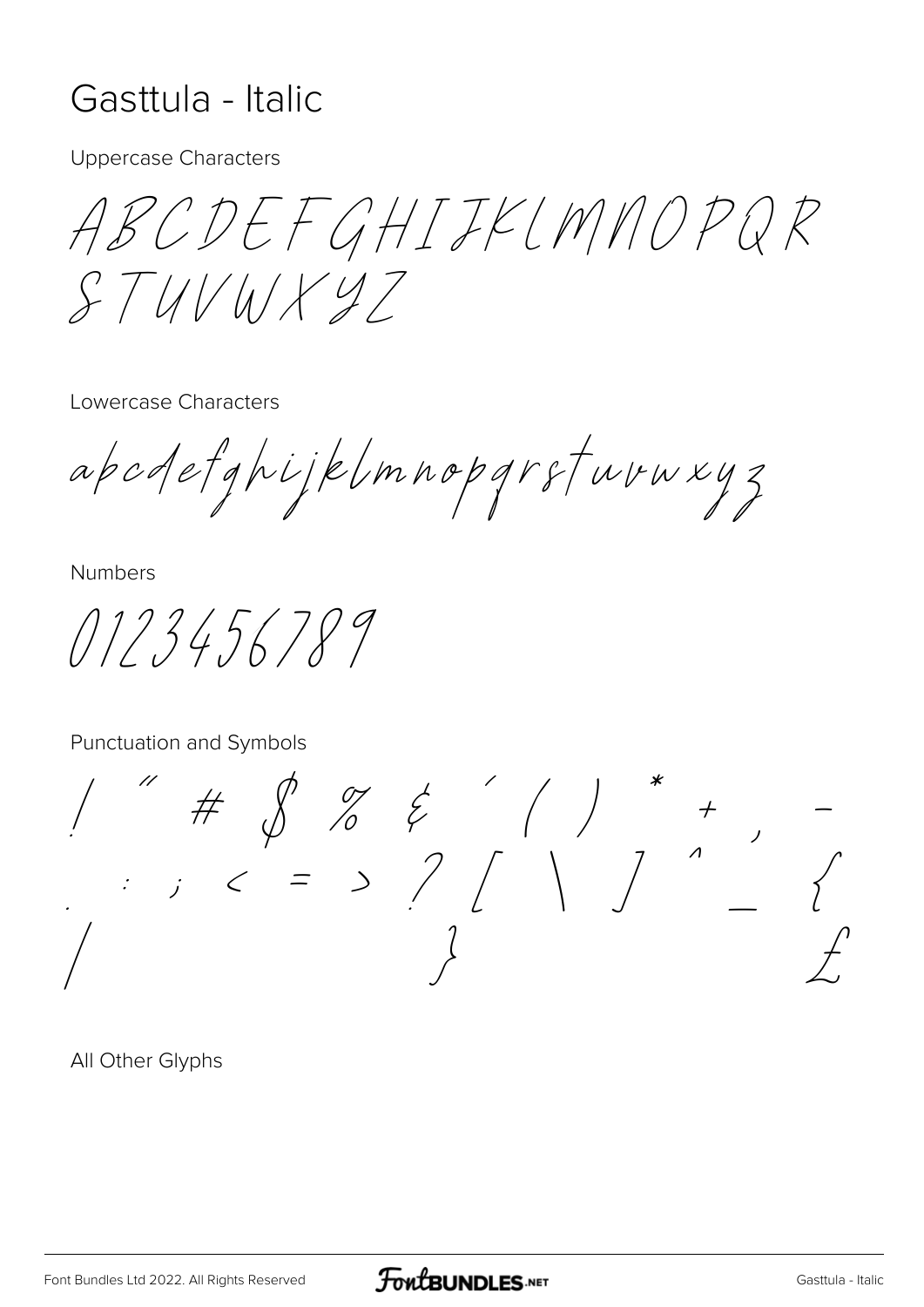*À Á Â Ã Ä Å Æ Ç È É Ê Ë Ì Í Î Ï Ð Ñ Ò Ó Ô Õ Ö × Ø Ù Ú Û Ü Ý à á â ã ä å æ ç è é ê ë ì í î ï ð ñ ò ó ô õ ö ÷ ø ù ú û ü ý ÿ €*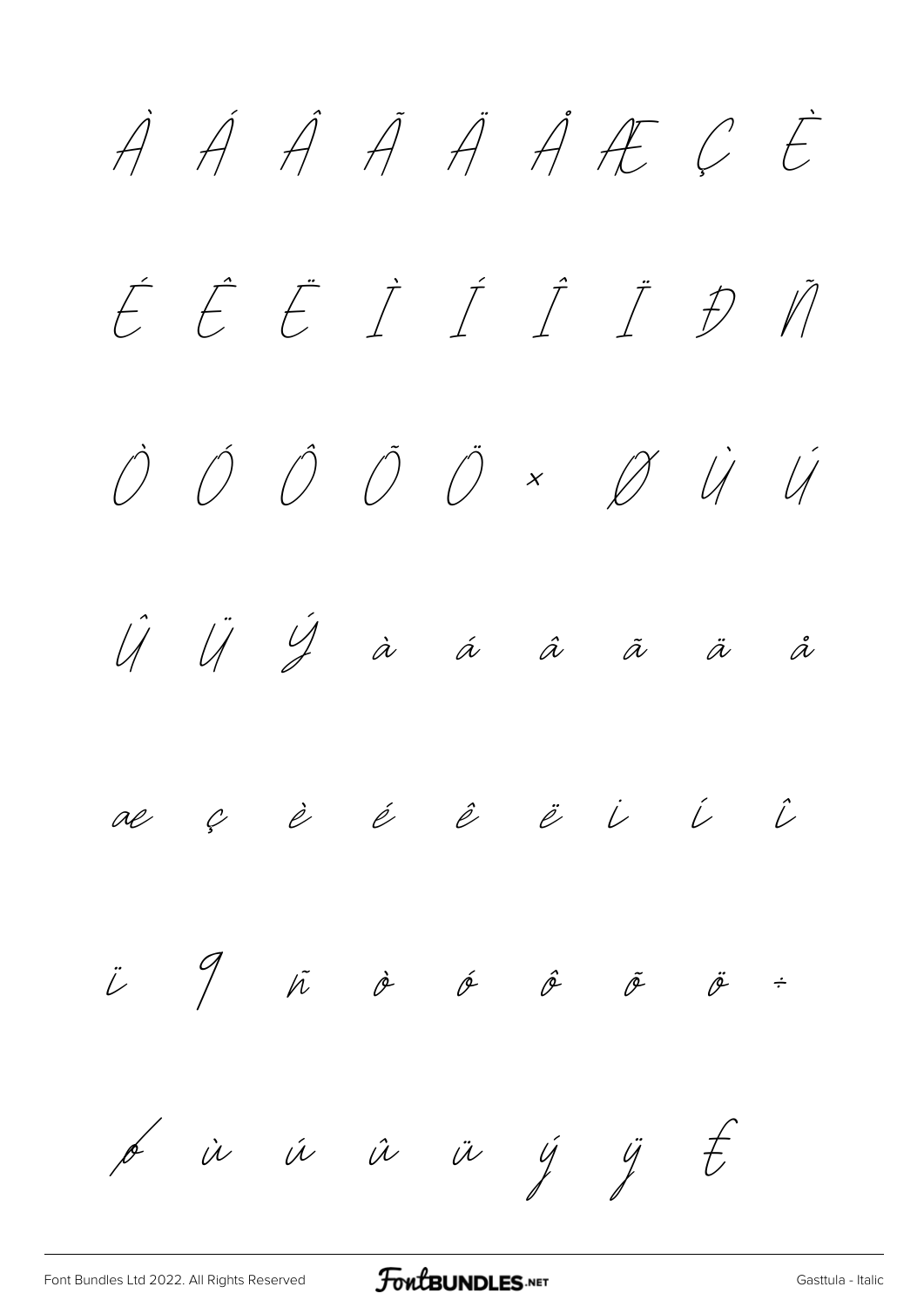$H$  $#$  and  $\epsilon$  de

 $f$  gr h is jr k l m n

org of motown

x y z aa pp az dl ee fl

gg tt jj ll oo pp vr ss tt



FontBUNDLES.NET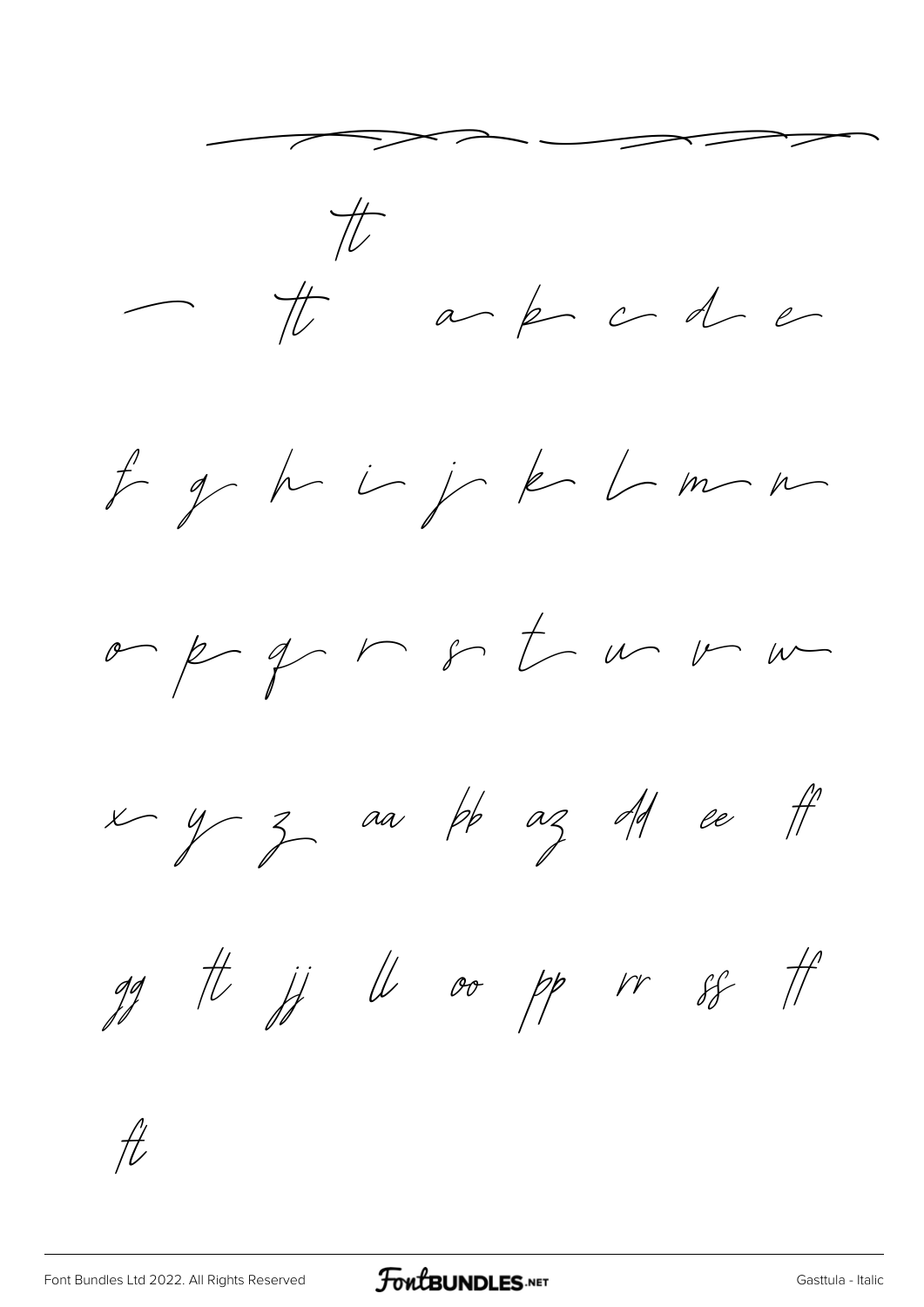#### Young Love - Regular

**Uppercase Characters** 

# ABCDEFGHIJKLMNODQRSTUVWXYZ

Lowercase Characters

# aLC definition operstuvuxiz

**Numbers** 

# 0123456789

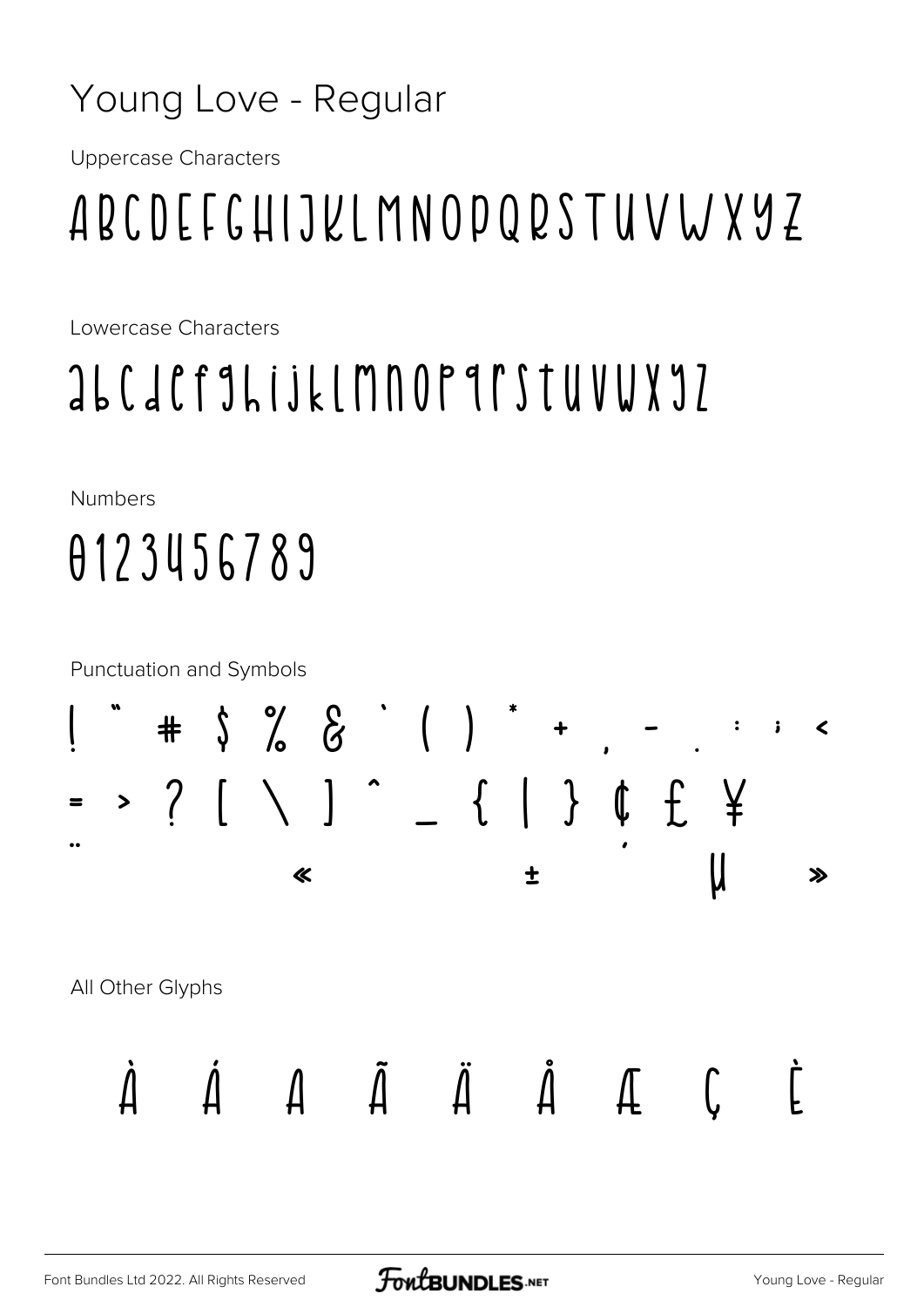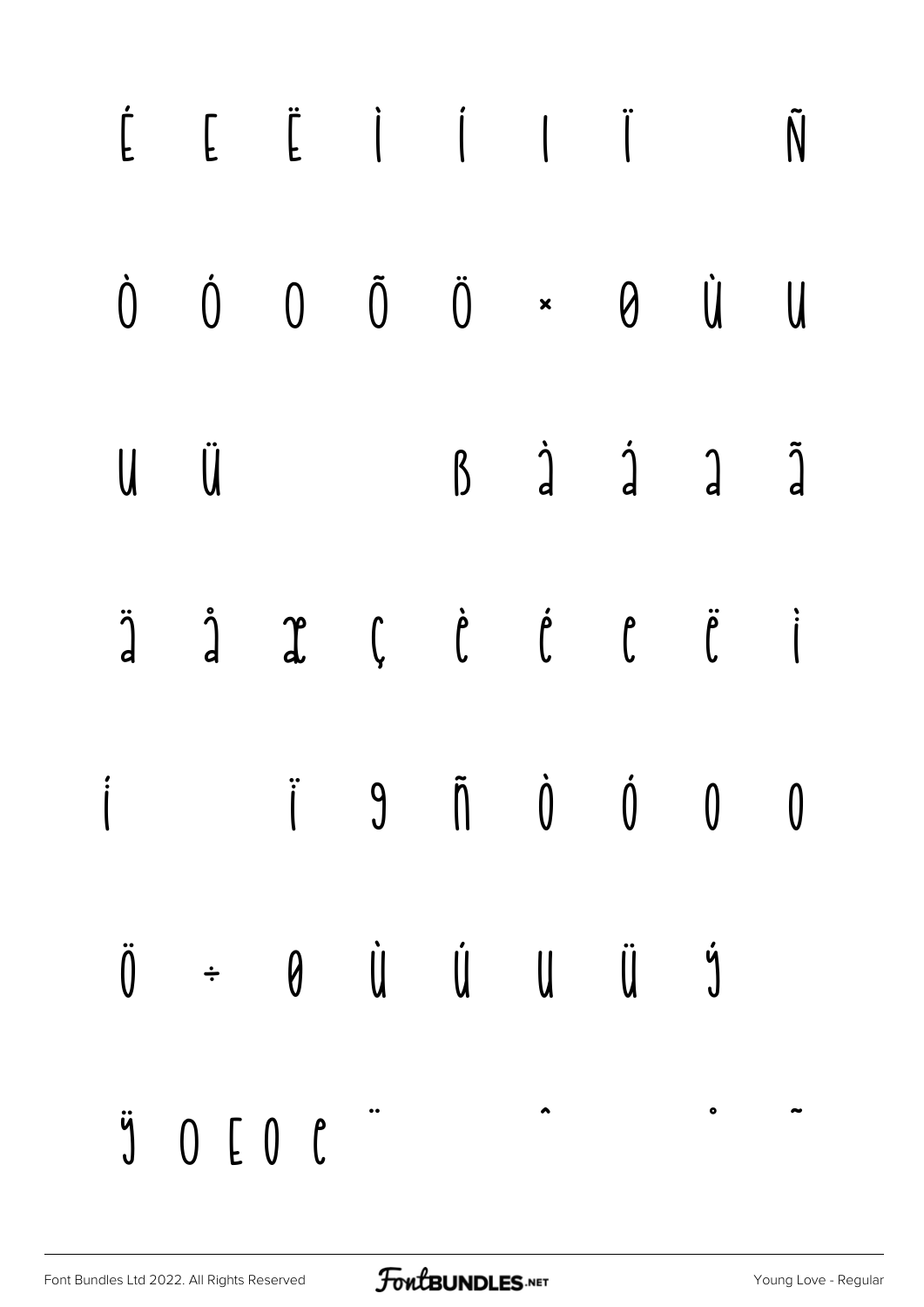€

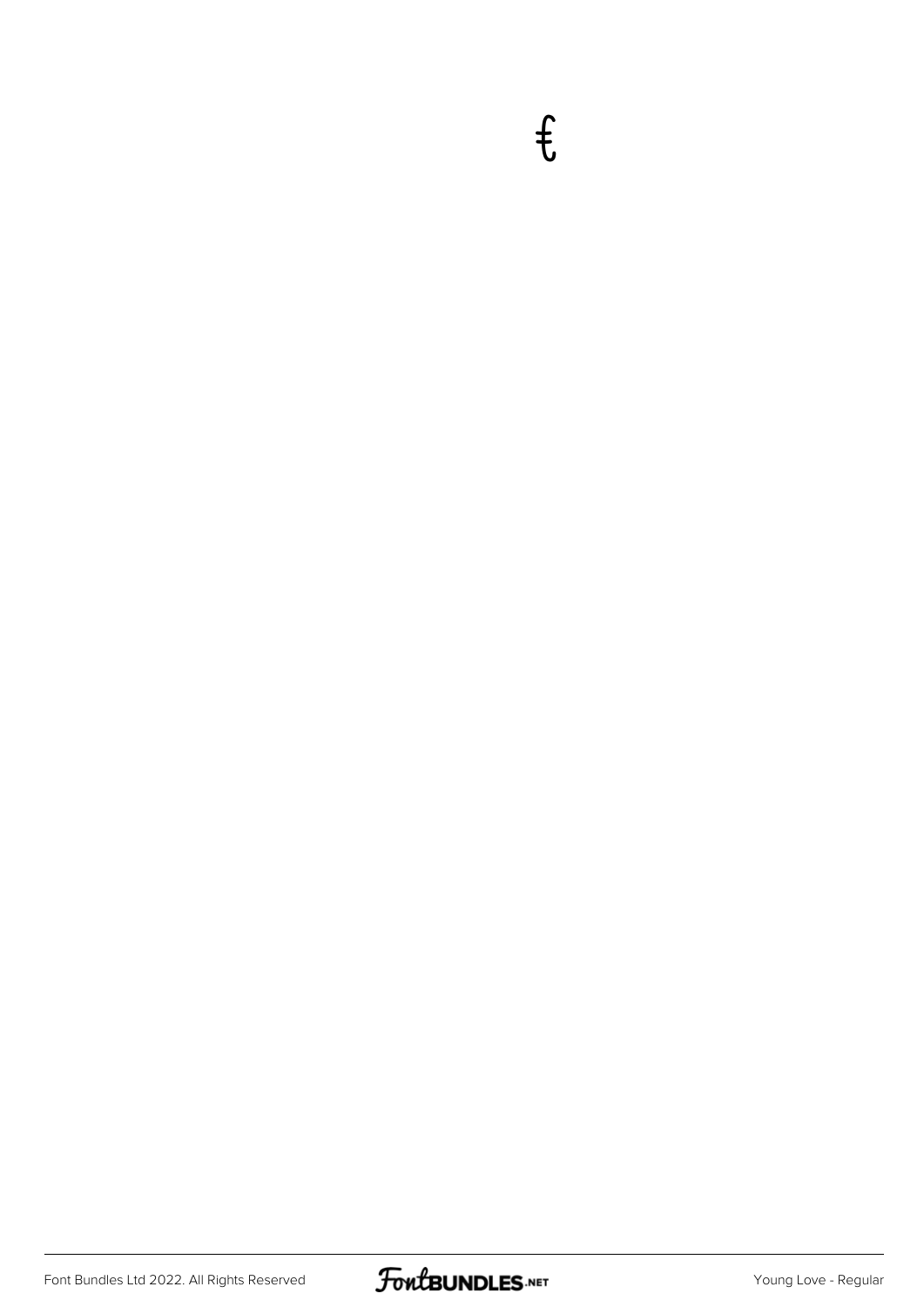Funbold - Regular

**Uppercase Characters** 

#### **ABCDEFGHIJKLMNOPQRST** UVWXYZ

Lowercase Characters

## **ABCDEFGHIJKLMNOPQRST** UVWXYZ

**Numbers** 

#### 0123456789

Punctuation and Symbols

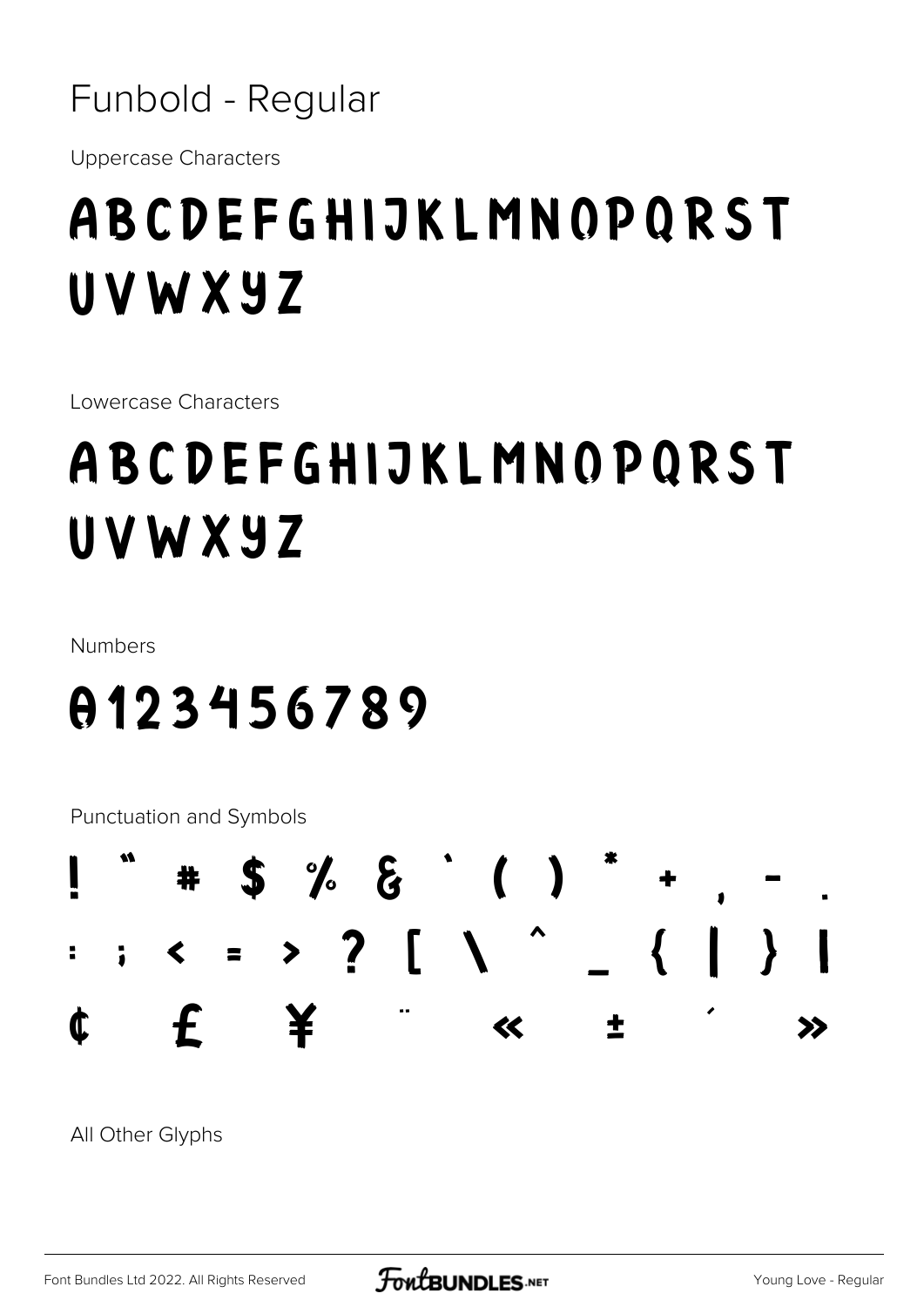|  |  |  | À Á Â Ã Ã Å Å Æ Ç È                                                                                                                                                                                                                                                                                                                                                                                                                                                                    |  |
|--|--|--|----------------------------------------------------------------------------------------------------------------------------------------------------------------------------------------------------------------------------------------------------------------------------------------------------------------------------------------------------------------------------------------------------------------------------------------------------------------------------------------|--|
|  |  |  | É Ê Ë İ Í İ Î Đ Ñ                                                                                                                                                                                                                                                                                                                                                                                                                                                                      |  |
|  |  |  | $\begin{matrix} \dot{\mathbf{0}} & \dot{\mathbf{0}} & \dot{\mathbf{0}} & \dot{\mathbf{0}} & \dot{\mathbf{0}} & \dot{\mathbf{0}} & \dot{\mathbf{0}} & \dot{\mathbf{0}} & \dot{\mathbf{0}} & \dot{\mathbf{0}} & \dot{\mathbf{0}} & \dot{\mathbf{0}} & \dot{\mathbf{0}} & \dot{\mathbf{0}} & \dot{\mathbf{0}} & \dot{\mathbf{0}} & \dot{\mathbf{0}} & \dot{\mathbf{0}} & \dot{\mathbf{0}} & \dot{\mathbf{0}} & \dot{\mathbf{0}} & \dot{\mathbf{0}} & \dot{\mathbf{0}} & \dot{\mathbf{0}}$ |  |
|  |  |  | Û Ü Ý Þ ß À A A Ã                                                                                                                                                                                                                                                                                                                                                                                                                                                                      |  |
|  |  |  | ÄÅÆÇÈÉĖË İ                                                                                                                                                                                                                                                                                                                                                                                                                                                                             |  |
|  |  |  | $\mathbf{i}$ $\mathbf{i}$ $\mathbf{j}$ $\mathbf{p}$ $\mathbf{N}$ $\mathbf{0}$ $\mathbf{0}$ $\mathbf{0}$ $\mathbf{0}$                                                                                                                                                                                                                                                                                                                                                                   |  |
|  |  |  | $\ddot{\theta}$ $\dot{\theta}$ $\dot{\theta}$ $\dot{\theta}$ $\dot{\theta}$ $\dot{\theta}$ $\dot{\theta}$ $\dot{\theta}$ $\dot{\theta}$ $\dot{\theta}$                                                                                                                                                                                                                                                                                                                                 |  |